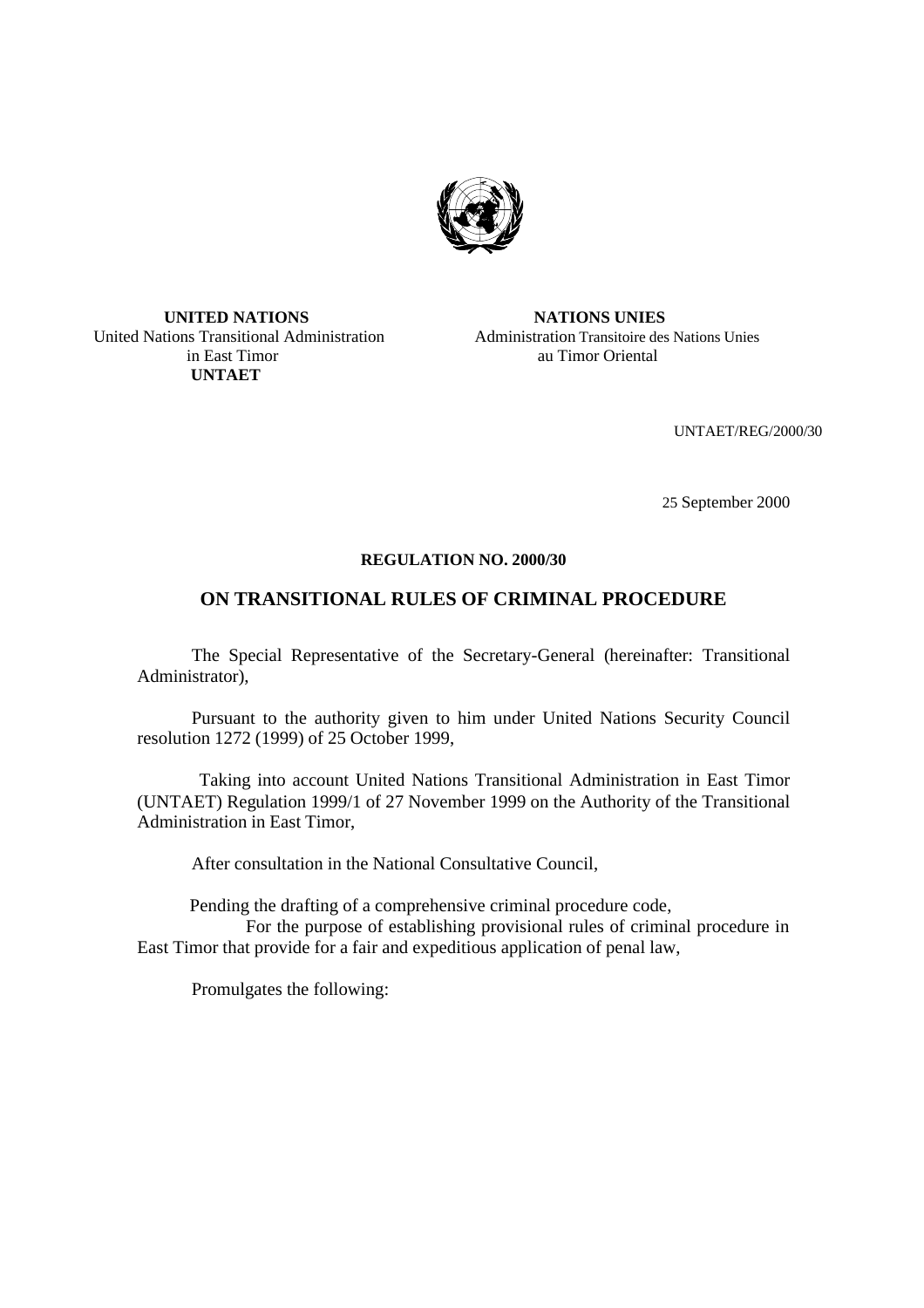### **TRANSITIONAL RULES OF CRIMINAL PROCEDURE**

#### TABLE OF CONTENTS

\_\_\_\_\_\_\_\_\_\_\_\_\_\_\_\_\_\_\_\_\_\_\_\_\_\_\_\_\_\_\_\_\_\_\_\_\_\_\_\_\_\_\_\_\_\_\_\_\_\_\_\_\_\_\_\_\_\_\_\_\_\_\_\_\_\_\_\_\_\_\_\_

#### **I. General Provisions**

- 1) Definitions
- 2) Fair Trial and Due Process
- 3) Applicable Law
- 4) Ne bis in Idem
- 5) Trial in the Presence of the Accused
- 6) Rights of the Suspect and the Accused

#### **II Criminal Jurisdiction**

7) Powers of the Public Prosecutor 8) Replacement of the Public Prosecutor 9) Powers of the Investigating Judge 10)Participation by Trial Judge as Investigating Judge 11) Jurisdiction of District Courts 12) The Victim

#### **III Investigations**

- 13) Reporting of a Crime
- 14) General Rules for Collection of Evidence
- 15) Search of Premises and Seizure of Items
- 16) Search of Persons
- 17) Search of Mail
- 18) Forensic Examination and Exhumations

#### **IV Arrest and Detention**

19) Arrest Warrant 20) Review Hearing 21) Substitute Restrictive Measures 22) Release of the Suspect 23) Interlocutory Appeal

#### **V Indictment**

24) Presentation of Indictment 25) Proceedings by the Victim upon Dismissal

#### **VI Public Trial**

26) Receipt and Notification of the Indictment 27) Motions 28) Public Character of Trials 29) Preliminary Hearing

- 29A) Proceedings on an Admission of Guilt 30) Trial Proceedings 31) Record of Proceedings 32) Amendment of an Indictment 33) Presentation of Evidence 34) Rules of Evidence 35) Witnesses 36) Witness Testimony 37) Other Evidence 38) Final Statements
- 39) Decision
- **VII Appeals**

# 40) Appeal from Final Decisions

- 
- 41) Proceedings in the Court of Appeal

#### **VIII Execution of Orders and Decisions**

42) Court Orders and Sentences 43) Conditional Release After Trial

#### **IX Expedited Trial**

44) Procedure in Specified Cases

#### **X Juvenile Jurisdiction**

45) Minors 46) Investigative Procedure

#### **XI Habeas Corpus**

47) Procedure

#### **XII Final Provisions**

- 48) Control of Proceedings
- 49) Claim for Compensation by the Alleged Victim
- 50) Variation of Time Limits
- 51) Compensation for Miscarriage of Justice
- 52) Costs of Proceedings
- 53) Construction with Other Authorities
- 54) Nullity of Prior Acts
- 55) Entry into Force

 $\_$  , and the set of the set of the set of the set of the set of the set of the set of the set of the set of the set of the set of the set of the set of the set of the set of the set of the set of the set of the set of th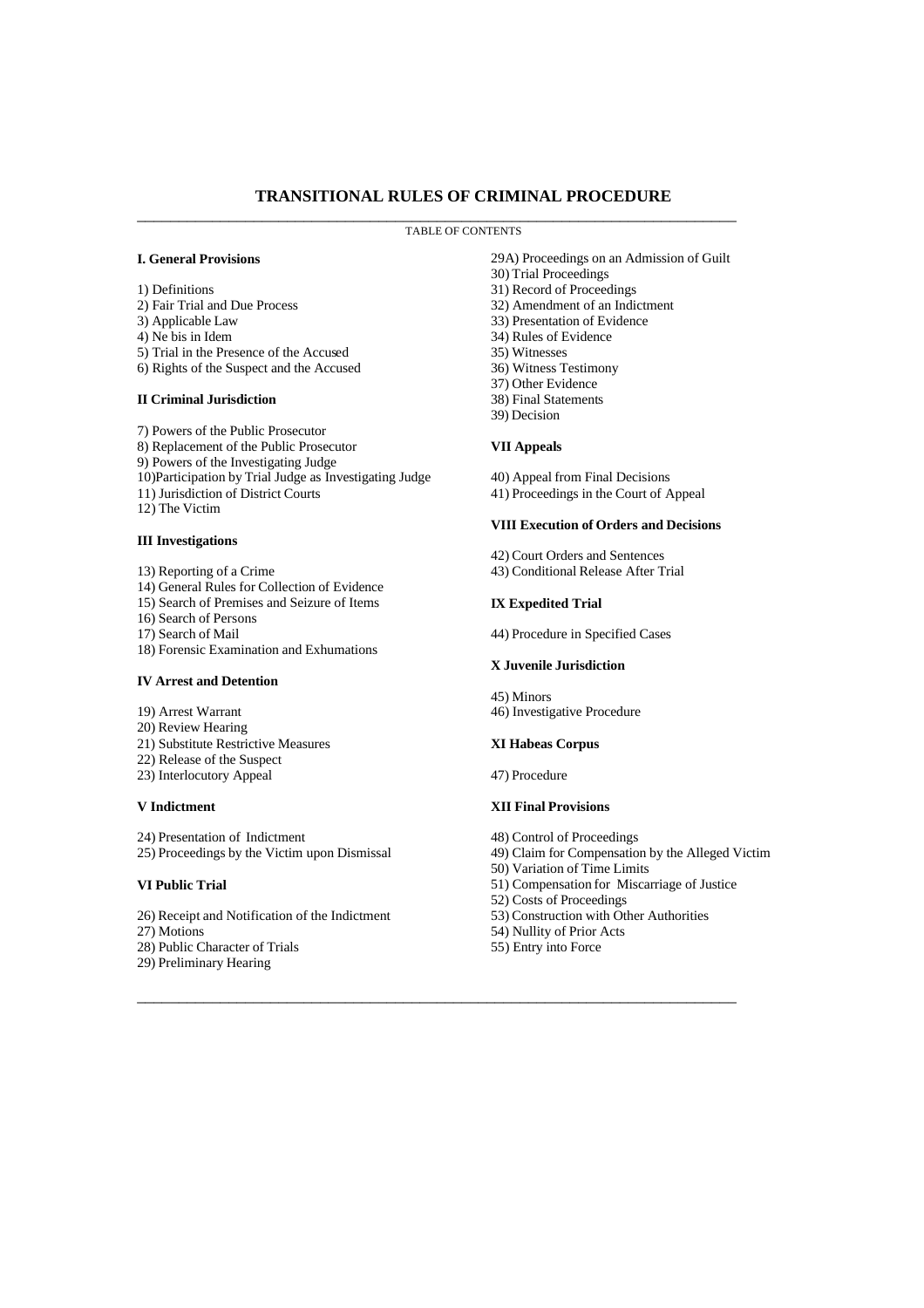## **I. General Provisions**

### Section 1 Definitions

In the present regulation the following terms shall have the following meanings:

(a) *Accused* means any person who has been indicted in court by the public prosecutor or the police in the specific circumstances defined in the present regulation.

(b) *Appropriate medical qualifications* means specialized training and experience in one or more fields of health care such as medicine, nursing or emergency aid, on the part of a person who holds a professional licence or certification in such field or fields in East Timor or another State, such that the person is able properly to perform tasks relevant to such field or fields as specified in the present Regultion.

(c) *Arrest* means the act of taking a suspect or an accused into custody with or without a warrant of arrest from an Investigating Judge or under Section 19.4 of the present regulation.

(d) *Competent* means power and due legal authority to deal with a matter.

(e) *Convict* means any person who has been tried by a court and found guilty in a final decision.

(f) *Court* means any court of East Timor with jurisdiction to hear and decide cases in East Timor pursuant to UNTAET regulations, whether acting as a plenum or through a panel or an individual judge.

(g) *Day* means a calendar day except when qualified as a working day

(h) *Defence* means the accused and/or the legal representative of the accused.

(i) *Detention* means the status of a suspect or accused who is in custody.

(j) *Doctor* means any person who has completed a degree in medicine at a university level and is qualified to practice medicine in any State.

(k) *Forensic pathologist* means a doctor duly certified to perform his or her forensic expertise in East Timor or any State.

(l) *Ground* means the foundation or basis on which a decision is or may be taken.

(m) *Interlocutory appeal* means the appeal, prior to final decision in the case, of a decision made by the Investigating Judge pursuant to Section 20.6, or of a decision made by a District Court pursuant to Section 20.11 or 20.12 of the present regulation.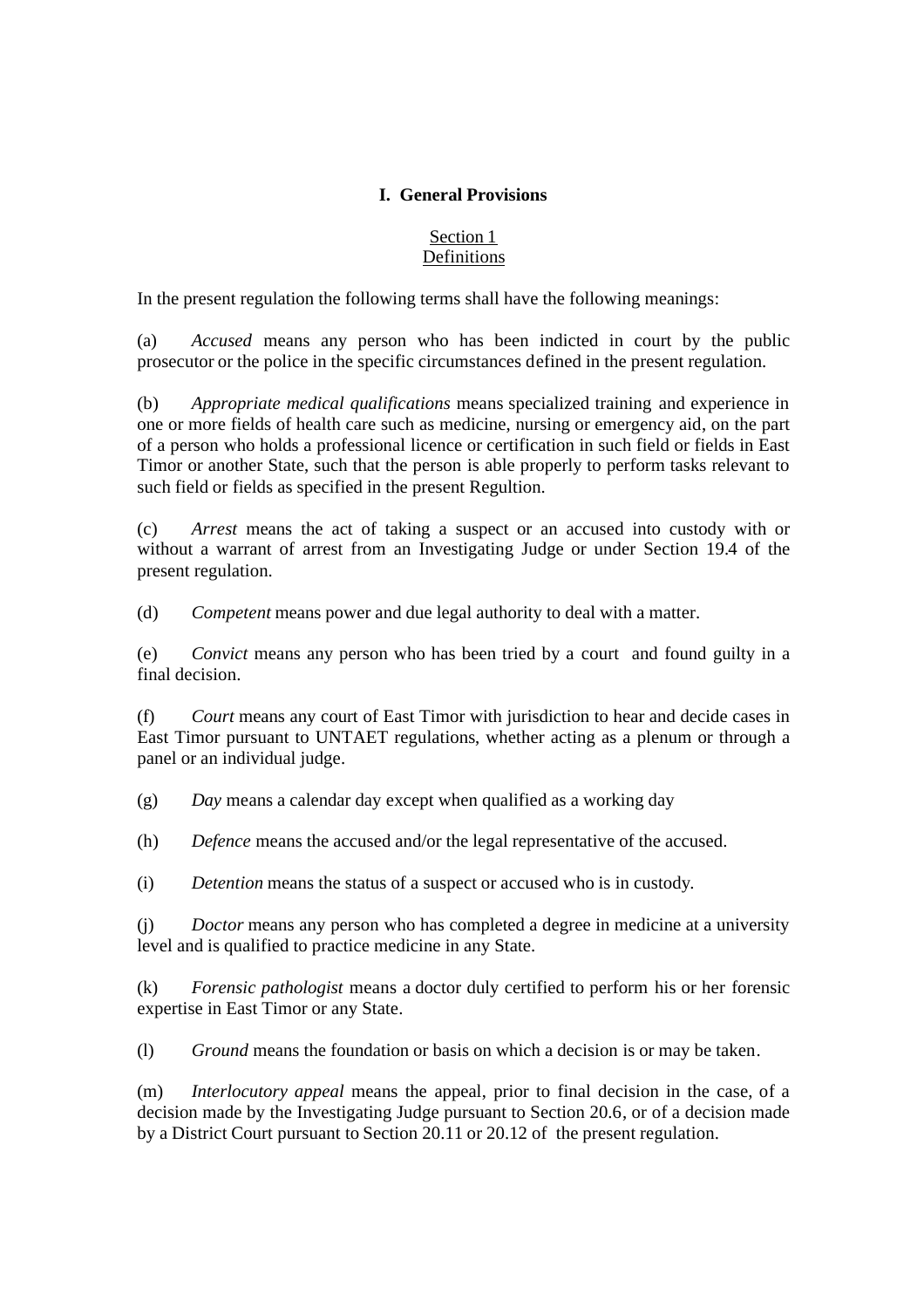(n) *Investigations* means all the activities conducted by the public prosecutor under the present regulation for the collection of information and evidence in a case whether before or after the indictment has been presented.

(o) *Jurisdiction* means the power of a court to hear and determine a criminal proceeding or the geographic area in which a court has power.

(p) *Medical professional* means any person qualified to render medical care or assistance in any State.

(q) *Minor* means any person under 18 years of age.

(r) *Motion* means an application made to a court for purpose of obtaining an order in favor of the applicant.

(s) *Nurse* is anyone qualified as such medical professional in any State

(t) *Parties* means the prosecutor and the defence.

(u) *Preliminary motion* means a motion raised prior to the commencement of the trial.

(v) *Premises* means any land or building.

(w) *Suspect* means any person against whom there exists a reasonable suspicion of having committed a crime.

(x) *Victim* means a person who, individually or as a part of a collective, has suffered damage, including physical or mental injury, emotional suffering , economic loss or substantial impairment of his or her fundamental rights through acts or omissions in violation of criminal law. By way of illustration and not limitation, a victim may be the spouse, partner or immediate family member of a deceased person whose death was caused by criminal conduct; a shareholder of a corporation with respect to criminal fraud by the administrators or officers of the corporation; or an organization or institution directly affected by a criminal act.

(y) *Warrant* means an order issued by the Investigating Judge upon a lawful request of the public prosecutor which empowers law enforcement authorities to execute said order.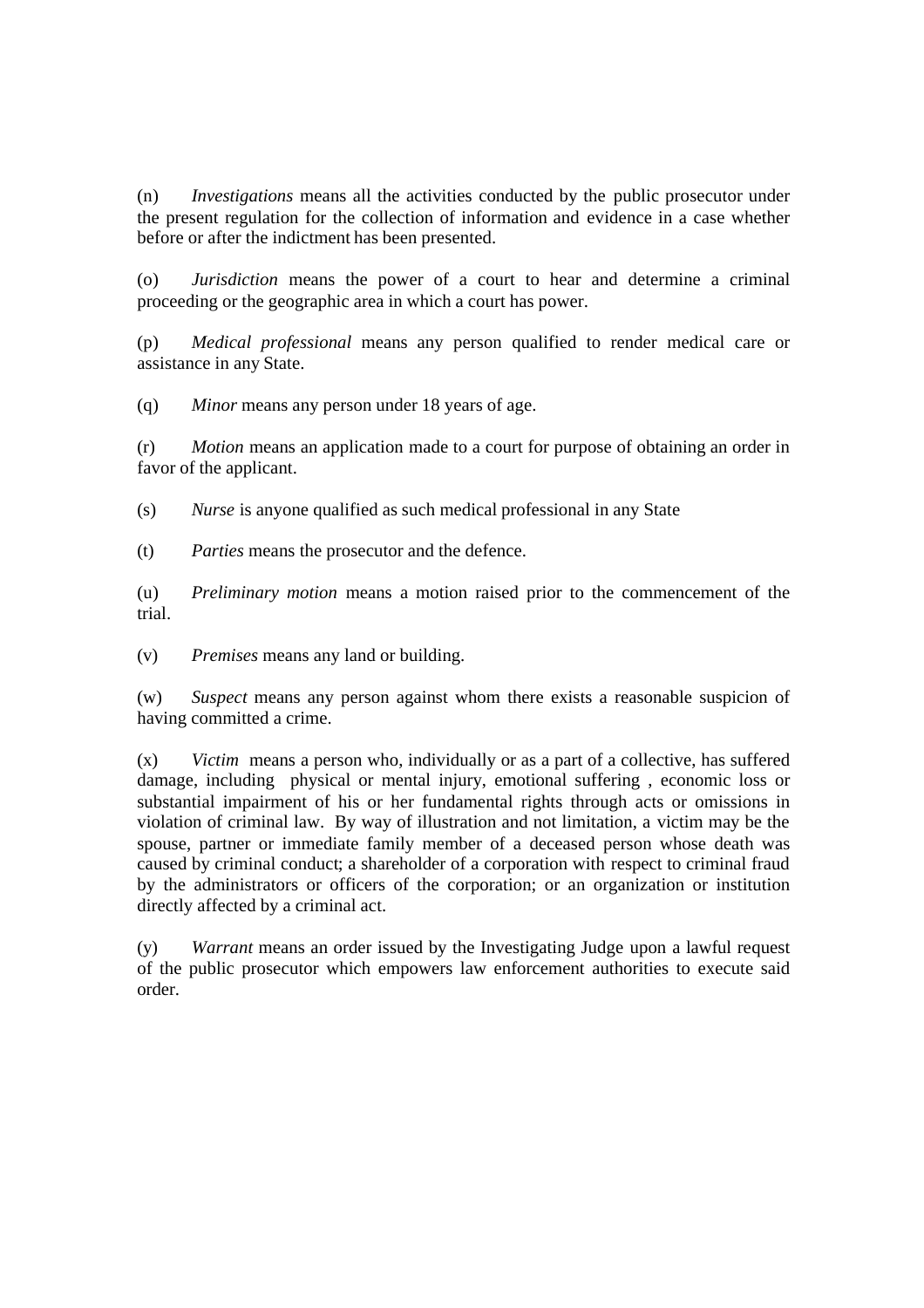#### Section 2 Fair Trial and Due Process

2.1 All persons shall be equal before the courts of law. In the determination of any criminal charge against a person or of the rights and obligations of a person in a suit of law, that person shall be entitled to a fair and public hearing by a competent court established in accordance with UNTAET Regulations No 2000/11, No 2000/14 and No 2000/15.

2.2 Criminal justice shall be administered by the Courts according to the law. No person may be subjected to any kind of punishment except under the provisions prescribed by the law. Every person shall be presumed innocent of a criminal offense until guilt is established by the final decision of a court.

2.3 No person shall be subjected to arbitrary arrest or detention. No person shall be deprived of his or her liberty except on such grounds and in accordance with such procedures as prescribed in the present regulation and other applicable UNTAET Regulations.

2.4 Unless otherwise provided in the present regulation, service of documents, papers, notices or any other thing whose delivery is required under any provision of the present regulation shall be made in the following manner:

(a) Upon natural persons, if the recipient can be found in East Timor, by hand delivery to the recipient, in duplicate, by any person over 18 years of age who has no personal interest in the proceedings. The original shall be left with the recipient, who shall acknowledge service by signing the copy, which shall promptly be filed at the Court. If the recipient cannot read or write a thumb print shall suffice. If the recipient refuses to acknowledge service, service is nevertheless complete if the person making service certifies the refusal and the time, date and place of delivery. Such certification may be made on the copy which is filed at the Court.

(b) Upon natural persons, if the recipient cannot be found in East Timor, by affixing in a conspicuous manner to the premises of the last known address of the recipient in East Timor. Service under this subparagraph is complete if at least two persons, who are over 18 years of age and have no personal interest in the proceedings, witness the act and certify the time, date, place and manner of service. Such certification may be made on the copy which is filed at the Court.

(c) Upon a business or enterprise, by hand delivery in duplicate at any office or business location of the recipient, to any person over the age of 18 years who is employed by the recipient. Acknowledgment or certification shall be as provided for natural persons.

(d) Upon any other juridical person, by hand delivery in duplicate to any natural person associated with the recipient who is found at any office or other place of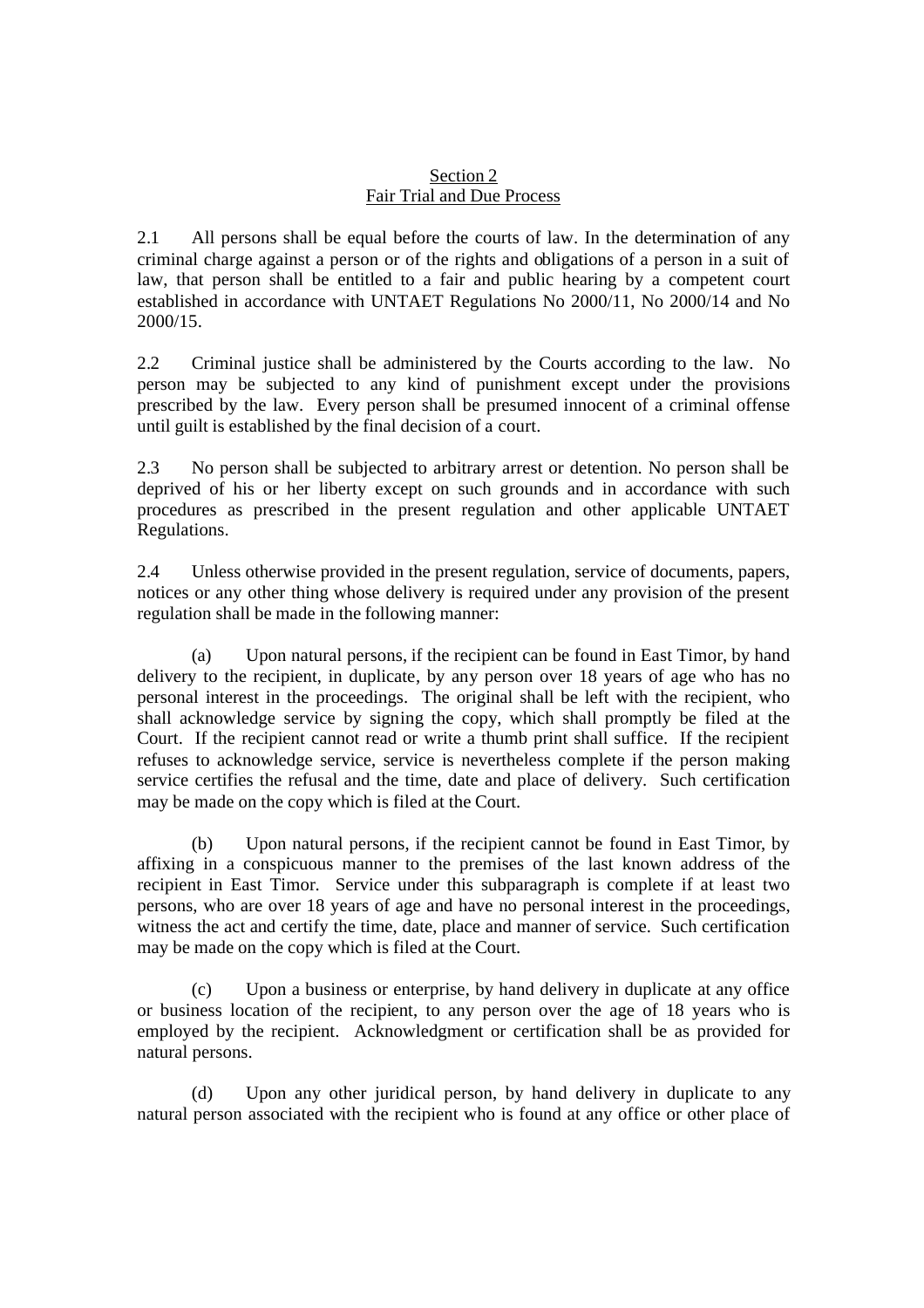the recipient's activity, with acknowledgment or certification as provided for natural persons.

(e) By service upon the legal representative of any person, provided that the legal representative has entered an appearance at the Court on behalf of the recipient and has not thereafter been excused by the Court, according to the provisions for service upon natural or juridical persons, as may be appropriate. Acknowledgment or certification shall be as provided for natural persons.

#### Section 3 Applicable Law

A court shall decide every case submitted for its consideration in accordance with the present regulation and the applicable law as stated in UNTAET Regulation No 1999/1.

# Section 4

# Ne bis in Idem

4.1 No person shall be liable to be tried or punished in a court of East Timor for an offence for which that person has already been finally convicted or acquitted in accordance with UNTAET regulations.

4.2 No person who has been tried by another court for conduct proscribed under Sections 4 to 9 of UNTAET Regulation No. 2000/15 shall be tried by a court of East Timor with respect to the same conduct unless the proceedings in the other court:

(a) Were for the purpose of shielding the person concerned from criminal responsibility for crimes within the jurisdiction of the court; or

(b) Otherwise were not conducted independently or impartially in accordance with the norms of due process recognized by international law and were conducted in a manner which, in the circumstances, was inconsistent with an intent to bring the person concerned to justice.

#### Section 5 Trial in the Presence of the Accused

5.1 No trial of a person shall be held in absentia, except in the circumstances defined in the present regulation. The accused must be present at the hearing conducted pursuant to Section 29.2 of the present regulation, unless the accused is removed from the court under the provisions of Section 48.2 of the present regulation.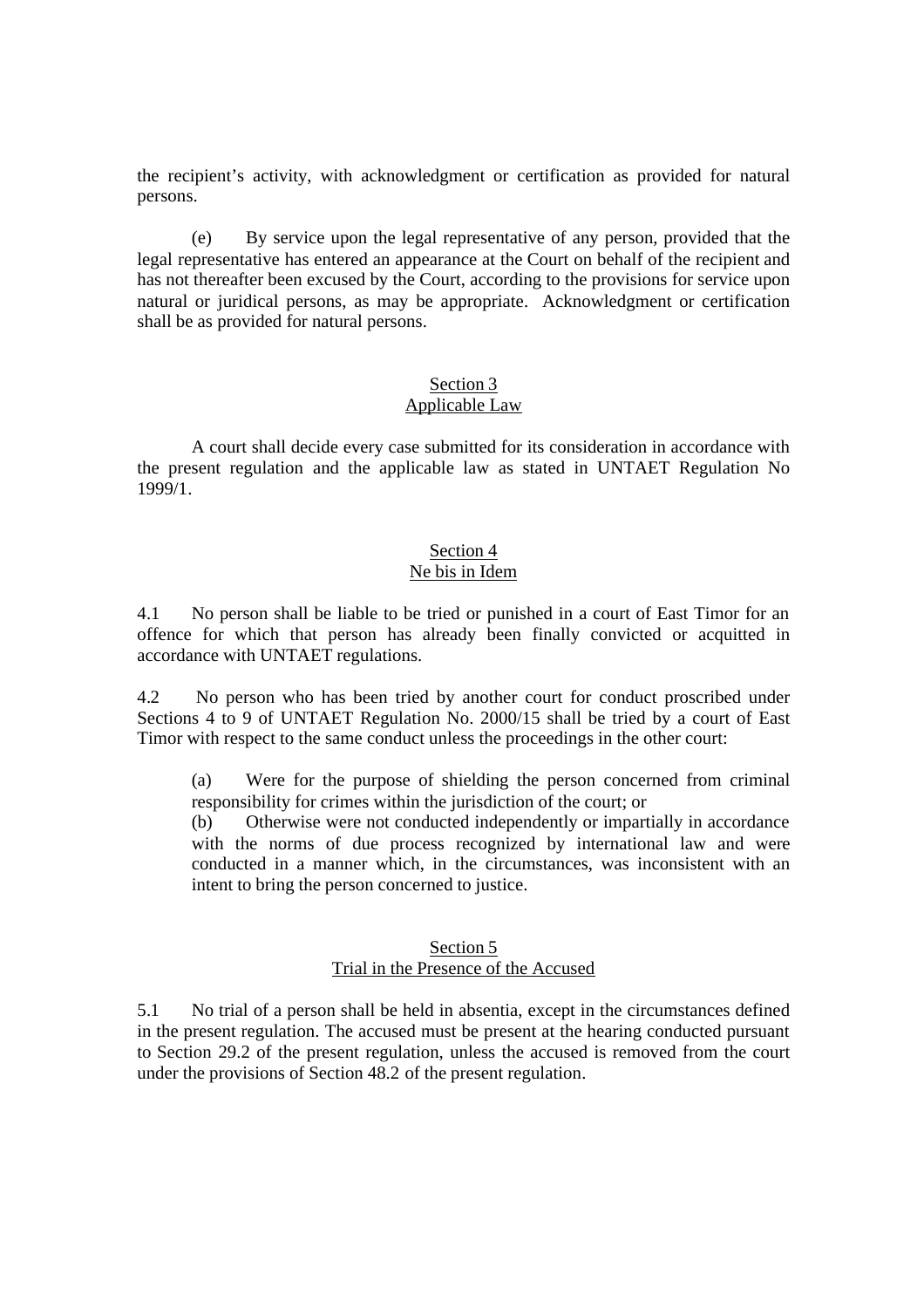5.2 If at any stage following the hearing provided in Section 29.2 of the present regulation the accused flees or is otherwise voluntarily absent, the proceedings may continue until their conclusion.

5.3 If at any stage the accused is removed from the court under the provisions of Section 48.2 of the present regulation, the proceedings may continue until their conclusion unless the court finds for good cause shown that the provisions of Section 48.2 of the present regulation no longer apply.

#### Section 6

#### Rights of the Suspect and Accused

6.1 All persons accused of a crime shall be presumed innocent until proven guilty in accordance with the law, the provisions of this and other UNTAET regulations.

6.2 Immediately upon arrest, the suspect shall be informed by the arresting police officers of the reasons for his or her arrest and any charges against him or her, and shall also be informed that he or she has the following rights:

- (a) the right to remain silent and not to admit guilt, and that silence will not be interpreted as an admission;
- (b) the right to contact a relative or close friend and be visited by such person;
- (c) the right to contact a legal representative and communicate with him or her confidentially;
- (d) the right that a legal representative will be appointed if the suspect is unable to pay for a lawyer;
- (e) the right to be brought before an Investigating Judge within 72 hours upon arrest;
- (f) the right to be questioned in the presence of a legal representative, unless the right is waived; and
- (g) if the suspect is a foreign national, the right to contact diplomatic or consular officials of his or her country.

6.3 At every stage of the proceedings, the suspect and the accused shall be informed by the public prosecutor that he or she has the following rights:

- (a) the right to be assisted by and to communicate freely and without supervision with a legal representative of his or her own choosing and to have such legal representation provided to him or her without cost where the suspect does not have sufficient means to pay for it;
- (b) the right to be informed in detail, and in a language which he or she understands, of the nature and cause of the charges against him or her;
- (c) the right to have the free assistance of an interpreter if he or she cannot understand or speak one of the official languages of the court;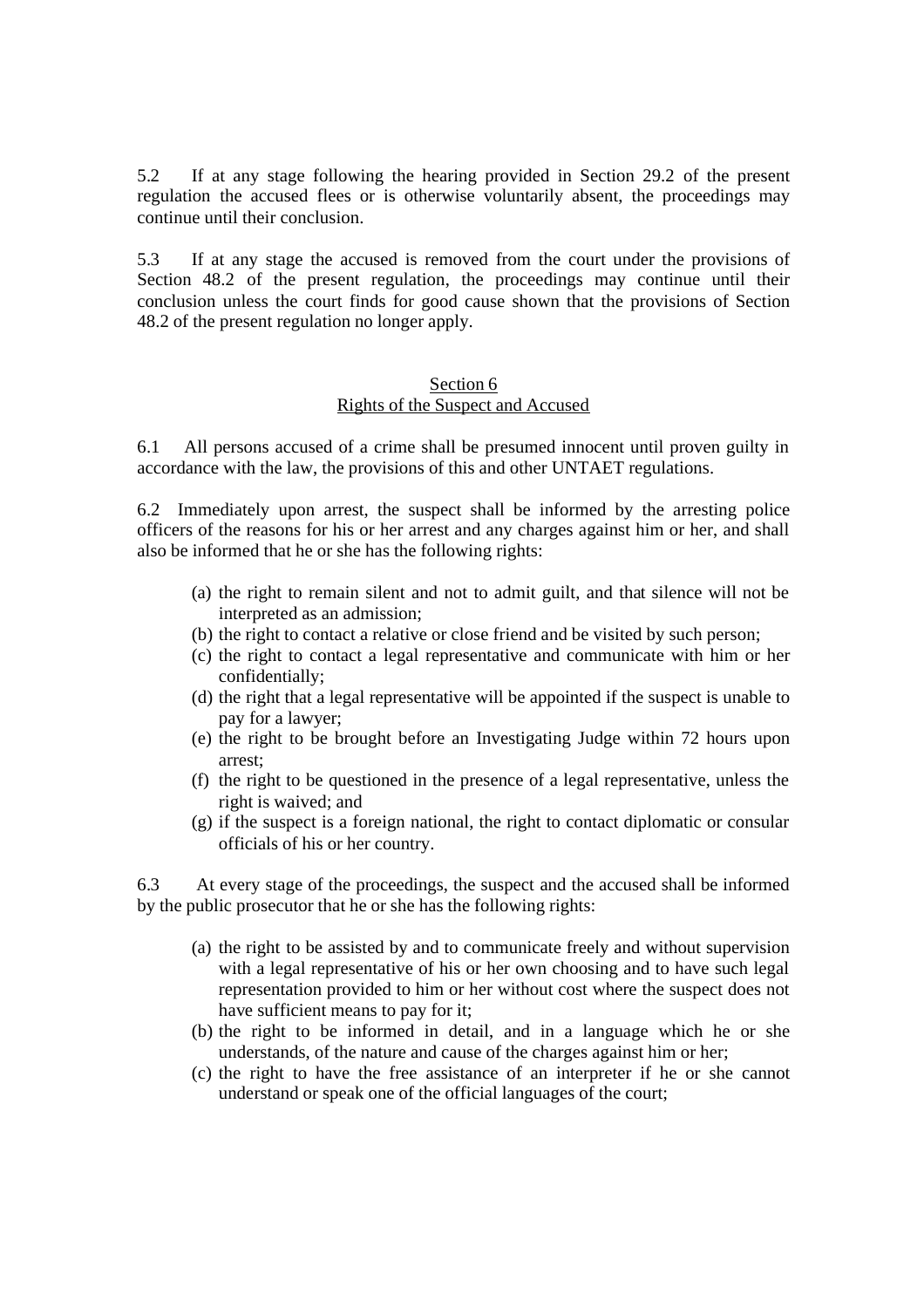- (d) the right to have adequate time and facilities for the preparation of his or her defence;
- (e) the right to request the public prosecutor or Investigating Judge to order or conduct specific investigations in order to establish his or her innocence;
- (f) the right to be tried without undue delay;
- (g) the right to examine, or have examined, the witnesses against him or her and to obtain the attendance and examination of witnesses on his or her behalf under the same conditions as adverse witnesses;
- (h) the right not to be compelled to testify against himself or herself or to admit guilt, and that if he or she chooses not to speak in the proceeding, such silence will not be held against him or her in the determination of innocence or guilt;
- (i) the right to be free from any form of coercion, duress or threat, torture, or any other form of cruel, inhuman or degrading treatment or punishment;
- (j) the right to be in contact with close relatives and be visited by such persons.
- (k) the right, if under detention, to have, upon request, the grounds of his or her detention reviewed by a competent Judge or panel of Judges at regular intervals.

### **II Criminal Jurisdiction**

#### Section 7 Powers of the Public Prosecutor

7.1 The exclusive competence to conduct criminal investigations is vested in the Public Prosecution Service as provided for in UNTAET Regulation No 2000/16. The competent public prosecutor is the only authority empowered to issue an indictment, except as provided in Section 44.2 of the present regulation.

7.2 The public prosecutor shall direct criminal investigations in order to establish the truth of the facts under investigation. In doing so, the public prosecutor shall investigate incriminating and exonerating circumstances equally.

7.3 The public prosecutor shall have all appropriate means to ensure the effective investigation and prosecution of crimes. In doing so, the public prosecutor shall respect the interests and personal circumstances of victims and witnesses.

7.4 In particular, the public prosecutor may:

(a) collect and examine evidence;

- (b) request the presence of and question persons being investigated, victims and witnesses; and
- (c) seek the cooperation of any authority in accordance with its respective competence.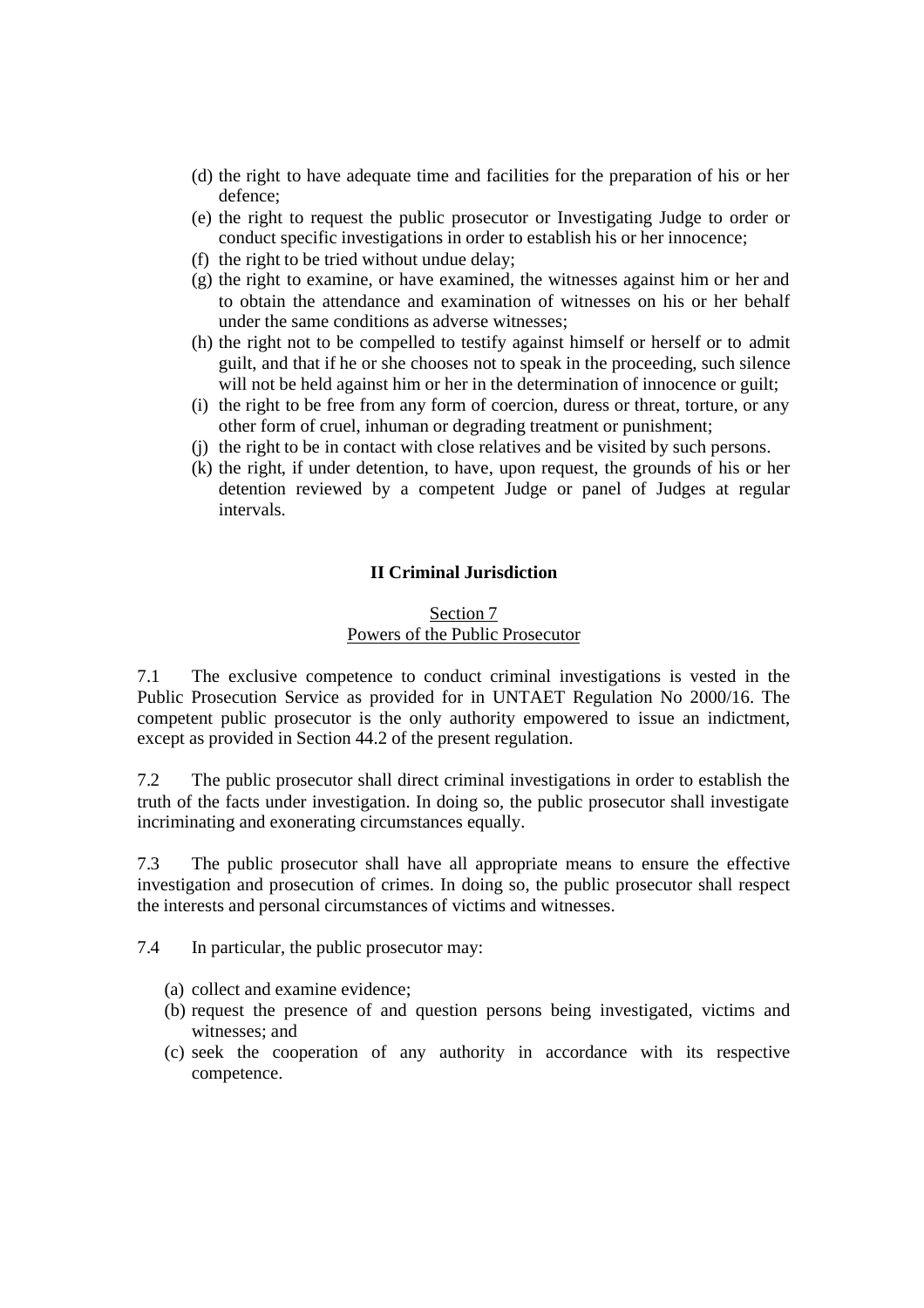7.5 In accordance with UNTAET Regulation No 2000/16, the police and any other competent body shall act under the direction and supervision of the public prosecutor.

7.6 The public prosecutor shall, at all times, fully respect the rights of persons as provided under the present regulation and any other UNTAET regulation.

7.7 The public prosecutor shall be the authority empowered to keep the files of the case during the investigations.

#### Section 8 Replacement of the Public Prosecutor

8.1 A party to the proceedings may request the relevant District Prosecutor or Deputy General Prosecutor to replace the public prosecutor assigned to a case, where there are reasons to question the impartiality of the public prosecutor.

8.2 The public prosecutor assigned to a case shall request to the head of the respective public prosecutorial office to be replaced in any case where a party to a proceedings is a spouse or is an ascendant or descendant relative up to the third degree of such prosecutor, or where such prosecutor has reasons to believe his or her impartiality may be doubted.

8.3 The replacement of a public prosecutor shall follow the procedure defined in Section 11.3 of UNTAET Regulation No 2000/16.

# Section 9 Powers of the Investigating Judge

9.1 In accordance with Section 12.1 of UNTAET Regulation No. 2000/11, there shall be at least one Investigating Judge at every District Court in East Timor empowered to ensure that the rights of every person subject to a criminal investigation and the rights of any alleged victims of the suspected crime under investigation are respected.

9.2 As provided by law or UNTAET regulations, the Investigating Judge shall issue warrants or other orders lawfully requested by the public prosecutor whenever, in the course of a criminal investigation, there are reasonable grounds to do so as provided in the present regulation.

9.3 Except as otherwise provided in the present regulation, a warrant or order from an Investigating Judge shall be obtained for the following measures:

- (a) arrest of a suspect;
- (b) detention or continued detention of a suspect;
- (c) exhumation;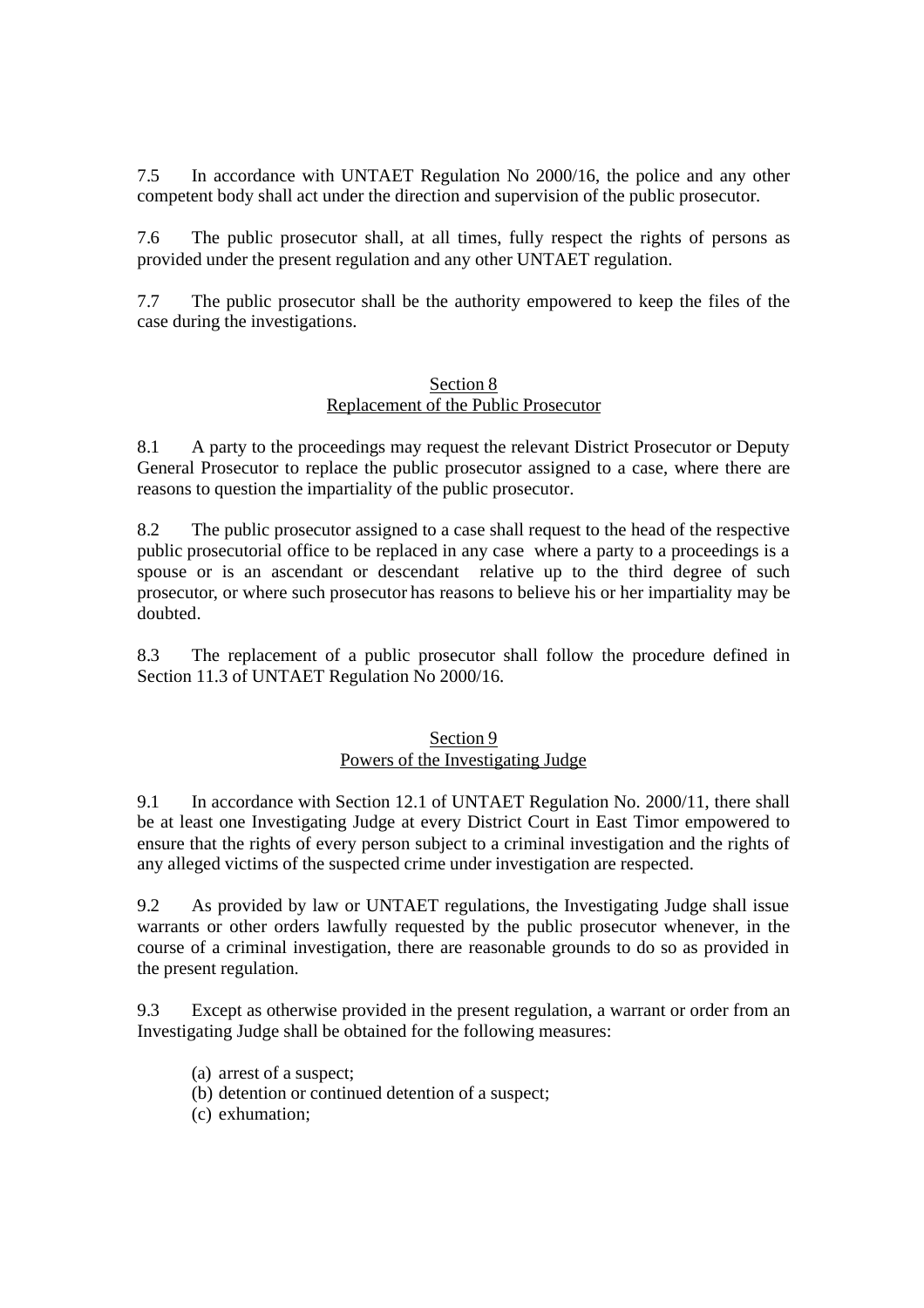(d) forensic examination;

- (e) search of locations and buildings;
- (f) seizure of goods or items, including seizure or opening of mail;
- (g) intrusive body search;

(h) physical examination, including the taking and examination of blood, DNA, samples, and other bodily specimens;

- (i) interception of telecommunication and electronic data transfer;
- (j) other warrants involving measures of a coercive character in accordance with the applicable law.

9.4 All warrants shall be issued in duplicate. The original shall be kept by the prosecutor and added to the file of the case; a copy will be furnished to the suspect or person concerned, except when to do so would endanger the results of the investigations.

9.5 In order to safeguard the rights of a suspect, as listed in Section 6 of the present regulation, the Investigating Judge shall prohibit any actions of the investigating authorities that are in violation of the rights of the suspect.

9.6 The Investigating Judge shall not interfere with the responsibilities of the public prosecutor in directing the criminal investigations, as defined in Section 7 of the present regulation.

9.7 Notwithstanding any other provision of law, any warrant or measure ordered by the Investigating Judge at the seat of the public prosecutor assigned to the case is valid and may be executed anywhere in East Timor without any further formal request to other judicial authorities.

9.8 A warrant or order issued by the Investigating Judge pursuant to Section 9.2 of the present regulation shall identify by name or official capacity the persons who are authorized to execute the warrant or order. Unless otherwise specified in the warrant or order, the following provisions shall apply:

(a) A warrant or order for arrest of a suspect may be executed by any law enforcement officer anywhere in East Timor;

(b) A warrant or order for detention or continued detention of a suspect may be executed by the warden of any official detention facility in East Timor;

(c) A warrant for exhumation may be executed under the supervision and control of any official qualified as provided in Section 18.5 of the present regulation;

(d) A warrant or order for forensic examination may be executed by any official qualified as provided in Section 18.5 of the present regulation;

(e) A warrant or order for search of locations and buildings may be executed by any law enforcement officer in East Timor who is duly authorized by UNTAET regulations;

(f) A warrant or order for seizure of goods or items may be executed by any law enforcement officer in East Timor who is duly authorized by UNTAET regulations;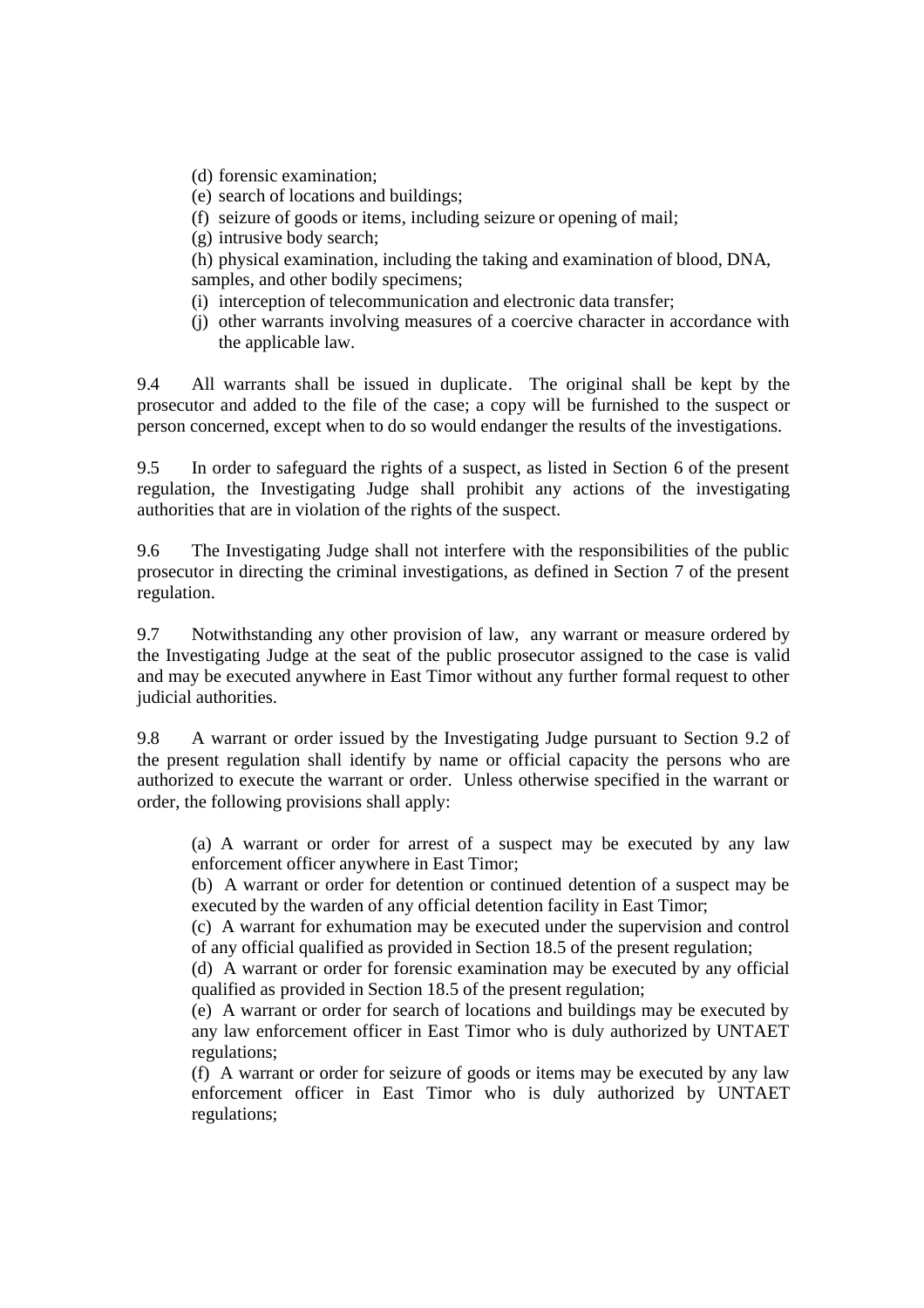(g) A warrant or order for an intrusive body search may be executed by any person with appropriate medical qualifications as provided in Section 16.3 of the present regulation;

(h) A warrant or order for physical examination, including the taking and examination of blood, DNA samples, and other bodily specimens may be executed by any person as provided in Section 16.5 of the present regulation;

(i) A warrant for interception of telecommunication and electronic data transfer may be executed by the requesting prosecutor;

#### Section 10

### Participation by Trial Judge as Investigating Judge

Participation in a case as an Investigating Judge does not disqualify a judge from sitting as a trial judge at later stages of proceedings in the same matter; provided, however, that the judge shall not later participate in the decision of any matter which calls for appellate review of the legality or appropriateness of a prior decision made by the same judge. All other questions of judicial disqualification shall be determined in accord with Section 20 of UNTAET Regulation 2000/11.

#### Section 11 Jurisdiction of District Courts

11.1 Except where provided otherwise in a UNTAET regulation, the jurisdiction to deal with crimes other than those defined in Section 10 of UNTAET Regulation 2000/11 shall be determined according to the following rules, and in the following priority:

 a) First, the District Court which has jurisdiction in the area where the act was committed, as provided in Section 2 of UNTAET Regulation No 2000/14; b) Second, the District Court which, at the time of the presentation of the public indictment, has jurisdiction in the area where the suspect lives or has his or her usual place of residence; and

c)Third, the District Court which has jurisdiction in the area where the suspect was arrested.

11.2 In cases of dispute between two or more District Courts regarding the jurisdiction of a case, the jurisdiction shall be determined by the Court of Appeal, as provided in Section 7.2 of UNTAET Regulation No 2000/11.

11.3 If at any stage of the proceedings a court finds that it lacks jurisdiction over a case, that court shall, without any further delay, transfer the case to the competent court. The order of transfer shall be forwarded to the court to which the case is transferred and shall direct the prosecutor to transfer the case file to the competent prosecutor.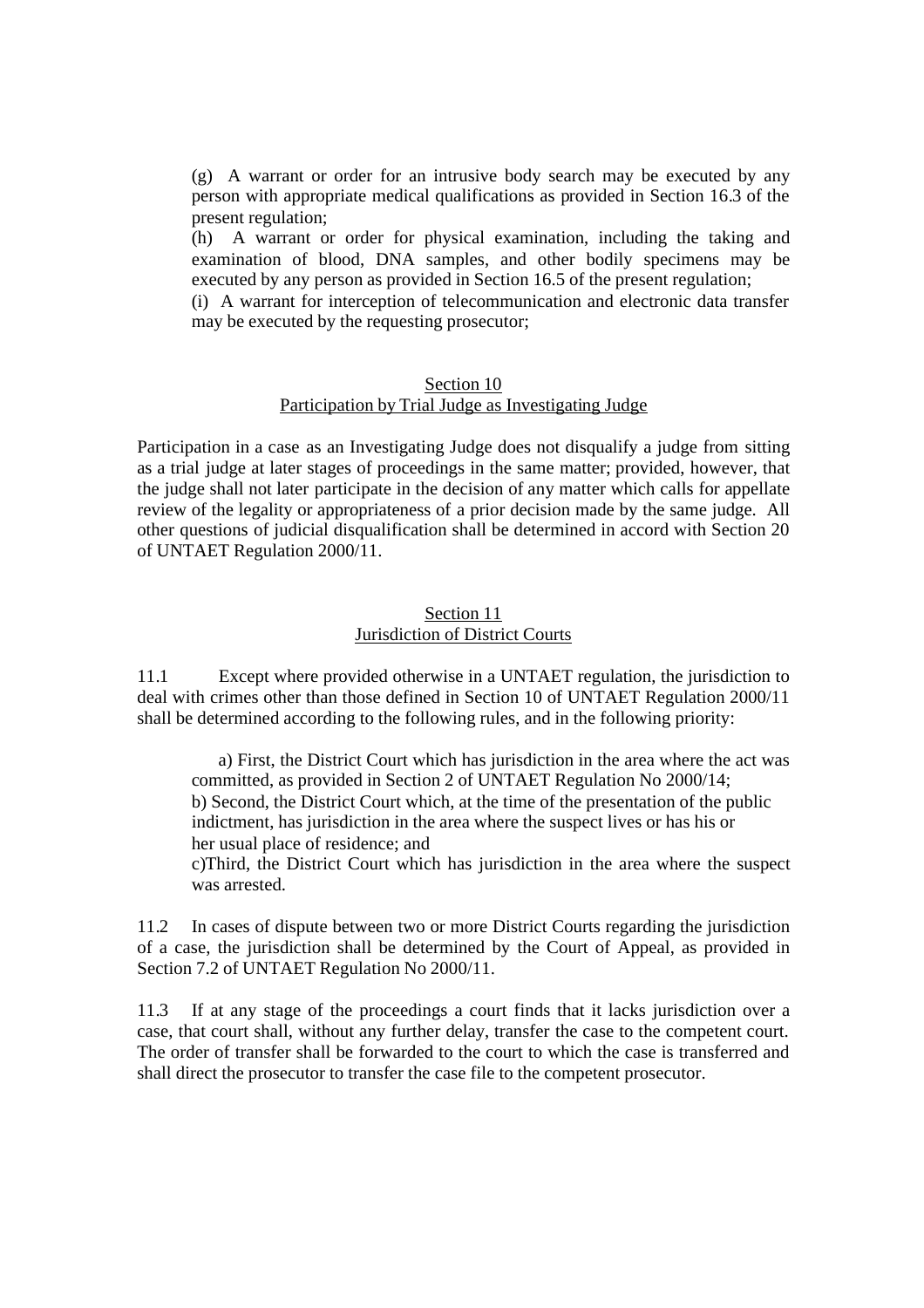11.4 If the suspected crime is believed to have been committed on a vessel or aircraft that is registered in East Timor, the Dili District Court shall have jurisdiction. If the vessel or aircraft is not registered in East Timor, jurisdiction shall be determined by the court having jurisdiction over the first port of arrival in East Timor, and according to international norms.

#### Section 12 The Victim

12.1 A victim shall be accorded those rights provided in the present regulation, in addition to any other rights provided by law or other UNTAET regulations.

12.2 The status of a person, organization or institution as a victim is not related to whether the perpetrator is identified, apprehended, prosecuted or convicted, and is independent of any familial relationship with the perpetrator.

12.3 Any victim has the right to be heard at a review hearing before the Investigating Judge, and at any hearing on an application for conditional release pursuant to Section 43 of the present regulation. In the exercise of this right, the victim may be represented in court by a legal representative. An individual victim has the right to be notified by the prosecutor, or by the police in proceedings pursuant to Section 44 of the present regulation, in advance of the time and place of review hearings referred to in Sections 20, 29.5 and 43 of the present regulation, provided that the victim has previously indicated in a reasonable manner to the court, prosecutor or investigating officer a desire to be so notified.

12.4 It is not required that the notification of a victim be written or that it be in strict accord with Section 2.4 of the present regulation; provided, however, that the notice is of a nature which is reasonable under the circumstances and is likely to convey actual notice of the proceedings in sufficient time to permit the exercise of the victim's rights. Defects in the notification of a victim at any stage shall not deprive the Court of jurisdiction to proceed.

12.5 A victim may request to the court to be heard at stages of the criminal proceedings other than review hearings.

12.6 The victim has the right to request the public prosecutor to conduct specific investigations or to take specific measures in order to prove the guilt of the suspect. The public prosecutor may accept or reject the request.

12.7 The Investigating Judge or a court may direct that several victims will be represented in the same case through a single representative.

12.8 The Prosecutor shall take reasonable steps to keep the victims informed of the progress of the case.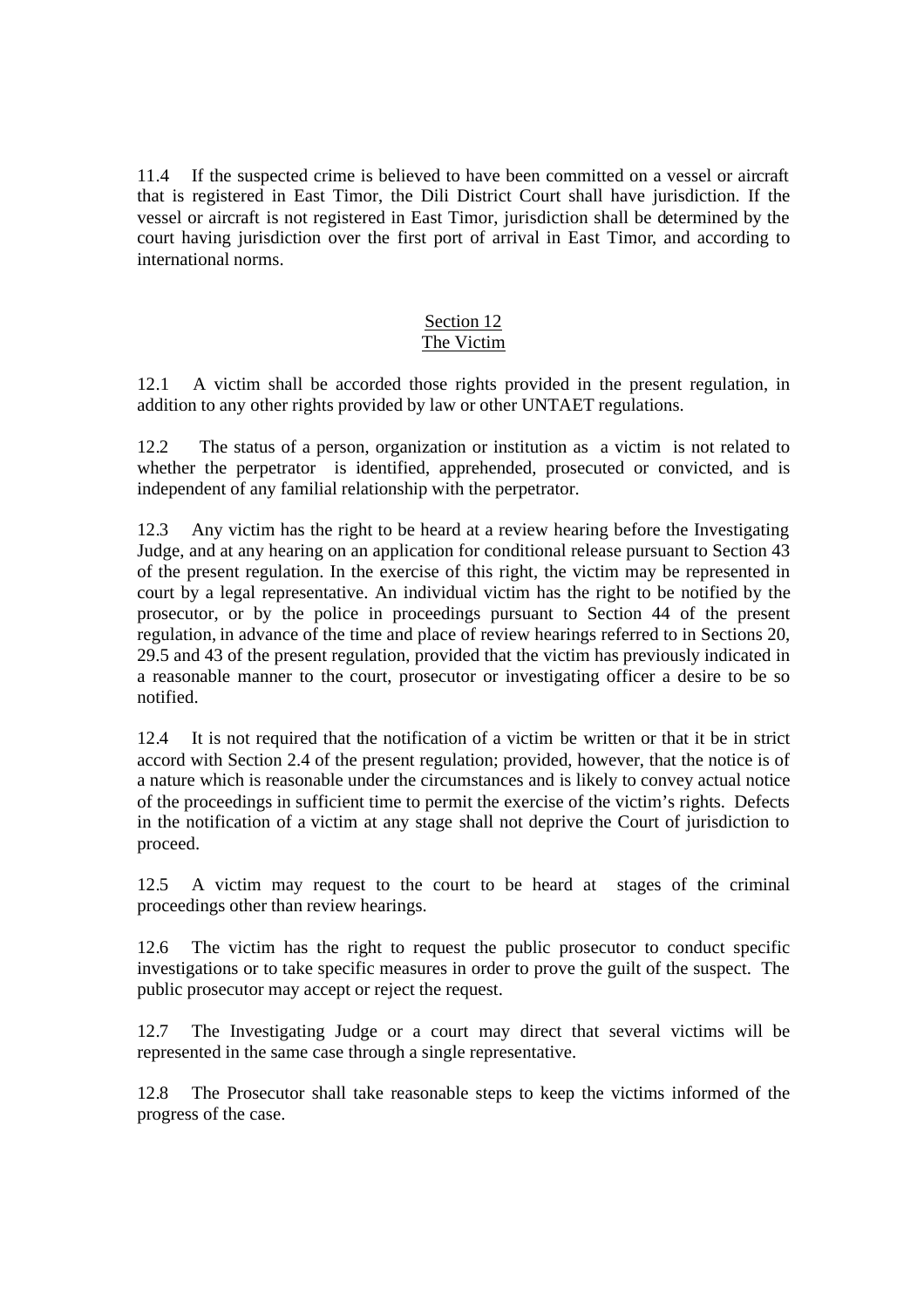#### **III Investigations**

### Section 13 Reporting of a Crime

13. 1 Any person may report orally or in writing to the public prosecutor or the police the commission of an act of a criminal nature. The reporting of such events is mandatory for public officers, insofar as they do not belong to the categories of individuals defined in Section 35.3(b) and (c) and obtained the information in the delivery of their services.

13. 2 Whenever a crime is reported the relevant officer or public prosecutor shall make a record of the reported facts. After that statement is read to the reporting person, in a language that he or she understands, that person shall sign the record. If the person who reported the facts cannot read or write a thumb print shall suffice.

13.3 Following the report, the public prosecutor may, as appropriate, initiate an investigation and may for that purpose order the police to carry out the necessary measures.

13.4 Where the commission of a crime has been reported to the police, the relevant officer shall immediately submit a copy of the record to the competent public prosecutor. If the investigation is urgent in nature, the police may take immediate measures to obtain more information about the suspected crime and to ensure that evidence is not destroyed, falsified, lost or tainted prior to reporting the crime to the public prosecutor.

#### Section 14 General Rules for Collection of Evidence

14.1 The public prosecutor and the police shall strive to collect the most direct evidence.

14.2 The origin of any physical and documentary evidence to be presented at the trial shall be established for the record.

14.3 In any interview of a victim of a crime under investigation:

- (a) the relevant officer shall advise the victim of the right to be notified of proceedings at which the victim has a right to be heard pursuant to the present regulation.
- (b) the relevant officer shall record the identity and contact information for any victim who indicates a desire to be so notified.
- (c) the proceedings shall be conducted by a female officer in cases of a female victim of a sexual assault, unless the victim does not object to a different procedure.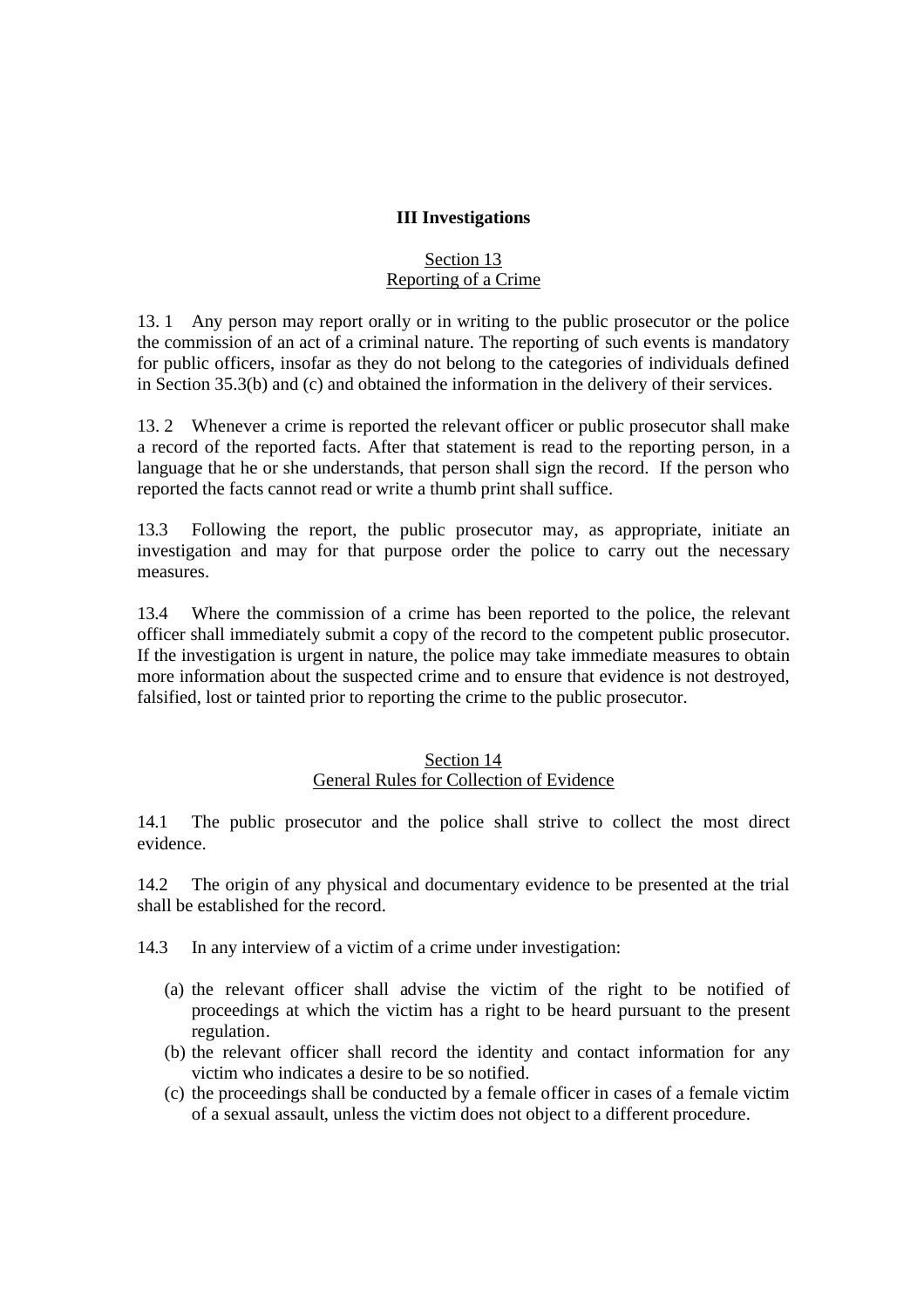#### Section 15 Search of Premises and Seizure of Items

15.1 A warrant from the Investigating Judge shall be required to enter and conduct a search of premises, except in cases of urgency, as described below, where permission by the Investigating Judge cannot be previously obtained.

15.2 The public prosecutor shall request the Investigating Judge to issue a search warrant if there are reasonable grounds to believe that such search would produce evidence necessary for the investigation or would lead to the arrest of a suspect whose arrest warrant has previously been issued.

15.3 A copy of the warrant shall be furnished to any person who resides or is present at the premises at the time the warrant is executed. Service according to Section 2.4 is not required. The warrant shall contain the following:

- (a) identification of the Investigating Judge and the case;
- (b) identification of the locations and items to be searched;
- (c) the reason for the search;
- (d) any restrictive measures police officers are allowed to take during the search;
- (e) the authority to search for and seize particular items; and
- (f) the hours of its execution and the duration of its validity.

15.4 Searches shall normally be made during daylight hours. The public prosecutor may, however, request the Investigating Judge to authorize a night time search when there are reasonable grounds to believe that it is necessary for the effective execution of the warrant or for the safety of the persons involved in the search. Such grounds shall be recorded in the warrant.

15.5 The police conducting the search shall make a written record of the search. Photographs, films or tape recordings may be part of the record. The written record shall contain the following:

- (a) identification of the recipient of the warrant;
- (b) a detailed description of the premises;
- (c) a list and description of the objects, and any other items at the premises that may be relevant for the investigation;
- (d) a detailed list of the physical evidence seized during the search;
- (e) identification and signature of persons claiming the ownership or possession of seized evidence, if any; and
- (f) identification of the persons present at the premises and their physical conditions, if relevant.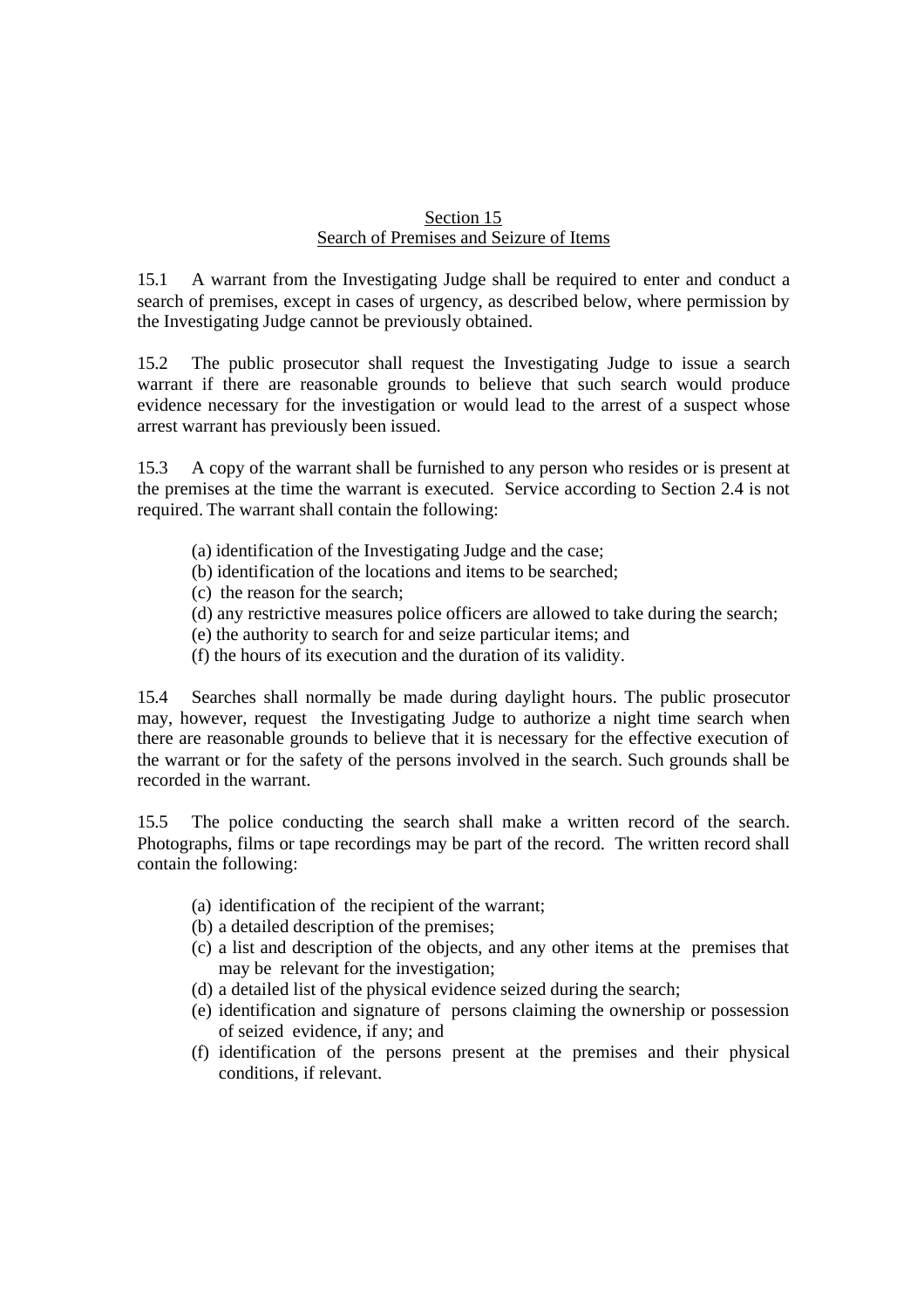15.6 If possible, the search will be made in the presence of the residents of the premises or persons present at the time of the search. Where there are no residents or persons present at the time of the search, the police may provide for at least one independent witness. Such witness shall sign the record. In case the witness cannot read or write a thumb print shall suffice.

15.7 If necessary for the ends of the investigation, and while the search is being made, the police are empowered to prohibit any of the persons present from leaving the location and may require others to be present.

15.8 The police may make use of force to enter the location in the following situations:

- (a) there is no response;
- (b) the inhabitants or persons present resist entry into the premises; or
- (c) the location is uninhabited or unoccupied.

15.9 A warrant shall not be required for the entry or search of premises or the seizure of property where the police have reasonable grounds to believe that evidence of a crime is located in or on the premises and that:

- (a) such evidence may be tampered with, removed or destroyed; or
- (b) it is necessary to safeguard or preserve the scene of a crime; or
- (c) the police are in hot pursuit of a suspect; or
- (d) there is an immediate danger to the safety or security of persons.

In any instance where a search of premises or the seizure of property is conducted without a warrant under the provisions of the present section, the report described in Section 15.5 of the present regulation shall be promptly submitted by the prosecutor to the Investigating Judge, who shall determine whether the requirements of the present section have been met.

#### Section 16 Search of Persons

16.1 No warrant shall be required to search a person in the following circumstances: a search conducted incident to an arrest for purposes of ensuring the safety of the officials involved or other persons in the immediate area; or if a police officer has reasonable grounds to believe that there is an object, the possession of which in itself constitutes a crime or is related to a criminal act, in the clothing or personal belongings of the person, or attached to the body of the person.

16.2 The search shall be made in a respectful manner. No person shall be searched by a police officer who is not of the same sex. If there is no police officer of the same sex as the suspect at the place at which the search is to take place, the police officer may authorize and instruct any suitable person of the same sex to perform the search.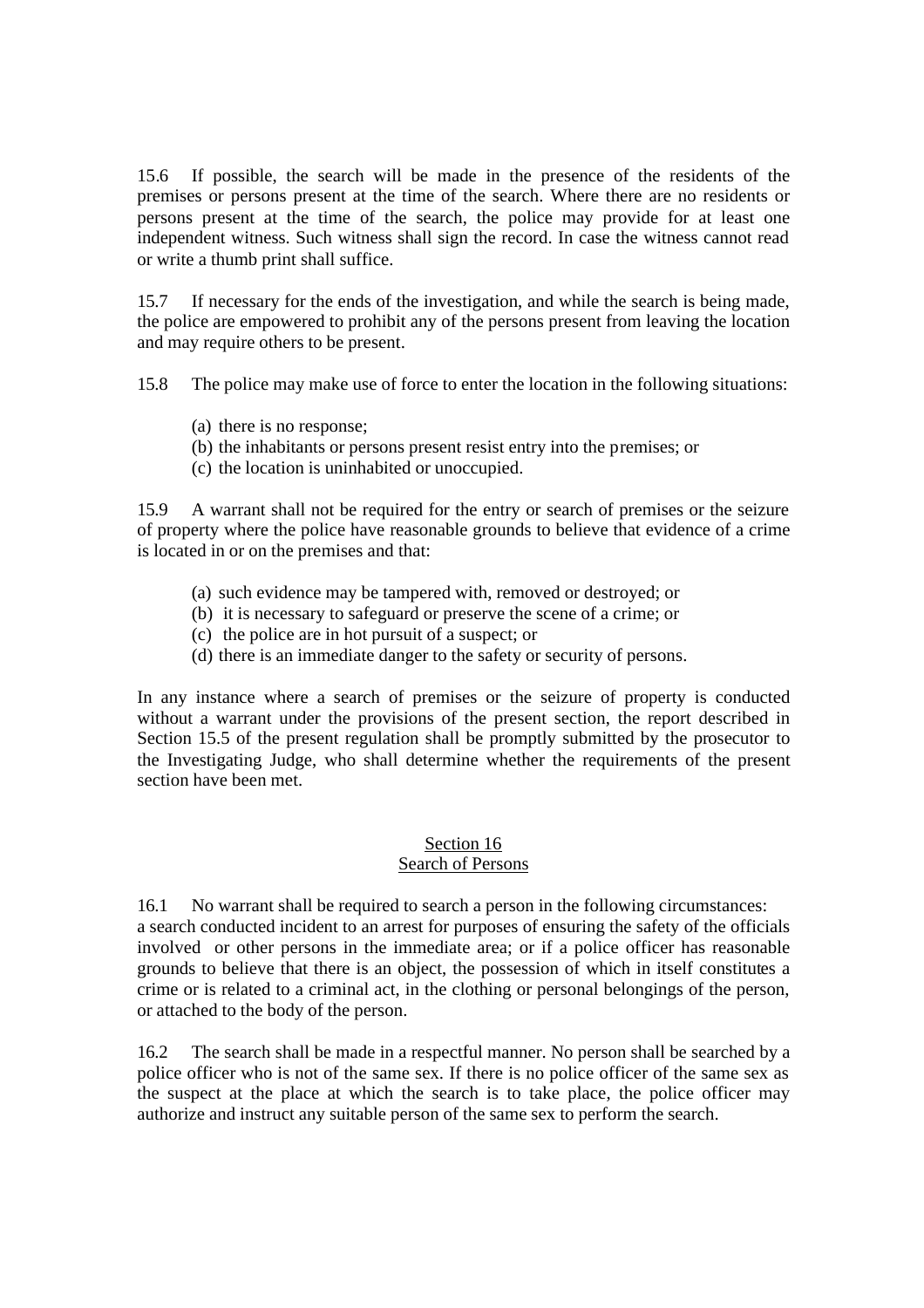16.3 A warrant shall be required for any intrusive search of the body of a person. The Investigating Judge shall issue such warrant only when there are reasonable grounds to believe that it is necessary for the collection of evidence and there are no other lawful means to obtain such evidence. The search shall be conducted by a doctor or other person with appropriate medical qualifications, under circumstances allowing for maximum privacy.

16.4 A warrant shall be required to collect any body specimen of the suspect. The Investigating Judge shall issue such warrant where there are reasonable grounds to believe that such measure is the only available method to collect the evidence required for the ends of the investigations.

16.5 In cases where the public prosecutor or the police requires a blood sample or any other body specimen, a warrant from the Investigating Judge shall not be required in circumstances where such warrant cannot be obtained within reasonable time for the purposes of preserving evidence necessary for the investigation. The police shall report such circumstances to the public prosecutor. The collection of samples or specimens pursuant to this subsection must be conducted by persons with appropriate medical qualifications.

16.6 A warrant from the Investigating Judge shall be required where an examination of the mental state of the suspect is necessary for the ends of the investigations.

# Section 17

### Search of Mail

17.1 A warrant shall be required to search, intercept or seize any written or electronic mail or to intercept, monitor or record telephonic or other electronic communication. Such warrants shall be valid for no more than thirty (30) days. The public prosecutor may, however, request the Investigating Judge to extend the validity of the warrant for a similar period if necessary to the investigation.

17.2 Police may proceed without a warrant to detain any mail whenever there are reasonable grounds to believe that it contains objects the possession of which in itself constitutes a crime, are related to a criminal act or are evidence of a criminal act. A warrant must be obtained in order to seize or open such mail, unless the requirements of Section 15.9(d) of the present regulation are met.

17.3 The measure defined in Section 17.2 of the present regulation shall be reported immediately to the public prosecutor, who shall request the necessary warrants from the Investigating Judge. If the seizure of mail takes place, a receipt shall be given to the postal or other official from whose custody it is taken.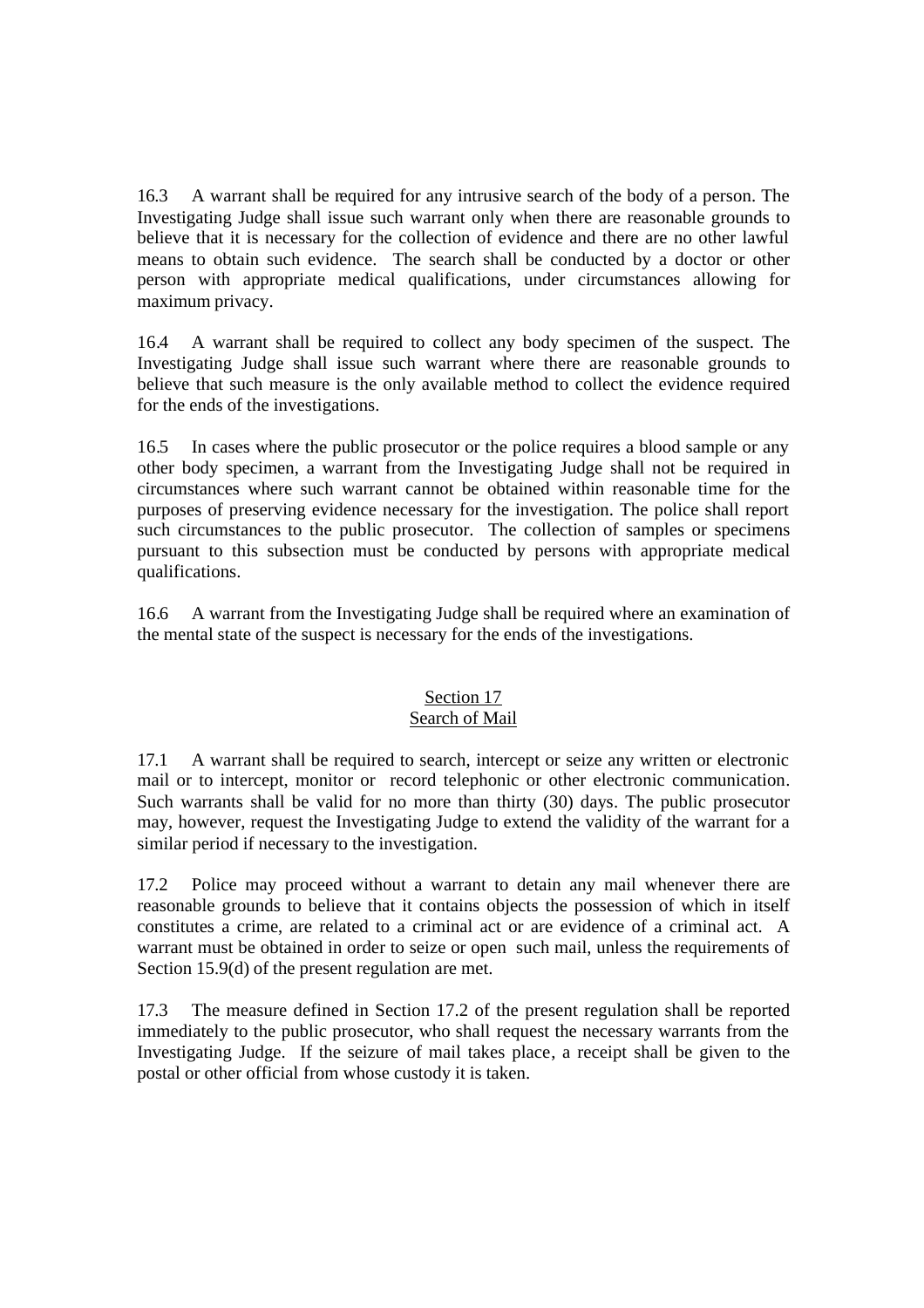#### Section 18 Forensic Examination and Exhumations

18.1 Any person who believes that a death has occurred on property he or she owns or occupies, or who acquires knowledge that a member of his or her immediate family has died at any location, under circumstances described in Section 18.4 of the present regulation, shall report the death to the police, unless the person has actual knowledge that the police have already been notified.

18.2 Where the police acquire knowledge of a death which they have reasons to believe is a homicide, or whenever the death has occurred in the circumstances described in Section 18.4 of the present regulation, the police shall secure the area where the events leading to the death may have occurred and shall report the death to the public prosecutor and the forensic pathologist.

18.3 The police shall conduct a preliminary investigation of the circumstances surrounding the death and shall prepare a report summarizing all pertinent information within their knowledge pertaining the death, including any information concerning the identity of the deceased. After the police have gathered all the information necessary, they shall then remove the body and transfer it to the designated facility where an autopsy may be performed.

18.4 The Investigating Judge, at the request of the public prosecutor, shall issue a warrant for an autopsy to be performed by a forensic pathologist appointed by the court pursuant to Section 18.5 of the present regulation, in all cases where the Investigating Judge finds that a death has occurred in any of the following circumstances:

- (a) the deceased died a violent or unnatural death;
- (b) the deceased died a sudden death, the cause of which is unknown;
- (c) the deceased died under suspicious or unusual circumstances;
- (d) the deceased died while under, or as a result of, or within 24 hours after the administration of, an anaesthetic administered in the course of a medical, surgical, or dental operation or procedure or an operation or procedure of like nature, other than a local anaesthetic administered solely for the purpose of facilitating a procedure of resuscitation from apparent or impending death; or
- (e) the deceased died in custody, in the course of police operations, while within or absent from a detention center or prison or while proceeding to such institution in the company of a police officer or other official.

18.5 The Investigating Judge shall appoint as a forensic pathologist a medical practitioner duly certified as a forensic pathologist in East Timor or any other country. The forensic pathologist shall then act as an independent expert of the court in examining deceased persons to assist in the criminal investigations of deaths.

18.6 In all cases where the Investigating Judge issues a warrant for an autopsy, the forensic pathologist shall perform the autopsy and shall make professional observations regarding: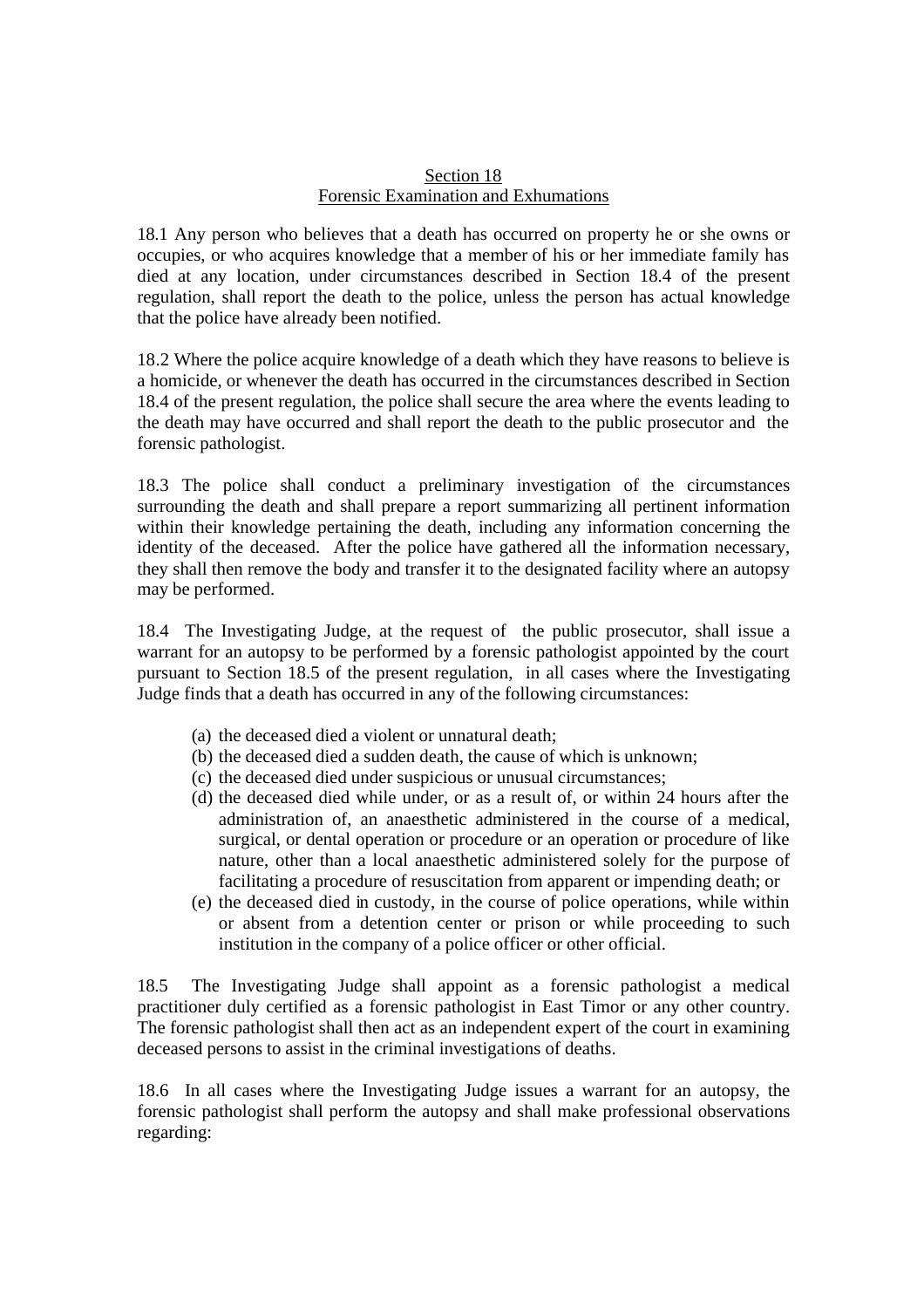- (a) the identification of the deceased;
- (b) the cause of the death of the deceased; and
- (c) the circumstances under which the death occurred, including an opinion as to whether the death occurred from natural causes, accident, suicide, homicide, or in an unknown manner.

18.7 In all cases where he or she performs an autopsy, the forensic pathologist shall issue a detailed report in accordance with professional standards including all of his or her observations and opinions. The report may include photographs taken by the forensic pathologist or under his or her supervision and may include exhibits, diagrams, or any other record which he or she deems appropriate. Whenever the forensic pathologist deems it to be necessary, he or she may request the prosecutor to conduct further investigation concerning the requirements established in Section 18.6, of the present regulation.

18.8 The forensic pathologist shall not issue any conclusion relating to the legal responsibility of any suspect or any other individual. The forensic pathologist shall submit the report required in section 18.7 of the present regulation to the public prosecutor and shall testify as to the contents of the report whenever requested by the court to do so. The forensic pathologist shall be immune from criminal or civil liability based on any opinion, observation, or testimony provided in his or her professional capacity.

18.9 Where a body has been inhumed without an autopsy, and such measure is necessary for the investigation of a criminal case, the Investigating Judge, at the request of the public prosecutor, the representative of the victim, the suspect or accused, may issue a warrant to exhume the body for an autopsy to be performed. No claim on the custody of the body shall be heard until the autopsy has been performed.

### **IV Arrest and Detention**

### Section 19 Arrest Warrant

19.1 If there are reasonable grounds to believe that a person has committed a crime, the public prosecutor may request the Investigating Judge to issue a warrant for the arrest of that person in accordance with the rules established in the present section.

19.2 The arrest warrant shall contain the following:

- (a) the name of the suspect and any other identifying information;
- (b) identity of the alleged victims;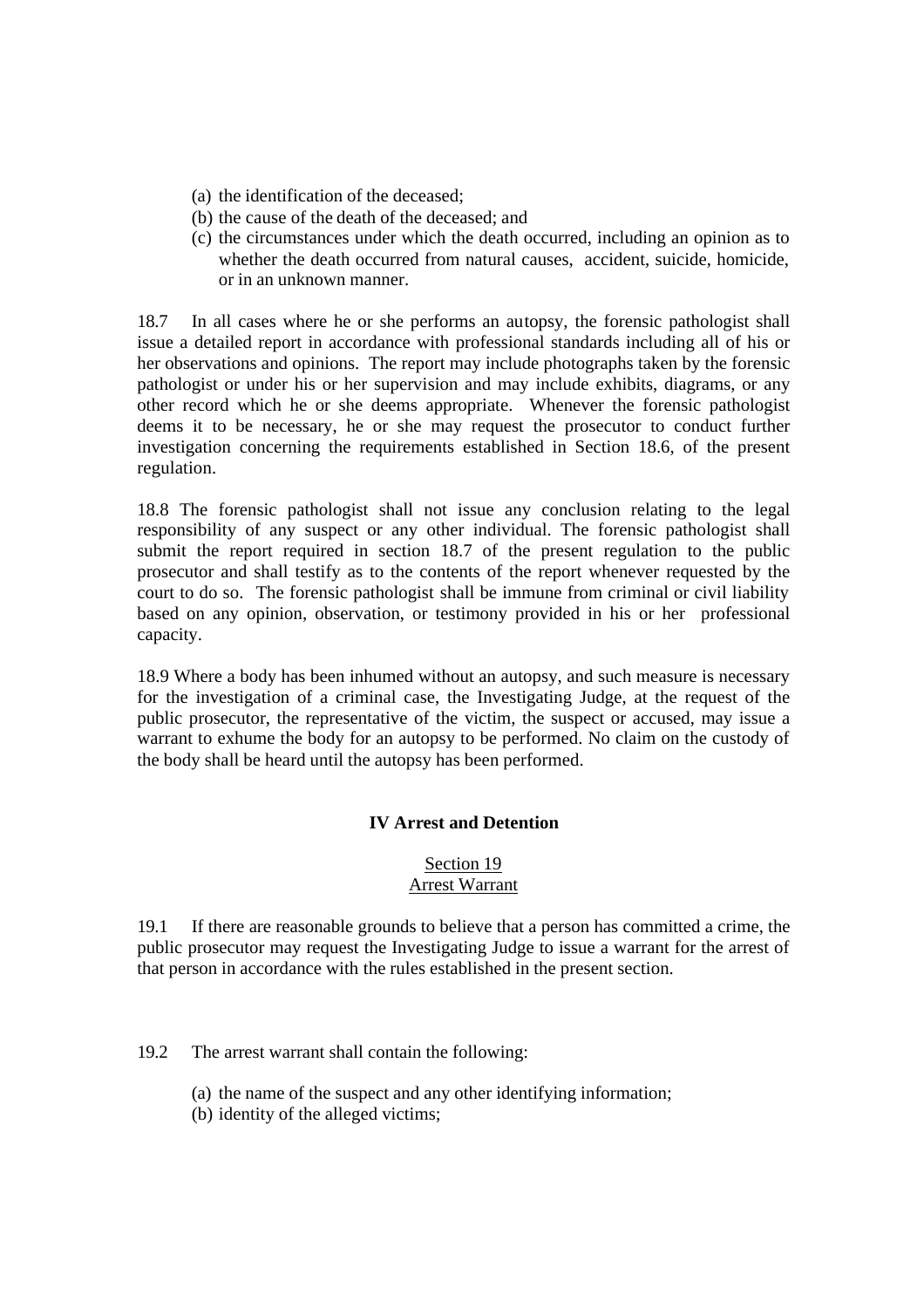- (c) a summary of the facts which are alleged to constitute a crime and a specific reference to the crime for which the arrest of the suspect is sought, including a reference to the relevant legal provisions at issue; and
- (d) the name and signature of the Investigating Judge.

19.3 Upon arrest, the suspect shall be informed of his or her rights, in accordance with Section 6 of the present regulation, and shall be given a copy of the warrant.

19.4 The police may arrest a suspect without a warrant when, in the course of ordinary law enforcement activities,

(a) the suspect is found in the act of committing a crime; or

(b) there are reasonable grounds to believe that the suspect has committed a crime and that there is an immediate likelihood that before a warrant could be obtained the suspect will flee or destroy, falsify or taint evidence, or endanger public safety or the integrity of the victims or witnesses; or

(c) the police are in hot pursuit of a suspect immediately after commission of a crime and evidence of the suspect's participation in the crime is found in the suspect's possession.

19.5 In cases defined in Section 19.4 of the present regulation, the police shall immediately inform the public prosecutor of all circumstances and the restrictive measures applied, and shall submit the report to the public prosecutor without undue delay.

19.6 Upon receipt of the report pursuant to Section 19.5 of the present regulation, the public prosecutor may:

- (a) request the issuance of the corresponding warrants from the Investigating Judge, in accordance with the rules provided in the present regulation; or
- (b) continue the investigation, but order the suspect to be released from custody; or
- (c) dismiss the case and order the suspect to be released from custody.

19.7 Where a suspect is arrested and detained after a warrant has been issued, the public prosecutor may dismiss the case and request the Investigating Judge to order the release of the suspect in the following circumstances:

- (a) there is insufficient evidence that a crime has been committed;
- (b) the acts under investigation are found to be of non-criminal nature;
- (c) the period to investigate the crime (statute of limitation) has elapsed;
- (d) the suspect has already been tried by a court for the same offences and has been finally convicted or acquitted; or
- (e) there is sufficient evidence that a crime has been committed, but the evidence against the suspect is not sufficient and there is no reasonable possibility to bring additional evidence into the case.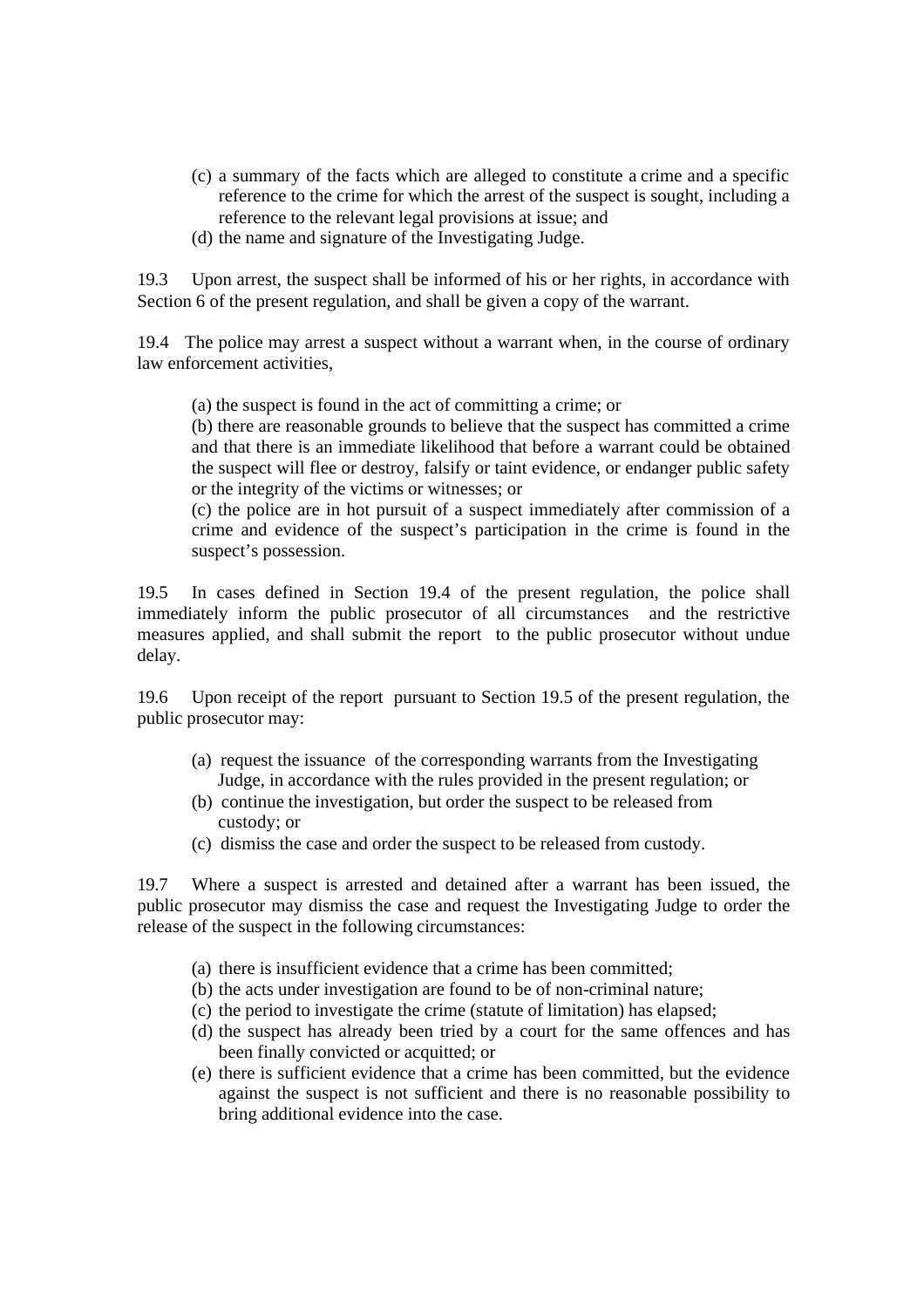19.8 Where the case has been dismissed pursuant to Section 19.6 or 19.7 of the present regulation, the public prosecutor shall immediately notify the alleged victim of the dismissal of the case, in a manner meeting the requirements of Section 12.4 of the present regulation and that prevents undue danger to the safety, well-being and privacy of those who provided information to the prosecutor, so that the victim may exercise the rights defined in Section 25 of the present regulation.

19.9 As soon as practicable after the time a suspect is placed in detention, the police shall notify the family of the suspect.

### Section 20 Review Hearing

20.1 Within 72 hours of arrest, the Investigating Judge shall hold a hearing to review the lawfulness of the arrest and detention of the suspect. At this hearing the suspect must be present, along with his or her legal representative, if such a legal representative has been retained or appointed.

20.2 The review hearing shall be closed to the public, unless requested otherwise by the suspect and ordered by the Investigating Judge.

20.3 Pursuant to Section 6 of the present regulation, the Investigating Judge shall inform the suspect of the rights to which he or she is entitled during the investigations, including the right to legal representation.

20.4 The suspect may raise objections before the Investigating Judge concerning any allegation of ill treatment or violations of his or her human rights by police officers or other authorities, or the unlawfulness of his or her detention.

20.5 If the suspect makes a statement, the Investigating Judge, the public prosecutor and the legal representative of the suspect may ask pertinent questions to the suspect with respect to his or her statement. If the suspect makes a statement which includes an admission of guilt, the Investigating Judge shall proceed as provided in Section 29A of the present regulation.

20.6 At the conclusion of the hearing the Investigating Judge may:

- (a) confirm the arrest and order the detention of the suspect;
- (b) order substitute restrictive measures instead of detention, as provided in Section 21 of the present regulation; or
- (c) order the release of the suspect.

20.7 The Investigating Judge may confirm the arrest and order the detention of the suspect when: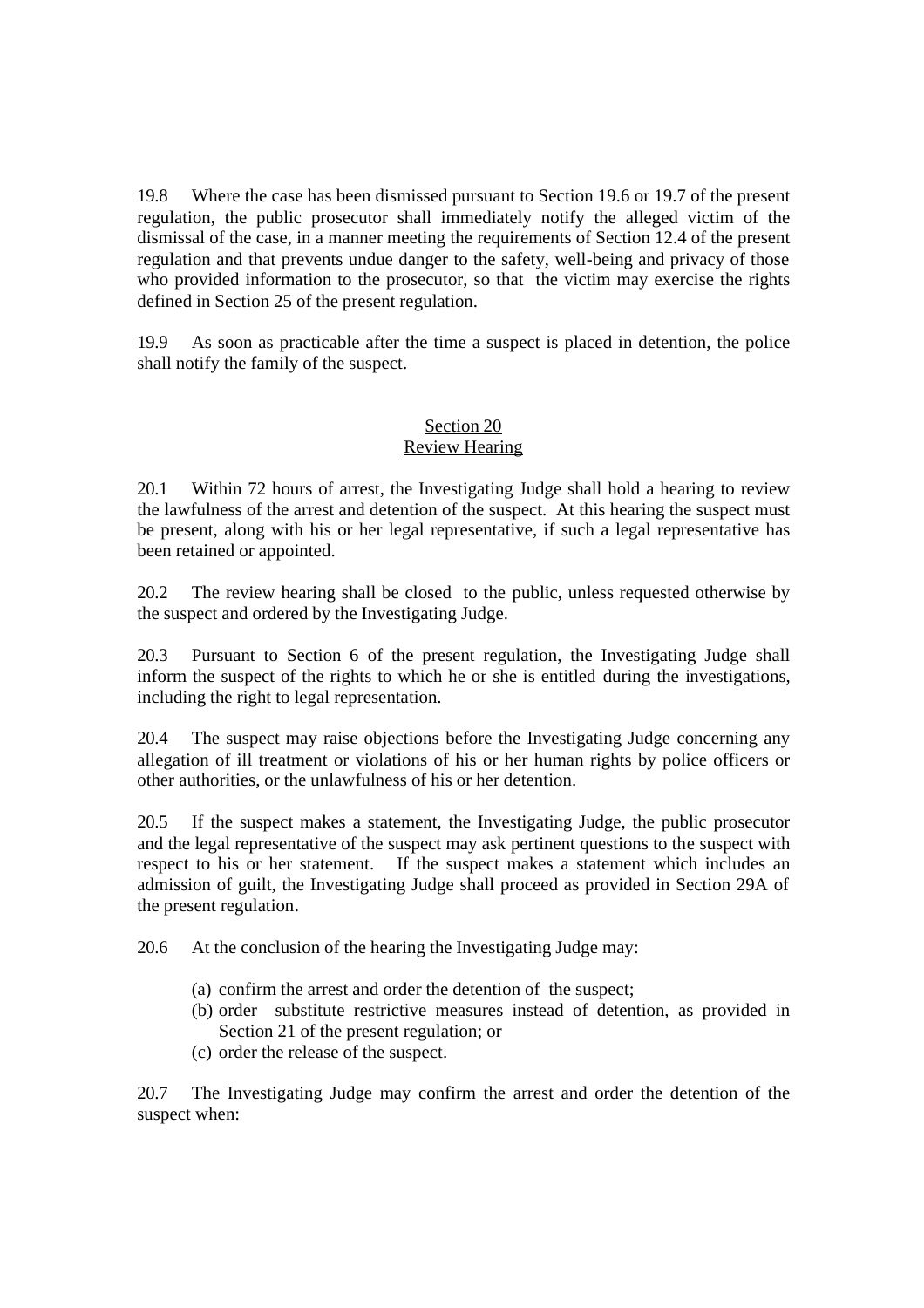- (a) there are reasons to believe that a crime has been committed;
- (b) there is sufficient evidence to support a reasonable belief that the suspect was the perpetrator; and
- (c) there are reasonable grounds to believe that such detention is necessary.
- 20.8 Reasonable grounds for detention exist when:
	- (a) there are reasons to believe that the suspect will flee to avoid criminal proceedings;
	- (b) there is the risk that evidence may be tainted, lost, destroyed or falsified;
	- (c) there are reasons to believe that witnesses or victims may be pressured, manipulated or their safety endangered; or
	- (d) there are reasons to believe that the suspect will continue to commit offences or poses a danger to public safety or security.

20.9 The Investigating Judge shall review the detention of a suspect every thirty (30) days and issue orders for the further detention, substitute restrictive measures or for the release of the suspect.

20.10 Unless otherwise provided in UNTAET regulations, a suspect may be kept in pretrial detention for a period of no more than six months from the date of arrest.

20.11 Taking into consideration the prevailing circumstances in East Timor, in the case of a crime carrying imprisonment for more than five years under the law, a panel of the District Court may, at the request of the public prosecutor, and if the interest of justice so requires, based on compelling grounds, extend the maximum period of pretrial detention by an additional three months.

20.12 On exceptional grounds, and taking into account the prevailing circumstances in East Timor, for particularly complex cases of crimes carrying imprisonment of ten years or more under the law, a panel of the District Court may, at the request of the public prosecutor, order the continued detention of a suspect, if the interest of justice so requires, and as long as the length of pretrial detention is reasonable in the circumstances, and having due regard to international standards of fair trial.

20.13 Pursuant to United Nations Security Council Resolutions 1264 (1999) and 1272 (1999), and taking into consideration the prevailing circumstances in East Timor, all warrants for detention issued by the Investigating Judge or public prosecutor prior to the coming into force of the present regulation shall be deemed valid and in accord with the present regulation.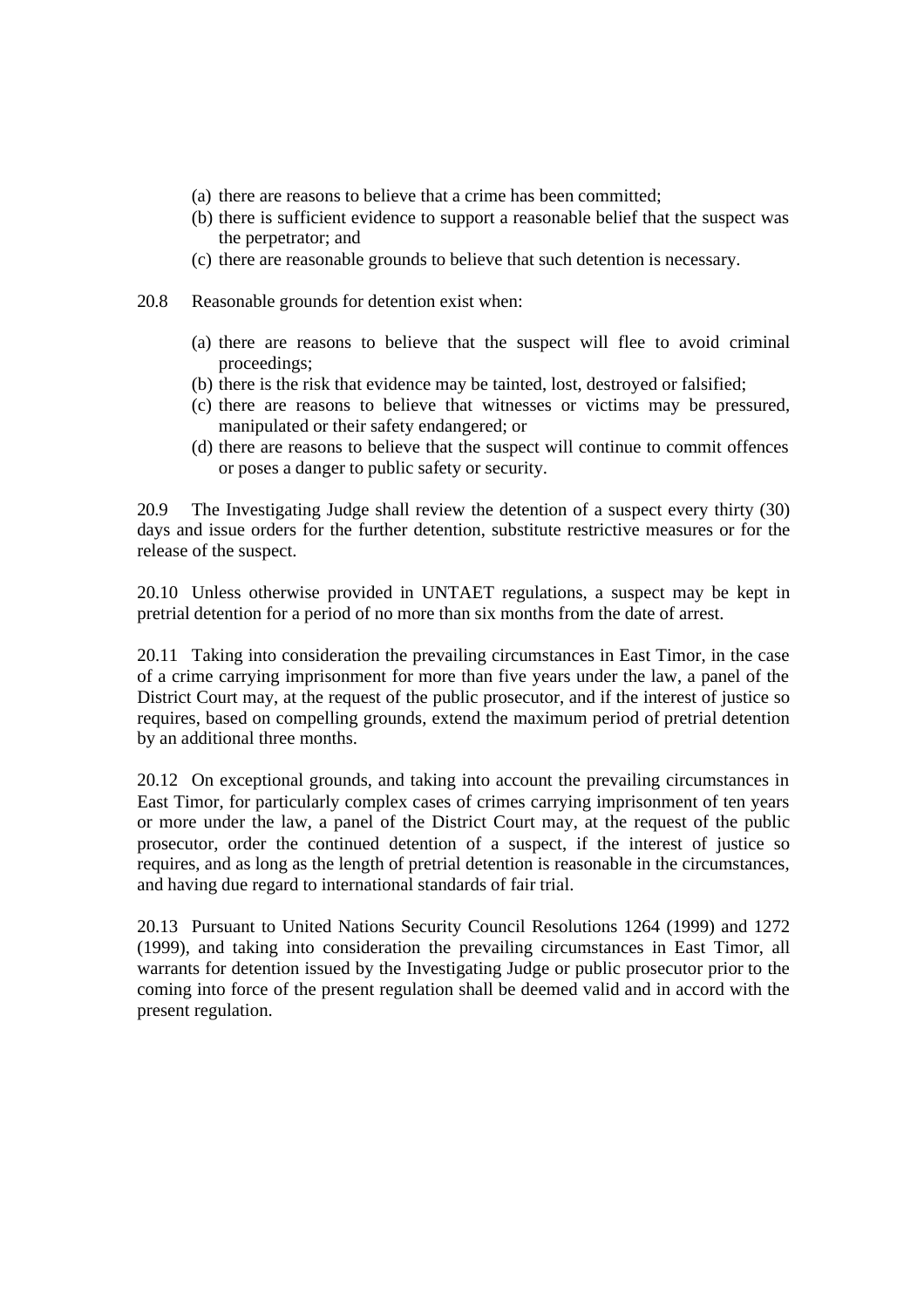#### Section 21 Substitute Restrictive Measures

21.1 As an alternative to an order for detention, the Investigating Judge may order one or more of the following substitute restrictive measures, if he or she believes it is necessary to ensure the integrity of evidence related to the alleged crime or the safety or security of the victims, witnesses and other persons related to the proceedings:

- (a) house detention of the suspect, alone or under the custody of another person;
- (b) the submission of the suspect to the care or supervision of a person or an institution;
- (c) a regime of periodical visits of the suspect to an agency or authority designated by the Investigating Judge;
- (d) the prohibition of the suspect from leaving an area designated by the Investigating Judge;
- (e) the prohibition of the suspect from appearing at identified places or meeting a named individual; or
- (f) the prohibition of the suspect from staying in the family home, if the alleged crime is related to domestic violence.

21.2 The Investigating Judge may order that a monetary bond or other surety be posted to guarantee the appearance of the suspect or accused at subsequent proceedings, in an amount that the Investigating Judge determines, in addition to any substitute restrictive measures listed in Section 21.1 of the present regulation.

21.3 A monetary bond or other surety posted as provided in Section 21.2 of the present regulation shall be deposited with the Court and shall be forfeited if the Court finds that the conditions of the bond or surety have been violated. Any bond or surety not forfeited shall be refunded or returned if the Court finds that all conditions of the bond or surety have been met. Any forfeited bond or surety shall accrue to the consolidated budget of East Timor.

#### Section 22 Release of the Suspect

22.1 The Investigating Judge shall order the release of the suspect whenever the public prosecutor, in accordance with Section 19.7 of the present regulation, dismisses the case or where as a result of the investigation the Investigating Judge finds that there are insufficient grounds to continue the detention.

22.2 Notwithstanding the release of a suspect made in accordance with Section 22.1, the public prosecutor may continue the investigation of the case until the expiration of the statute of limitation.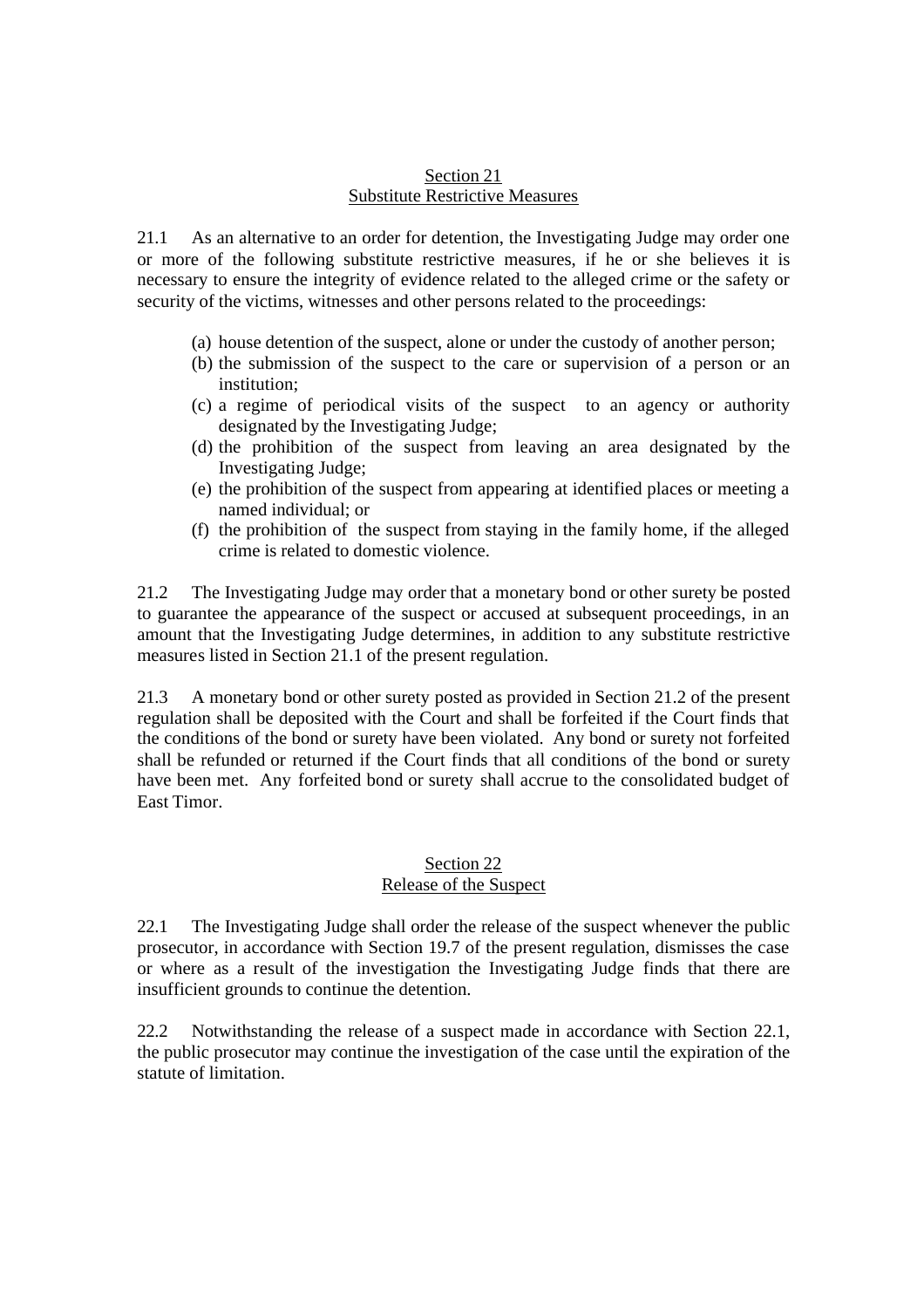## Section 23 Interlocutory Appeal

23.1 A decision of the Investigating Judge pursuant to Section 20.6 of the present regulation may be appealed to the District Court by any of the parties as provided in this Section. No further interlocutory appeal from a decision of the Investigating Judge shall be allowed; however, issues raised in an interlocutory appeal under this subsection may be again raised by any party on appeal from a final decision in the case, as provided in Part VII of the present regulation.

23.2 Decisions of a District Court pursuant to Section 20.11 or 20.12 of the present regulation may be appealed to the Court of Appeal by any of the parties, according to procedure set forth in this Section.

23.3 An appeal lodged pursuant to Section 23.1 shall be decided by a panel of judges of the District Court in accordance with Section 35.1 of UNTAET Regulation No. 2000/11.

23.4 In an appeal pursuant to Section 23.1 or 23.2 of the present regulation, the appellant shall present a written appeal to the competent court within ten (10) days of the decision and shall immediately serve a copy upon the respondent. The Court shall summon the parties to a hearing within ten (10) days of the receipt of the appeal. The respondent may file a written statement with the Court at any time prior to the hearing and shall immediately serve a copy upon the appellant. Service of the respective written statements and the summons shall be as provided in Section 2.4 of the present regulation.

23.5 Any evidence relevant to an appeal pursuant to Section 23.1 or 23.2 of the present regulation may be proposed by the parties in their respective written statements.

23.6 The appeal hearing shall be open to the public unless otherwise decided by the Court. The parties shall be given the opportunity to present their arguments orally. Evidence, if any, shall be presented following, where appropriate, the rules established in Section 33 of the present regulation.

23.7 At the end of the hearing, the Court shall decide and shall issue its decision in writing to the parties, to the Investigating Judge if the appeal is pursuant to Section 23.1 of the present regulation, and to the District Court if the appeal is pursuant to Section 23.2 of the present regulation. The Court may confirm, reject or modify the decision from which appeal was taken.

23.8 If the District Court rejects or modifies a ruling of the Investigating Judge with respect of decisions made pursuant to Section 20.6 (a) or (b) of the present regulation, the Court shall order the immediate release of the suspect, or the cancellation or modification of any substitute restrictive measures, and shall remand the case to the Investigating Judge for execution of any other orders of the Court. If a ruling of the Investigating Judge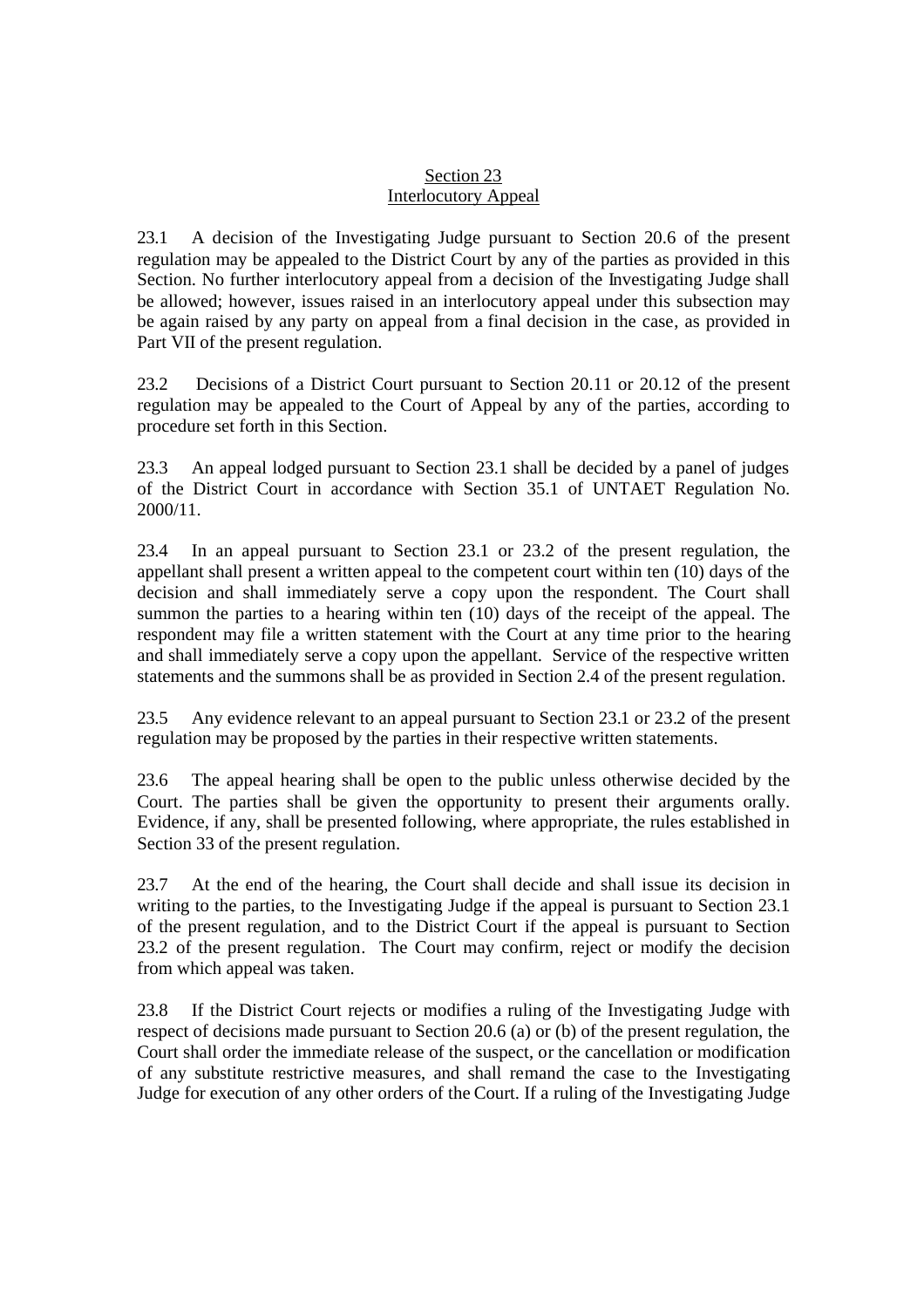is confirmed, the proceedings shall continue in accordance with the rules of the present regulation, as though the appeal had not been taken.

23.9 If the Court of Appeal confirms a ruling of the District Court, the proceedings shall continue in accordance with the rules of the present regulation, as though the appeal had not been taken. If the Court of Appeal rejects or modifies a ruling of the District Court, the Court of Appeal may:

- a) order the release of the suspect unless indicted before the expiration of the term established in Section 20.10 of the present regulation, in cases pursuant to Section 20.11 of the present regulation;
- b) order the release of the suspect or establish a date by which the indictment of the suspect must be presented, in cases pursuant to Section 20.12 of the present regulation;
- c) Order substitute restrictive measures as provided in Section 21 of the present regulation.

23.10 Upon the decision, the Court of Appeal shall remand the case to the competent District Court. All decisions defined in Section 23.9 of the present regulation shall be executed by the District Court, except that an order for the release of the suspect shall be executed immediately upon its issuance by the Court of Appeal.

23.11 Appeal proceedings under the present Section shall not interrupt the course of the investigations.

### **V Indictment**

#### Section 24 Presentation of Indictment

24.1 Upon completion of the investigation, if the result so warrants, the public prosecutor shall present a written indictment of the suspect to the competent Panel of Judges or District Court. The indictment shall include:

- (a) the name and particulars of the accused;
- (b) a complete and accurate description of the crime imputed to the accused;
- (c) a concise statement of the facts upon which the accusation is made;
- (d) a statement identifying the provisions of law alleged to have been violated by the accused;
- (e) the identification of the victims, unless measures to protect the identity of the victims are being sought; and
- (f) a request for the trial of the accused.

24.2 Together with the indictment, the public prosecutor shall present to the court a list describing the evidence that supports the indictment.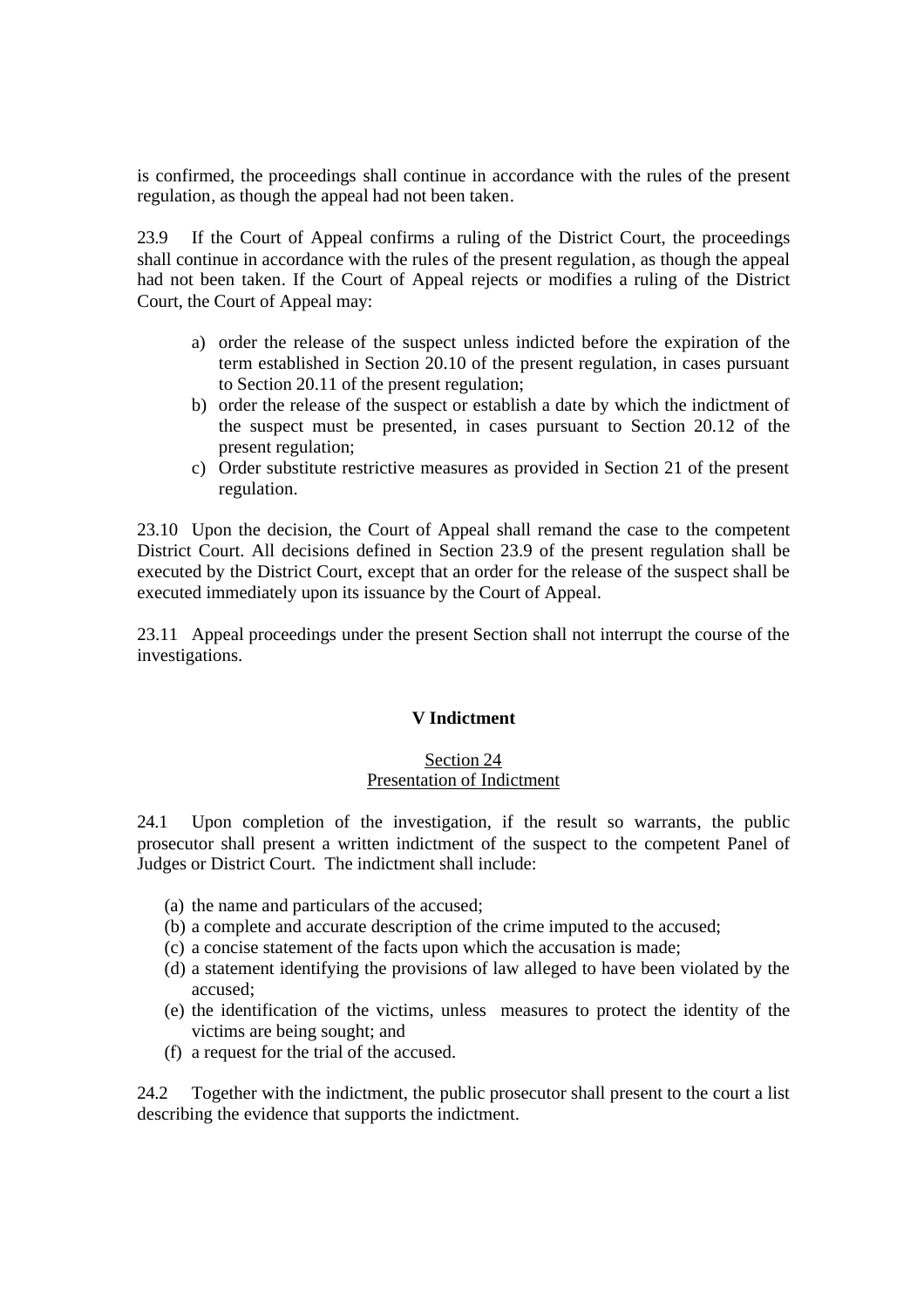24.3 When the indictment is presented to the court, the powers of the Investigating Judge terminate, except the powers of the Investigating Judge described in Section 9.3 (c) through (j) of the present regulation.

24.4 Upon presentation of the indictment to the court, the following must be made available by the prosecutor to the accused and his or her legal representative:

(a) Copies of all documentary evidence intended to be offered by the prosecution at trial;

(b) All statements in the possession of the prosecution of any witness whose testimony is intended to be offered by the prosecution at trial;

(c) All information in any form in the possession of the prosecution which tends to negate the guilt of the accused or to mitigate the gravity of the offenses charged in the indictment;

24.5 Meaningful access to physical evidence in the possession of the prosecution shall be provided to the accused, his or her legal representatives and expert witnesses. Procedures for providing such access shall be as agreed between the parties or as ordered by the court.

24.6 If the Court finds that, full compliance with Section 24.4 of the present regulation will likely lead to serious endangerment of the security of a witness or his or her family, the Court may permit disclosure of redacted or summarized descriptions of the affected material.

24.7 The duty of the prosecutor pursuant to Section 24.4 of the present regulation is a continuing duty, so that qualifying material coming later into possession of the prosecutor must immediately be made available to the accused and his or her legal representative.

### Section 25 Proceedings by the Victim upon Dismissal

25.1 Upon receipt of the notification defined in Section 19.8 of the present regulation, the alleged victim has the right to request a copy of the file of the case and proceed as provided in the present Section.

25.2 In cases defined in Section 25.1 of the present regulation, the alleged victim may file a petition with the General Prosecutor requesting that the dismissal of the case be reviewed. The General Prosecutor may confirm the dismissal of the case or may order another public prosecutor to continue the investigation.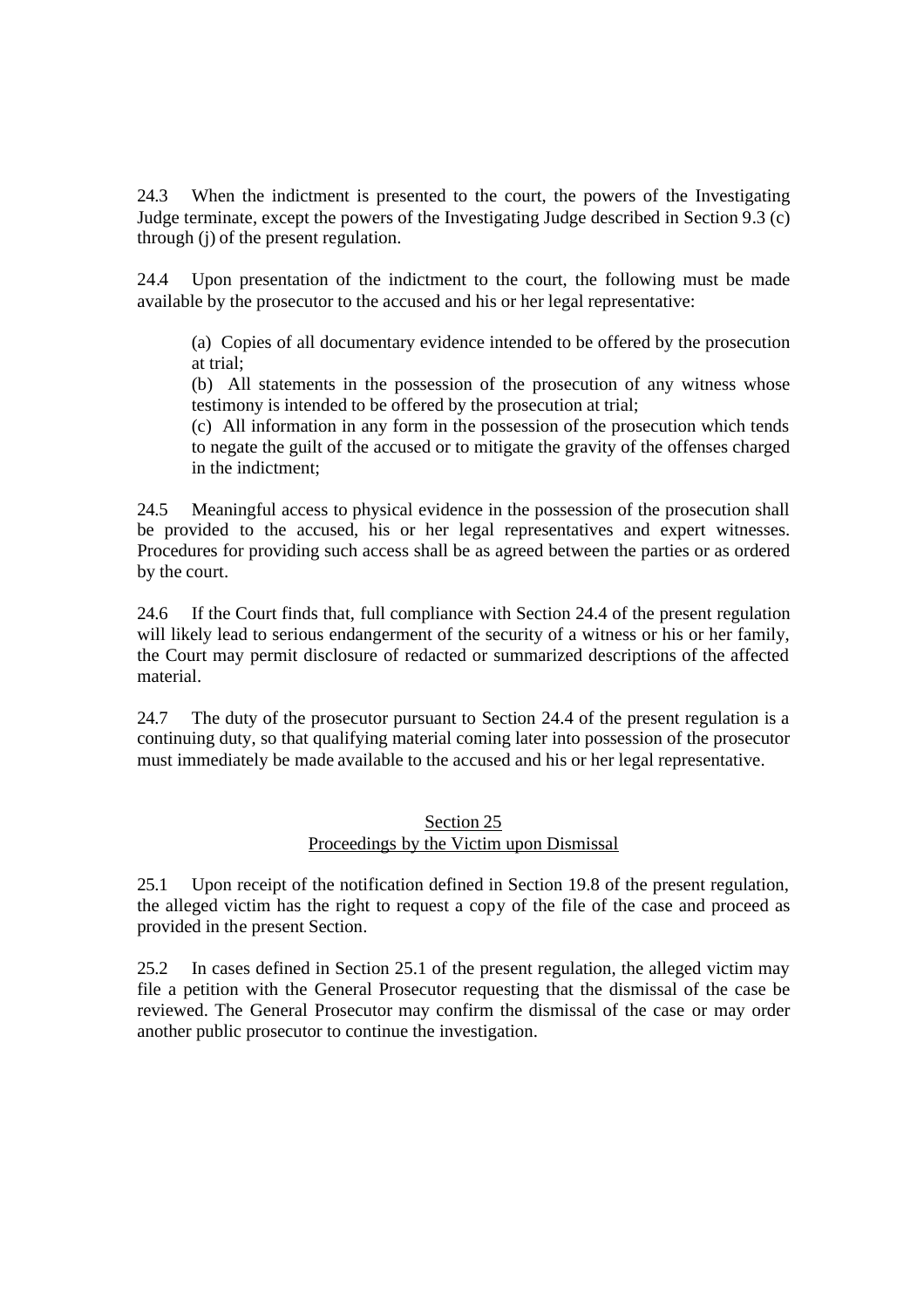# **VI Public Trial**

#### Section 26 Receipt and Notification of the Indictment

26.1 Upon receipt of the indictment by the Court, the case file shall be registered by the Registry of the Court. In accordance with Section 17.1 and 35 of UNTAET Regulation No 2000/11, the case file shall be forwarded by the Registry to the Panel of Judges or to an individual judge, according to UNTAET regulations and the plan of distribution of incoming cases.

26.2 The Registrar shall ensure that a notification is promptly served upon the accused and his or her legal representative. The notification shall include a copy of the indictment and the date upon which it was received by the Court, and shall inform the accused and legal representative that the defence has the right to submit a response to the indictment within forty five (45) days of receipt of the indictment by the Court.

26.3 The response, if any, shall be filed at the Court and may include legal and factual observations of the accused with respect to the indictment, any preliminary motions the accused wishes to raise and a list of the evidence and witnesses to be presented by the defence during the trial.

# Section 27

### Motions

27.1 Preliminary motions may be raised prior to the commencement of the trial. Such motions are those which:

- (a) allege defects in the form of the indictment;
- (b) seek severance of counts joined in one indictment or separate trials in cases of co-accused; or
- (c) raise objections based upon refusal of a request for assignment of counsel

27.2 After the case is assigned to a panel or judge, any party may at any time lodge a motion with the court, other than a preliminary motion as described in the preceding subsection, for appropriate relief. Motions for appropriate relief may be oral or written at the discretion of the Court.

27.3 Decisions on motions, except as provided in Sections 23 and 27.4 of the present regulation, are not subject to interlocutory appeal. The granting of a motion to dismiss the case for any reason shall be deemed a final decision in the case and shall be subject to appeal as provided in Part VII of the present regulation.

27.4 The Court of Appeal may grant leave to appeal from a decision on a motion where: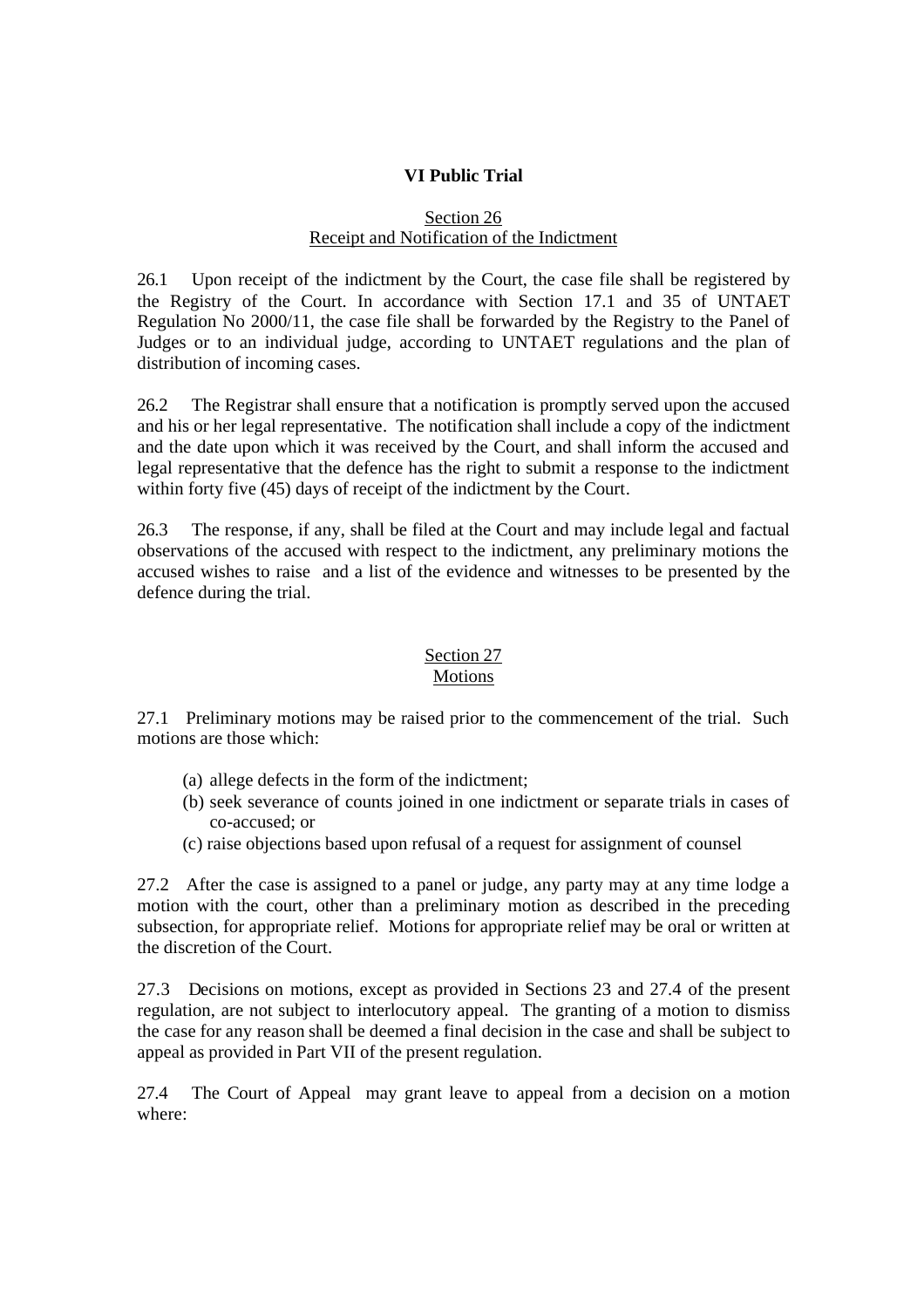- (a) the decision from which appeal is sought would cause such prejudice to the case of the party seeking leave to appeal as could not be cured by the final decision of the trial;
- (b) the issue on which appeal is sought is of general importance to proceedings before the courts of East Timor; or,
- (c) upon other good cause being shown by the party seeking leave to appeal.

#### Section 28 Public Character of Trials

28.1 Trial hearings shall be open to the public.

28.2 The court may exclude the public from all or part of a hearing in circumstances where:

- (a) qualified information of national security may be disclosed;
- (b) it is necessary to protect the privacy of persons, as in cases of sexual offences or cases involving minors; or
- (c) publicity would prejudice the interest of justice.

28.3 The measures described in Section 28.2 of the present regulation shall not interfere or be inconsistent with the rights of the accused and the principle of fair trial.

#### Section 29 Preliminary Hearing

29.1 Upon receipt of the response of the defence provided in Section 26.3 of the present regulation, or upon the expiration of the term defined in Section 26.2 of the present regulation, the court shall summon the parties to a preliminary hearing to be held within twenty (20) days thereafter.

29.2 At the hearing described in Section 29.1 or 44.5 of the present regulation, the court shall:

- (a) satisfy itself that the accused has read or has had the indictment read to him or her and understands the nature of the charges against him or her;
- (b) ensure that the right of the accused to counsel has been respected;
- (c) rule on any motions or requests for evidence or additional investigation or if the accused has failed to file any motions or requests, ensure that the accused understood his or her rights in that regard;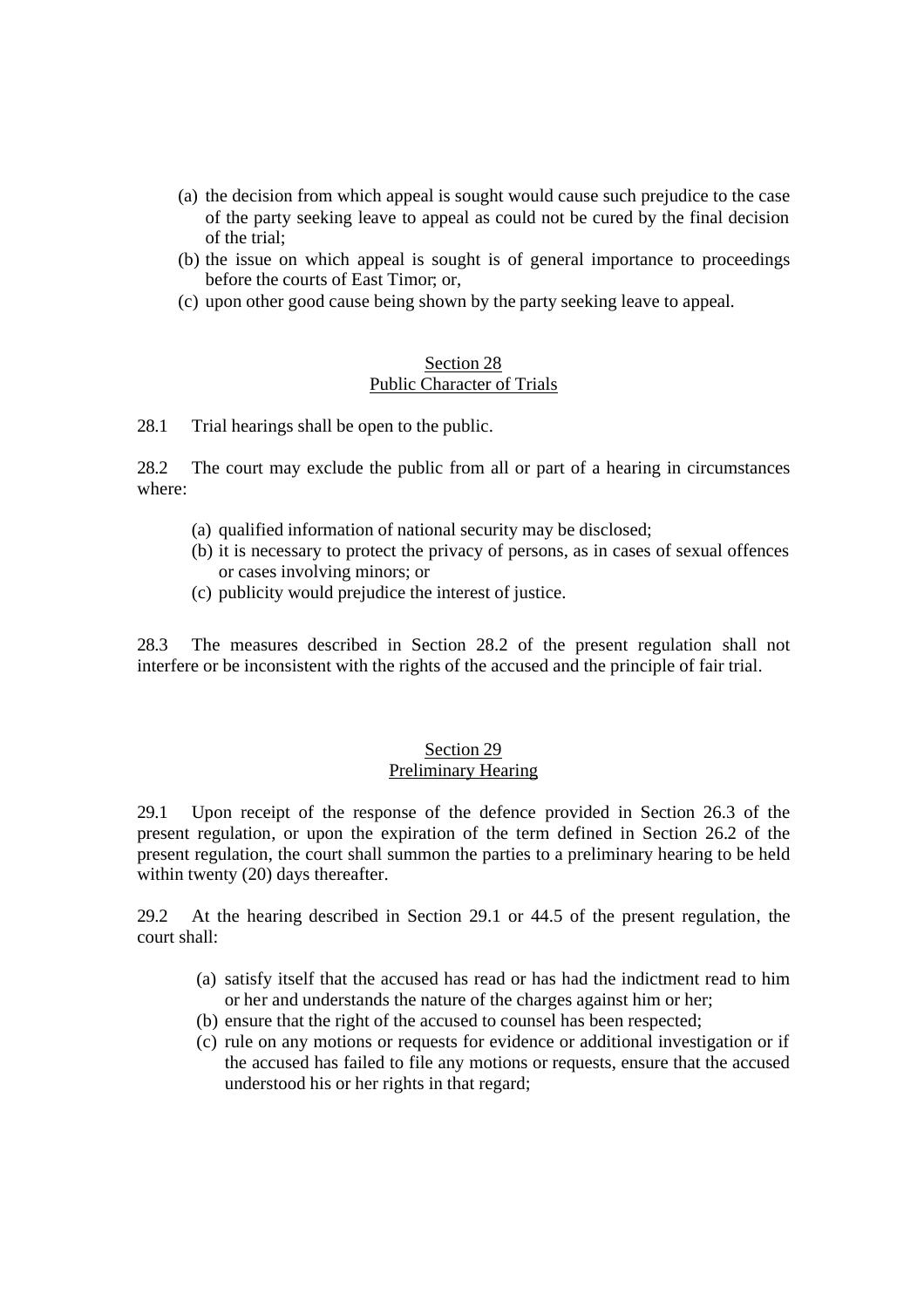- (d) afford the accused the opportunity to make a statement concerning the charges, which may include a plea of not guilty or an admission of guilt as to all or any portion of the charges; and,
- (e) determine what evidence and witnesses the defence would intend to present to the court.

29.3 Upon reviewing the requests for evidence presented by the parties, the panel of judges or the judge shall issue any necessary rulings and, after consultation with the parties, set a date for trial.

29.4 The accused or his or her legal representative may request the court for an extension of time to prepare the case and, if necessary for the defence, to present additional evidence.

29.5 At their own motion or at the request of the accused or his or her legal representative, the panel of judges or the competent judge, shall assess the necessity of the detention of the accused in accordance with Section 20 of the present regulation and may order any measure consistent with Section 20.6 of the present regulation.

#### Section 29A

#### Proceedings on an Admission of Guilt

29A.1 Where the accused makes an admission of guilt in any proceedings before the Investigating Judge, or before a different judge or panel at any time before a final decision in the case, the court or judge before whom the admission is made shall determine whether:

(a) The accused understands the nature and consequences of the admission of guilt;

(b) The admission is voluntarily made by the accused after sufficient consultation with defense counsel; and

(c) The admission of guilt is supported by the facts of the case that are contained in:

(i) The charges as alleged in the indictment and admitted by the accused;

(ii) Any materials presented by the prosecutor which support the indictment and which the accused accepts; and

(iii) Any other evidence, such as the testimony of witnesses, presented by the prosecutor or the accused.

29A.2 Where the court is satisfied that the matters referred to in Section 29A.1 of the present regulation are established, it shall consider the admission of guilt, together with any additional evidence presented, as establishing all the essential facts that are required to prove the crime to which the admission of guilt relates, and may convict the accused of that crime.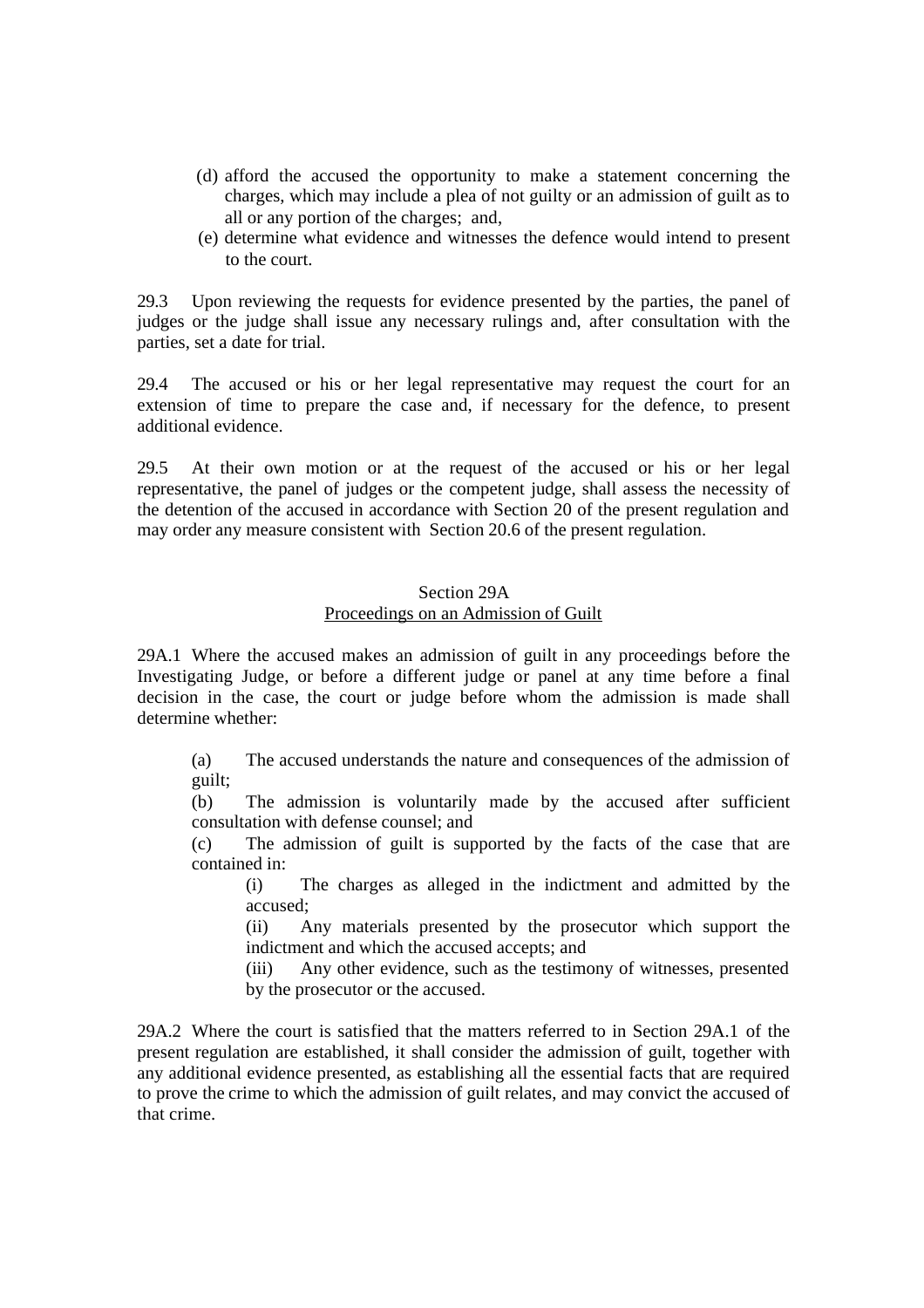29A.3 Where the court is not satisfied that the matters referred to in Section 29A.1 are established, it shall consider the admission of guilt as not having been made, in which event it shall order that the trial be continued under the ordinary trial procedures provided in this Regulation.

29A.4 Where the Court is of the opinion that a more complete presentation of the facts of the case is required in the interests of justice, taking into account the interests of the victims, the court may:

(a) Request the prosecutor to present additional evidence, including the testimony of witnesses; or

(b) Order that the trial be continued under the ordinary trial procedures provided in this Regulation, in which event it shall consider the admission of guilt as not having been made.

29A.5 Any discussions between the prosecutor and the defense regarding modification of the charges, the admission of guilt or the penalty to be imposed shall not be binding on the court.

#### Section 30 Trial Proceedings

30.1 All judges who are required to participate in the final decision of the case must be present at all sessions of the trial.

30.2 On the date and time determined in accordance with Section 29.3 of the present regulation, the competent judge shall call upon the parties, shall verify their identities; shall enter such information into the record and shall declare the trial open.

30.3 Where the hearing is before a panel of judges, in accordance with Section 18.2 of UNTAET Regulation No. 2000/11, the Presiding judge shall identify one judge of the panel as the judge rapporteur. The judge rapporteur shall have primary responsibility for preparation of the final written decision in the case.

30.4 The Court shall confirm that the accused has read or has had the indictment read to him or her and understands the nature of the charges, that the right of the accused to counsel has been respected, shall remind the accused of his or her right to remain silent, and shall determine what statements or admissions, if any, the accused will make regarding the crimes alleged. If the accused makes an admission of guilt, the Court shall proceed as provided in Section 29A of the present regulation.

30.5 Where the accused decides to make a statement, the Court may question him or her about the statement. The Court may then invite the public prosecutor and legal representative of the accused for additional questions.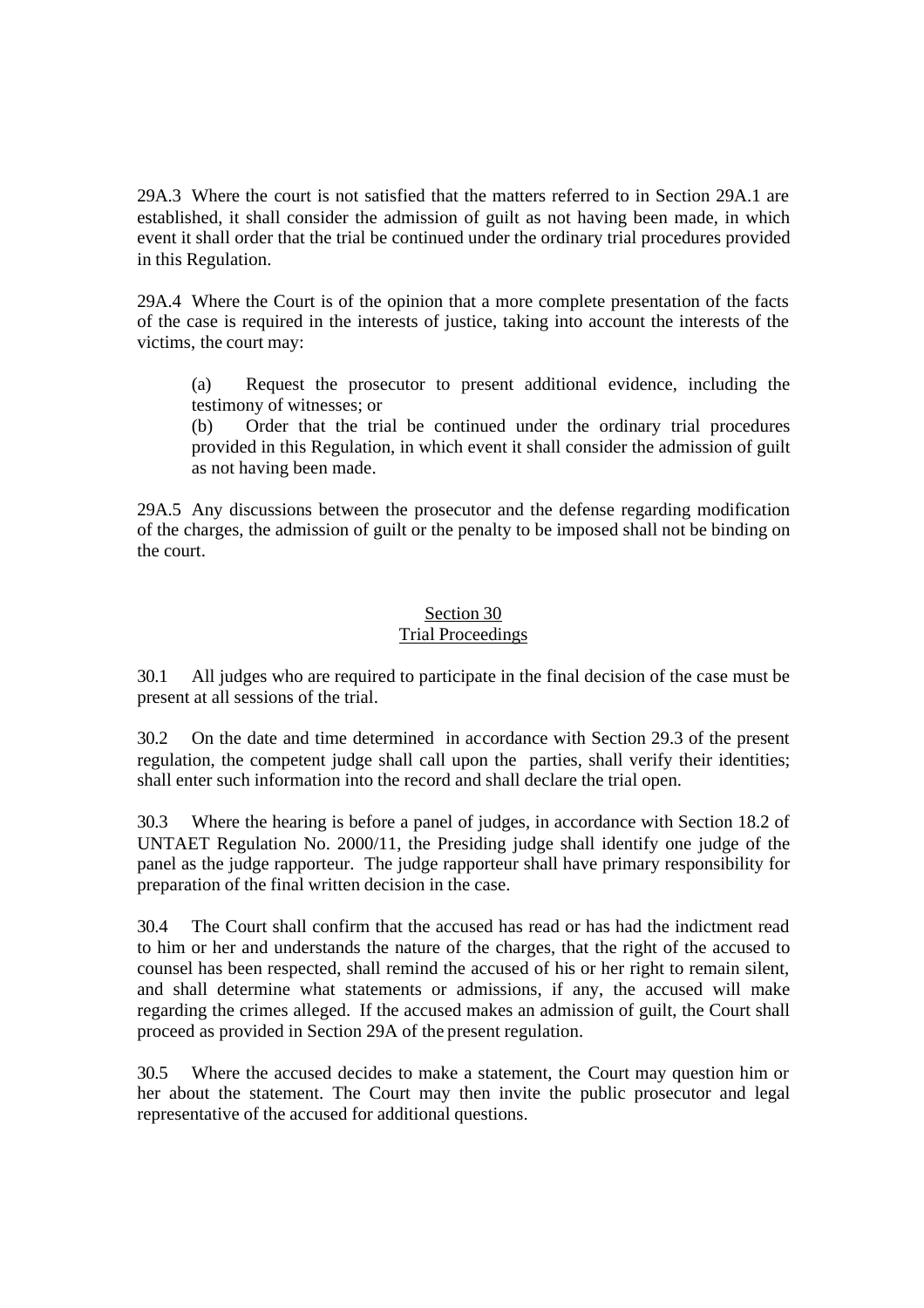30.6 The public prosecutor and the legal representative of the accused may object to any question posed by each other on grounds of relevancy or if the question is designed to embarrass or harass the witness. The Court shall decide on such objections as they are raised.

30.7 The accused shall be given the opportunity to address the Court regarding any issue raised during the hearing, provided that such issue is relevant to the proceedings.

30.8 The accused shall sit beside his or her legal representative and may consult with him or her throughout the hearing without any restriction.

# Section 31

# Record of Proceedings

The court shall make a record of all the proceedings. It shall contain:

- (a) the time, date and place of the hearing;
- (b) identity of judges, parties, witnesses, experts and interpreters, if any;

(c) a shorthand, stenographic or audio recording of the proceedings. Recorded media shall be used as necessary during further proceedings to produce transcripts and otherwise facilitate the functions of reviewing authorities. Recorded media shall be preserved until the later of

(i) six months following the conclusion of all appeals or expiration of the time within which an appeal may be taken; or

- (ii) six months following the full release of the accused from post-trial confinement;
- (d) any matter that the court so orders or the parties request to be recorded; and
- (e) the decision of the court and, in case of conviction, the penalties.

## Section 32 Amendment of an Indictment

32.1 After the indictment has been presented and prior to the commencement of the trial, the public prosecutor may amend the indictment only with leave of the Court.

32.2 After the trial has begun and prior to final decision in the case, the Court may, at the request of the prosecutor, allow amendment of the indictment if the Court determines that the evidence at trial establishes qualification of the crime or crimes which is different than that which appears in the indictment. The accused and his or her legal representative have the right to be immediately informed by the Court of the new qualification of the criminal offence for which he or she may be convicted.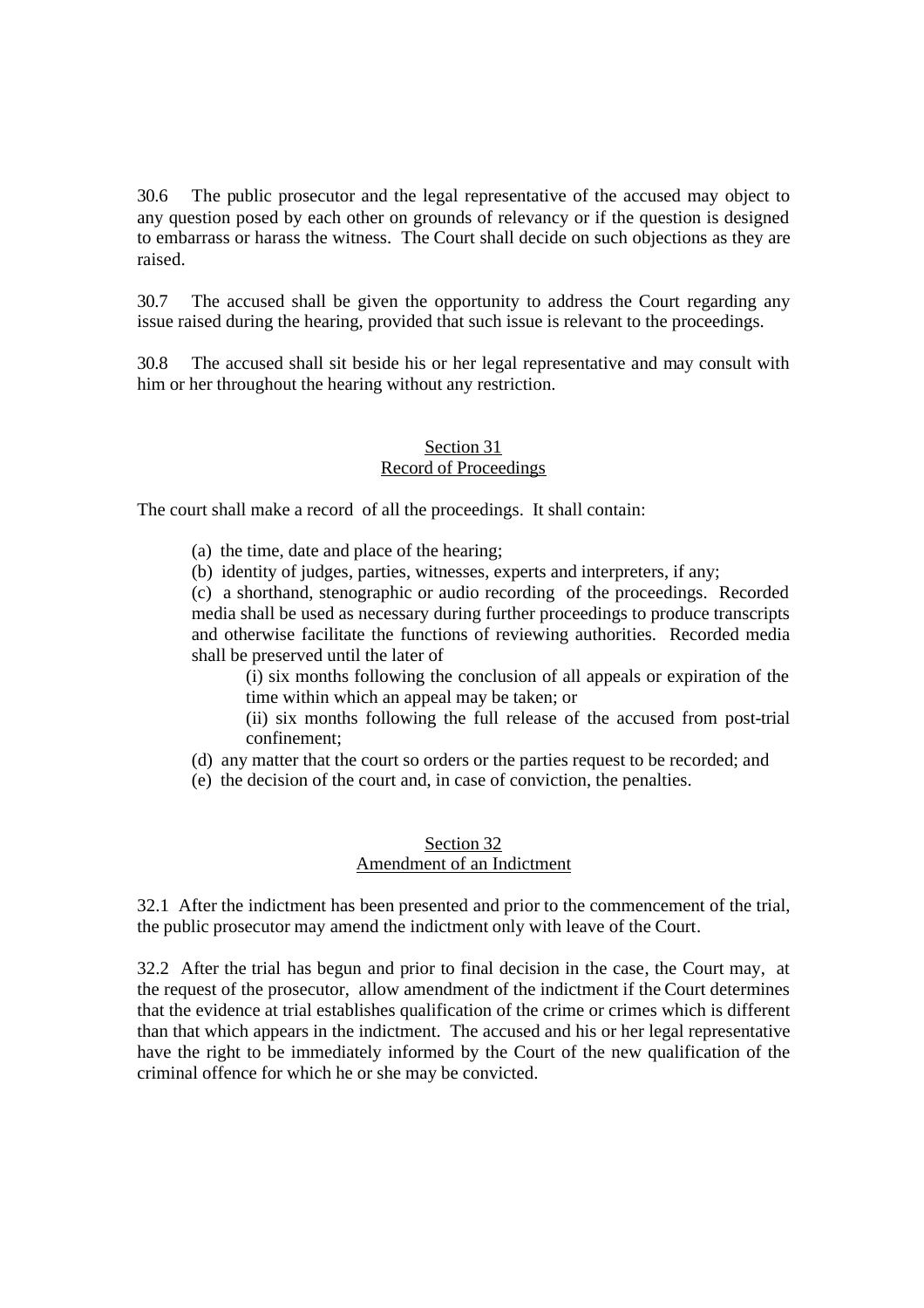32.3 In circumstances defined in Sections 32.1 or 32.2 of the present regulation, the accused, if he or she so requests, must be granted a delay in the proceedings to prepare his or her defence with respect to any new matters alleged, and to propose and examine new evidence.

32.4 The accused shall not be convicted of a crime that was not included in the indictment, as it may have been amended, or of which the accused was not informed by the judge. For purposes of the present subsection, a crime which is a lesser included offense of an offense which is stated in the indictment shall be deemed to be included in the indictment.

### Section 33 Presentation of Evidence

33.1 Each party is entitled to call witnesses and present evidence. The presentation of evidence shall be directed by the Presiding Judge. Unless otherwise ordered, evidence at trial shall be presented in the following sequence:

- (a) the statement of the accused, if he or she chooses to make a statement;
- (b) evidence of the prosecution;
- (c) evidence of the defence;

33.2 After the defence has presented its case the prosecution shall be given the opportunity to respond to the defence evidence. The defence will then be allowed to reply to the prosecution. The court shall call any additional witnesses it wishes to hear or evidence that it wishes to be presented after the parties have completed their submissions.

33.3 Evidence shall be presented in the most direct manner possible, subject to the other sections of the present regulation.

33.4 A statement or confession made by the accused before an Investigating Judge may be admitted as evidence, if the Court finds that any admission of guilt contained in such a statement was made in compliance with the provisions of Section 29A.

#### Section 34 Rules of Evidence

34.1 The Court may admit and consider any evidence that it deems is relevant and has probative value with regard to issues in dispute.

34.2 The Court may exclude any evidence if its probative value is substantially outweighed by its prejudicial effect, or is unnecessarily cumulative with other evidence. No evidence shall be admitted if obtained by methods that cast substantial doubt on its reliability or if its admission is antithetical to, and would seriously damage, the integrity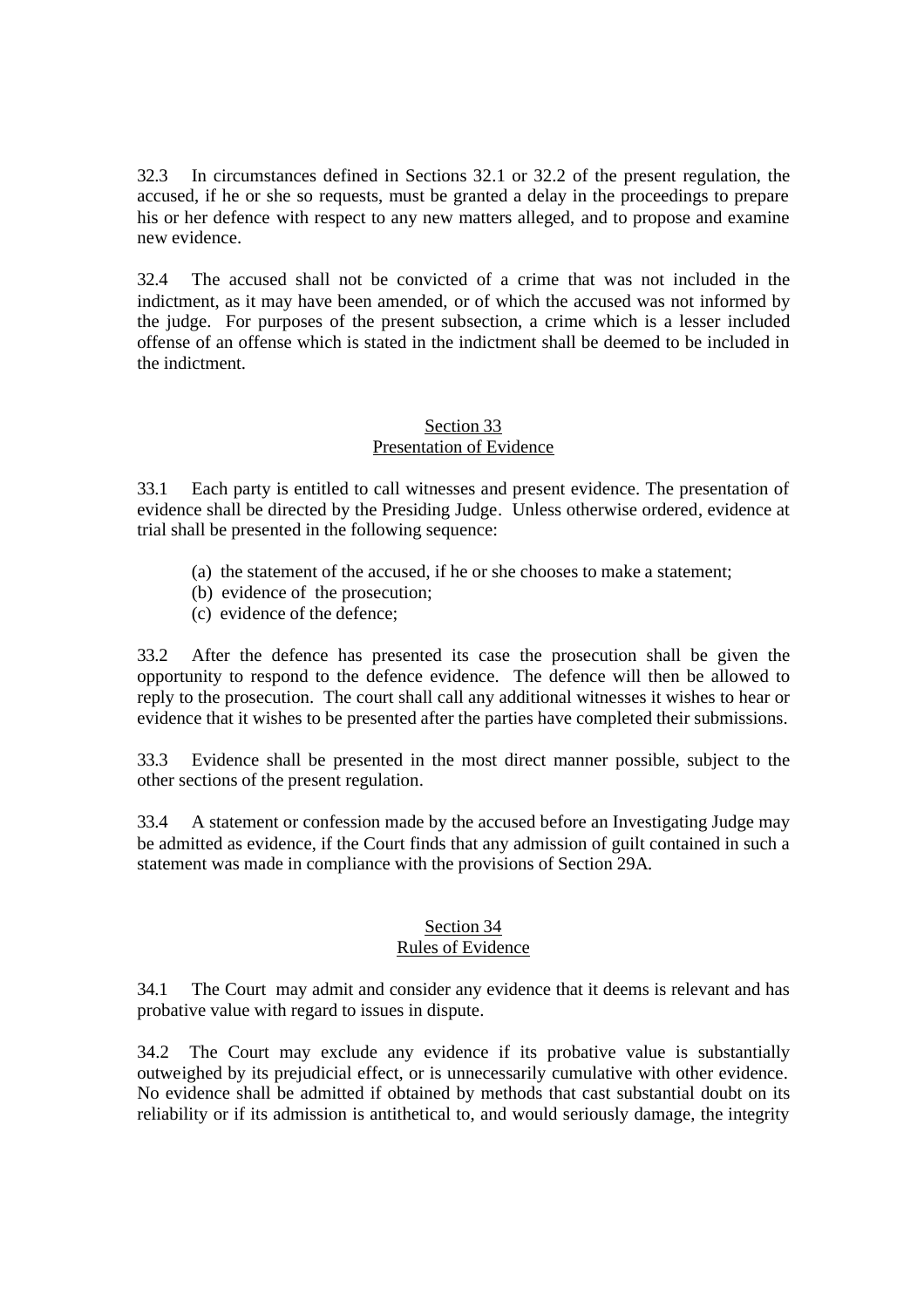of the proceedings, including without limitation evidence obtained through torture, coercion or threats to moral or physical integrity.

34.3 In cases of sexual assault:

- (a) no corroboration of the victim's testimony shall be required;
- (b) consent shall not be allowed as a defence if the victim:
	- (1) has been subjected to or threatened with or has had reason to fear violence, duress, detention or psychological oppression, or
	- (2) reasonably believed that if the victim did not submit, another person might be so subjected, threatened or put in fear;

 (c) before evidence of the victim's consent is admitted, the accused shall satisfy the court, in camera, that the evidence is relevant and credible;

(d) prior sexual conduct of the victim shall not be admitted as evidence.

#### Section 35 Witnesses

35.1 All persons summoned to testify in a criminal case are required to do so. Witnesses shall be notified as provided in Section 2.4 of the present regulation. The court shall consider measures for the protection of witnesses where necessary. Such measures may include, but shall not be limited to, the conduct of *in camera* proceedings and the protection of a victim's identity.

35.2 The following persons are not required to testify: The spouse or partner, the parents, children or relatives of the accused within the second degree.

- 35.3 The following categories of persons are able to testify only with the consent of the accused:
	- (a) A duly ordained priest or monk when summoned to testify in relation to information revealed by the accused during the course of religious duties rendered by that priest or monk to the accused;
	- (b) A lawyer when summoned to testify in relation to information provided by the accused as his or her client; and
	- (c) A medical professional when summoned to testify in relation to information obtained from the accused in the delivery of his or her services to the accused. For purposes of the present section, the term "medical professional" includes, without limitation, medical doctors, psychiatrists, psychologists, counsellors, and their professional assistants.

35.4 No witness may be compelled to incriminate himself or herself. If it appears to the Presiding Judge that a question asked of a witness is likely to elicit a response that might incriminate the witness, the Judge shall advise the witness of his or her right not to answer the question.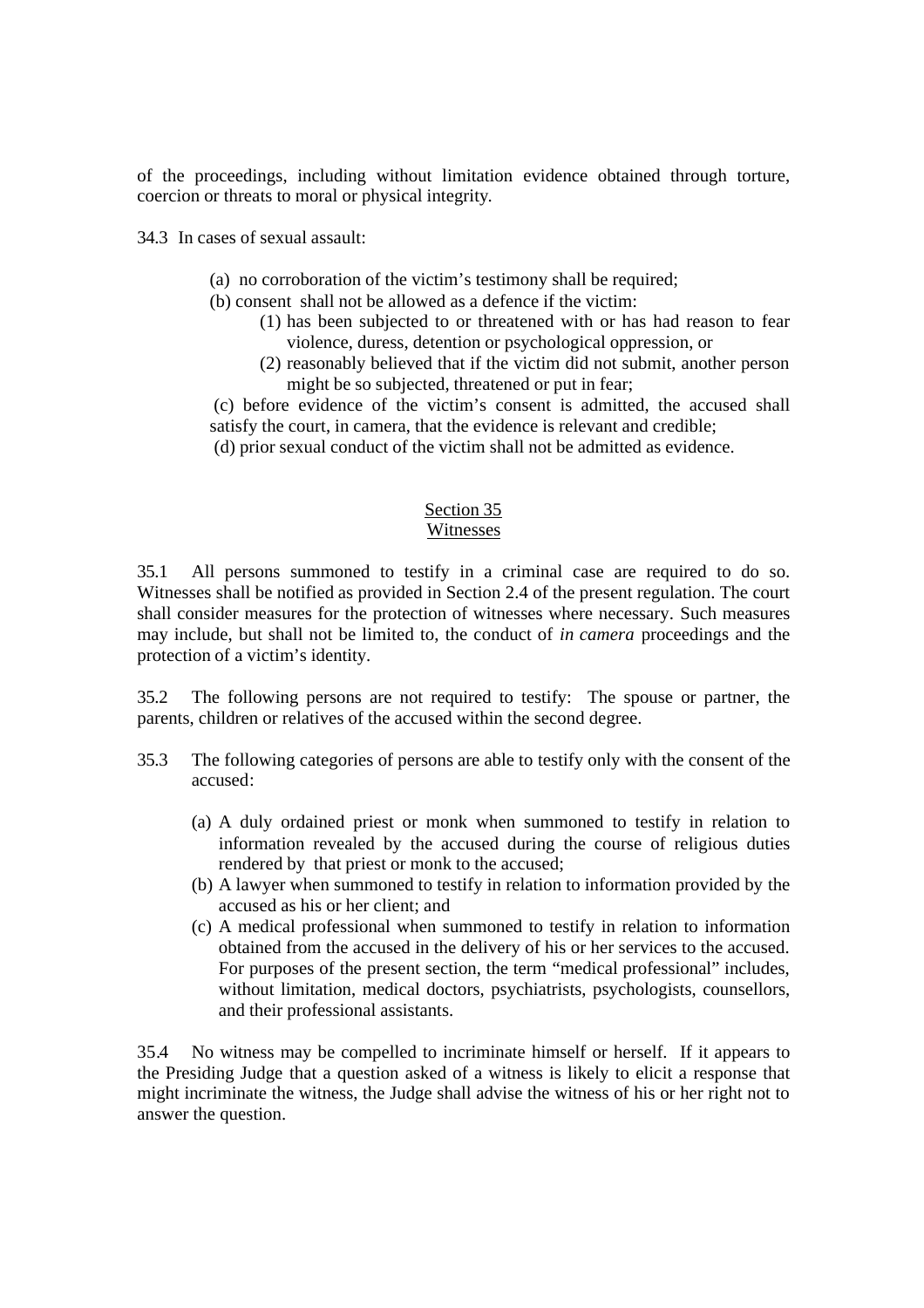35.5 No witness may be compelled to incriminate the witness' spouse or partner, parents, children, or relatives within the second degree.

35.6 A minor shall not take a formal oath or affirmation prior to testifying, provided that the court is satisfied that the minor understands his or her obligation to testify truthfully.

35.7 The provisions of subsection 35.3 of the present regulation apply at all stages of investigative, trial and post-trial proceedings, and apply also to the benefit of victims and all other persons. For purposes of the present subsection, anyone who is questioned at any stage of proceedings by any party or investigator, by the representative of any party or investigator, or by a judge shall be deemed to be a witness. No witness whose testimony pertaining to the accused would require the consent of the accused under subsection 35.3 of the present regulation may be questioned concerning the same categories of information pertaining to any other person except with the consent of the person to whom the information pertains. No disclosure of information protected under the present subsection or subsection 35.3 of the present regulation may be compelled in any form.

#### Section 36 Witness Testimony

36.1 Witnesses shall be heard directly by the Court, unless for good cause the Court determines that a different procedure may be used. Any procedure for the presentation of witness testimony must take account of the rights of all parties to a fair hearing.

36.2 Prior to testifying, a witness shall take the following oath or affirmation: "I solemnly swear or affirm that the testimony I shall give to this court in this trial, shall be the truth, the whole truth and nothing but the truth". A witness may use the sacred texts of his or her faith to take the oath.

36.3 On exceptional grounds, the Court may allow the statement of a witness or expert witness to be admitted in evidence or may allow the presentation of the evidence of a witness by deposition, video-link testimony, or any other method it deems appropriate, in the following circumstances:

- (a) the witness or expert witness has died or is otherwise permanently incapable of testifying in court due to his or her physical condition or health;
- (b) the prosecutor and accused and legal representative agree with such proceeding;
- (c) the direct interrogation of the witness or expert witness can not be expected due to the inaccessibility of that person or due to the distance of the domicile of that person or place of current residence from the place of the hearing and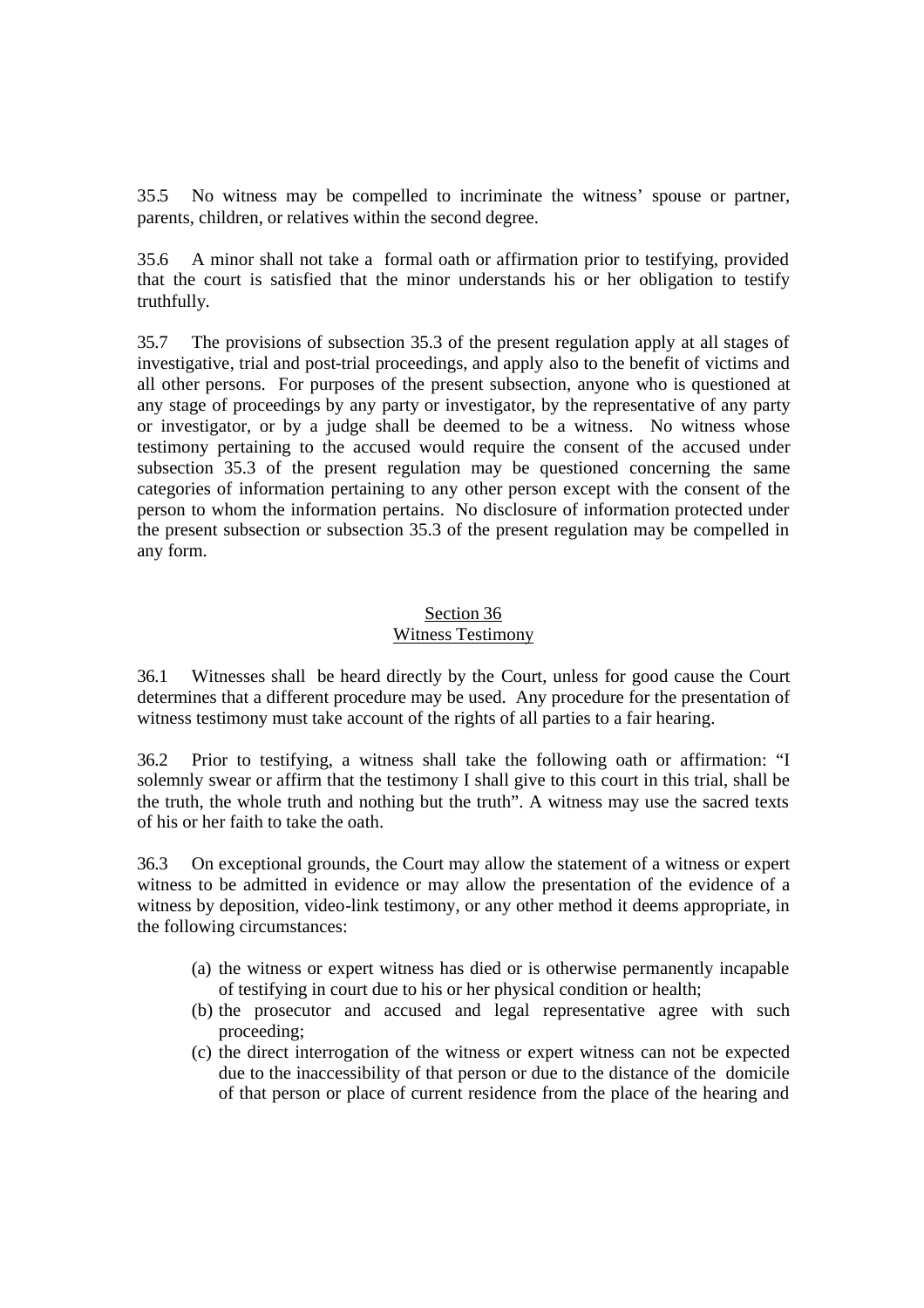taking into consideration the importance of the statement of that person for the trial; or

(d) it is provided in the present regulation.

36.4 Prior statements of a witness may be used to refresh the recollection of the witness who made them. If the recollection of the witness cannot be refreshed, the prior statements may be used as substantive evidence.

36.5 A witness who has not yet testified shall not be present in the court room. A witness shall not be permitted to discuss his or her testimony with another witness or with other interested persons before testifying. A witness who has heard the testimony of another witness shall not automatically be disqualified from testifying.

36.6 Unless otherwise determined by the court, witnesses shall be examined first by the court, then by the party calling the witness, then the opposing party. The Presiding Judge shall allow other judges of the panel to pose additional questions to the witness.

36.7 The Presiding Judge shall exercise control over the mode and order of questioning witnesses, so as to make the make the presentation of evidence effective for the ascertainment of the truth, avoid needless consumption of time and to ensure that experts and witnesses are questioned without pressure and without violation of their personal dignity.

36.8 The Court shall take appropriate measures to protect the safety, physical and psychological well-being, dignity and privacy of victims and witnesses. In doing so, the Court shall have regard to all relevant factors, including age, gender, health, religion, and the nature of the crime, in particular, but not limited to, whether the crime involves sexual or gender violence or violence against children.

36.9 If a witness, expert or other person summoned to a trial does not appear, the Court may issue an order that the person be produced to the Court by the prosecutor. The proceedings may be suspended for such purpose.

#### Section 37 Other Evidence

37.1 Physical or documentary evidence collected during the investigations may be presented to a witness during his or her testimony so that the witness can identify such evidence and testify as to its relevance. The court may decide whether documentary evidence shall be read out in court either partially or entirely.

37.2 The court, on its own motion or on request by a party, may order the reenactment of the crime scene. In that case, the court and the parties shall be present at the location of the crime.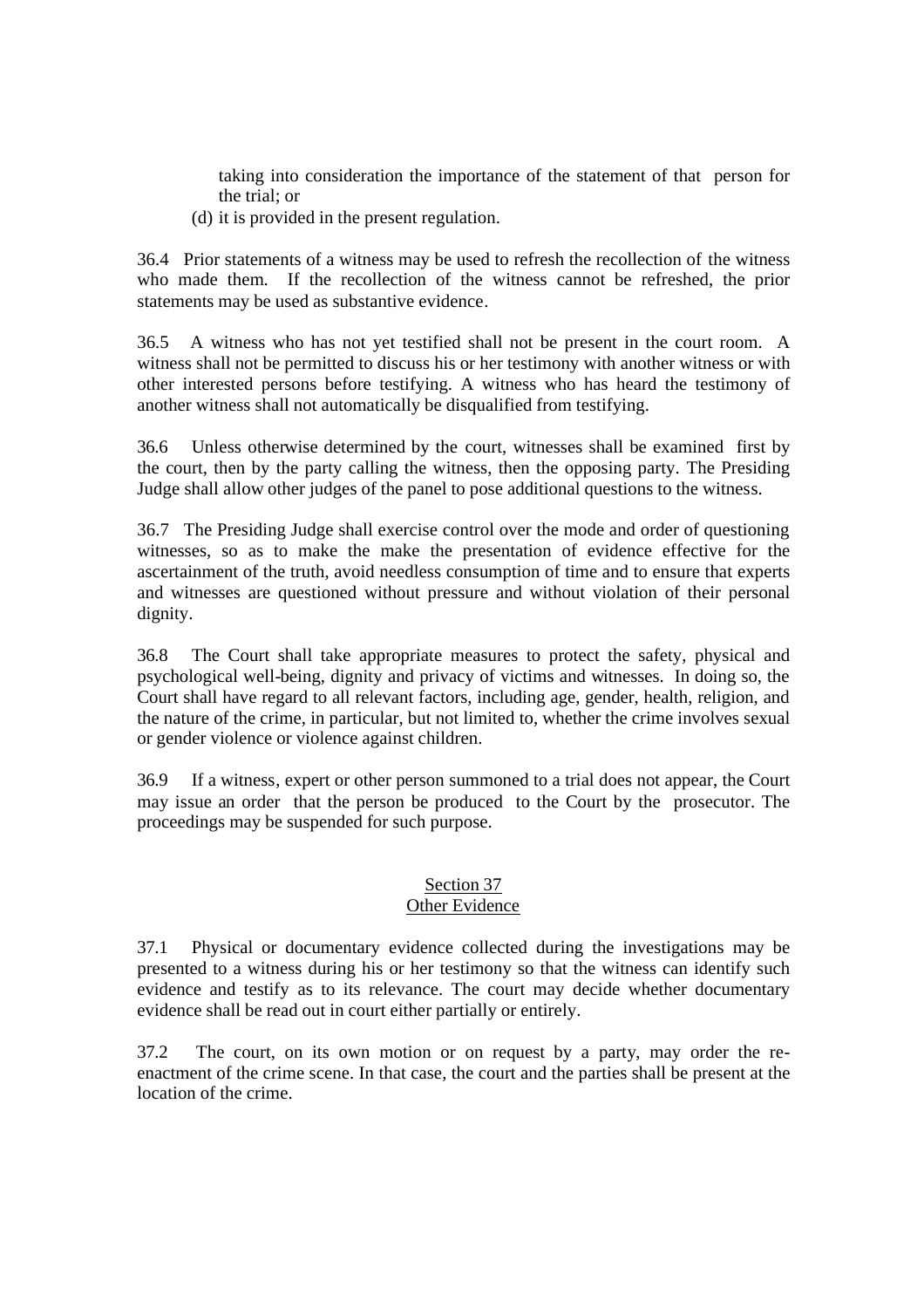#### Section 38 Final Statements

38. After all evidence has been presented and considered, the Court shall close the presentation and hearing of evidence and shall request the prosecutor to make his or her closing statement. Thereafter, the accused or his or her legal representative shall be allowed to make a closing statement.

#### Section 39 Decision

39.1 After the hearing is completed, the court shall begin deliberations in private. The court shall decide in accordance with Section 9.2 of UNTAET Regulation No 2000/11. The court shall pronounce on the guilt or innocence of the accused. If the accused is found guilty, the Court shall state the qualification of the crime and its penalty.

39.2 If the accused is found guilty, the court in its discretion may receive additional evidence from the parties before determining the appropriate penalty.

39.3 The court shall prepare a final written decision. The final written decision shall be registered by the Registrar as an official entry into the court file. The written decision shall contain the following elements:

- (a) the identification of the court, the identity of the judges and the identification of the parties;
- (b) an account of the events and circumstances of the case tried by the court;
- (c) an account of the facts that the court considered proved and facts that were not proved;
- (d) an account of the factual and legal grounds of those considerations;
- (e) a finding in relation to the innocence or guilt of the accused identifying the section applied of the penal legislation;
- (f) an order relating to the penalty if the accused is found guilty;
- (g) an order relating to the costs of the trial;
- (h) an order relating to the disposal of physical evidence seized during the investigations;
- (i) an order pursuant to Section 49.2, if applicable;
- (j) an order pursuant to Section 51.2, if applicable; and
- (k) the signatures of all judges.

39.4 The court may release its written decision upon the end of deliberations in the same session or schedule a separate session for the release of its written decision, within a maximum of 20 days. Each party shall be given a copy of the written decision.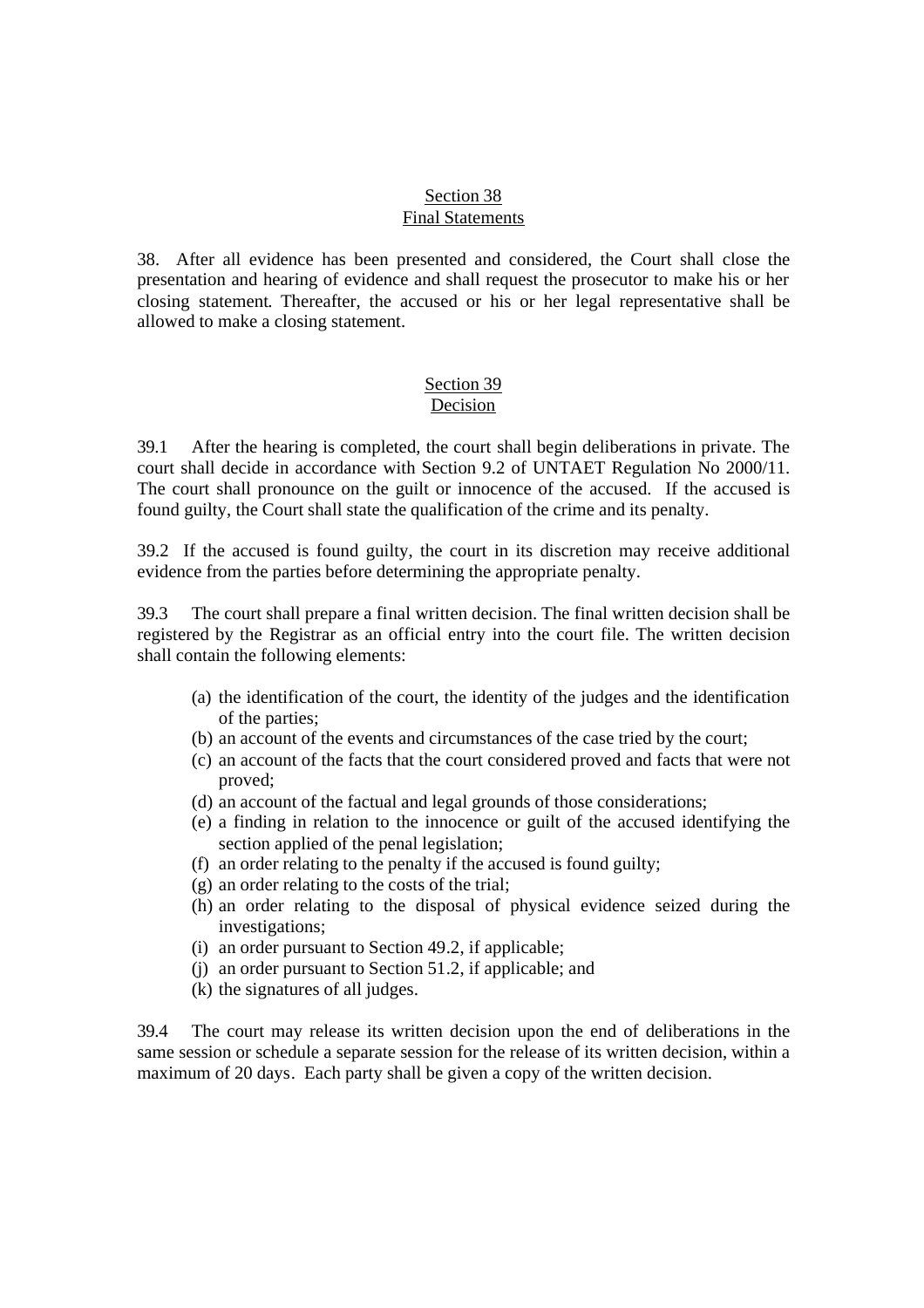### **VII Appeals**

### Section 40 Appeal from Final Decisions

40.1 A party may appeal to the Court of Appeal a final decision of a District Court rendered pursuant to Section 39.4 of the present regulation, or any other order of an inferior court which constitutes the final disposition of a case to which the present regulation applies, or any order whose appeal under this Section is provided by any UNTAET regulation, on one or more of the following grounds:

- (a) a violation of the rules of the criminal procedure;
- (b) a violation of the procedural or substantive rights of the accused;
- (c) inconsistency within grounds of the decision;
- (d) material error of law or fact.

40.2 A party shall commence an appeal by filing a Notice of Appeal with the court of first instance. The Notice of Appeal shall be filed no more than ten (10) days after the appealed decision is released. If no Notice of Appeal is filed within this period, the party is deemed to have waived his or her right to appeal and the decision of first instance shall be final. The assertion of a cross-appeal pursuant to Section 40.4 of the present regulation does not require filing of a Notice of Appeal.

40.3 A party who has filed a Notice of Appeal shall file a written appeal statement with the court of first instance within thirty (30) days after the filing of its Notice of Appeal. If no written appeal is filed within this period, the party concerned is deemed to have withdrawn the appeal, and the decision of first instance shall be final.

40.4 After a written appeal is filed, the Registrar of the court of first instance shall establish an appeal file and shall notify the respondent. The respondent has thirty (30) days from the receipt of the notification to file a response to the appeal. The response may include a cross-appeal and shall be filed in the same manner as the written appeal statement. If the response includes a cross-appeal, the Registrar shall notify the appellant, who shall have fifteen (15) days to file a response to the cross-appeal.

40.5 The appeal or cross-appeal statement shall include the following, any or all of which may also be included in a response:

(a) the identities of the parties;

(b) a summary of the case, including a copy of the order from which appeal is taken;

(c) the grounds for the appeal;

(d) the evidence to be presented, if any; and

(e) the remedy sought.

(f) a designation of those portions of the record which are suggested by the submitting party for review by the Court of Appeal.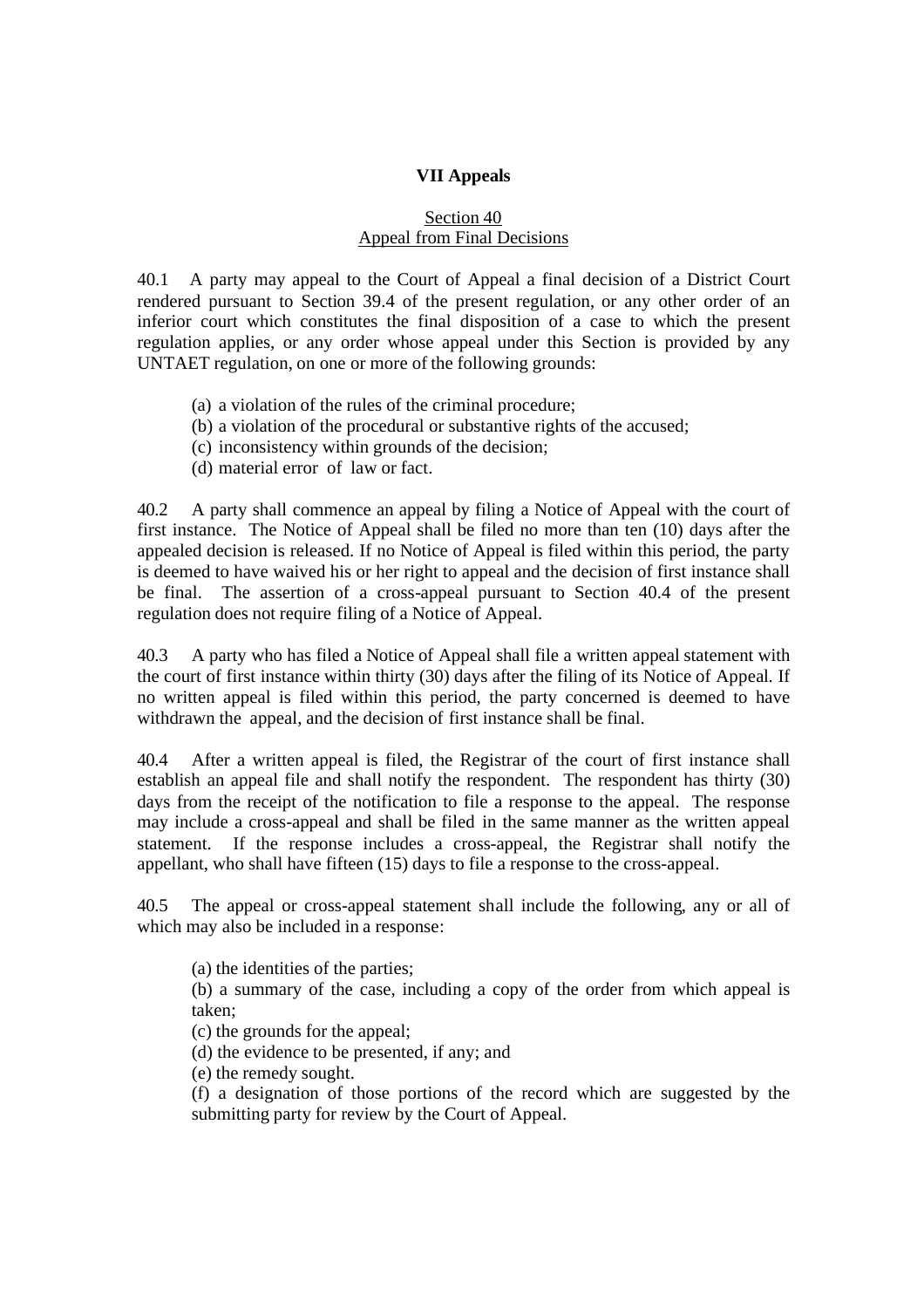The notifications provided in Section 40.4 of the present regulation shall follow the procedure established in Section 2.4 of the present regulation.

40.7 After receipt of the response to the appeal and cross-appeal, if any, or after the periods allowed for such responses have expired, the Registrar of the court of first instance shall prepare the designated portions of the record and shall forward the case file and designated portions of the record to the Court of Appeal.

40.8 The cost of preparation of the designated portions of the record shall be deemed a cost of the appeal.

40.9 Upon receipt of the case file by the Court of Appeal, the Court of Appeal is competent with regard to all matters concerning the detention of the accused, until final disposition of the appeal. Upon final disposition of the appeal, the case may be remanded to the court of first instance for such further proceedings as may be ordered. After remand, if the accused continues under detention, the court of first instance is competent with regard to such matters.

#### Section 41 Proceedings in the Court of Appeal

41.1 The Court of Appeal shall set a date for a hearing of the appeal and shall notify the parties following the procedure established in Section 2.4 of the present regulation.

41. 2 If there is no complaint in relation to evidence, the appeal may proceed on the record of evidence produced in the District Court. If new evidence has arisen that was not known to the moving party at the time of the prior proceedings and could not have been discovered through the exercise of due diligence, the Court of Appeal may, upon motion of the party, allow the presentation of such evidence or examination of witnesses at the appeal hearing. The costs of evidentiary proceedings shall be deemed costs of appeal and shall be calculated in the same manner as in first instance proceedings.

41.3 If witness testimony is ordered by the Court of Appeal, witnesses offered by the appellant shall be examined first, followed by the examination of witnesses offered by the respondent. A witness shall be questioned first by the Court, then by the party calling the witness, followed by the other party and then any further questions by the Court.

41.4 The decision of the Court of Appeal shall confirm, overrule or modify the decision of the District Court, giving regard to the provisions of Section 54 of the present regulation, and shall determine responsibility for the costs of appeal. If the decision of the court of first instance is not confirmed, the Court of Appeal may alter or amend the decision of the court of first instance or, in appropriate cases, order the initiation of new proceedings by the court of first instance.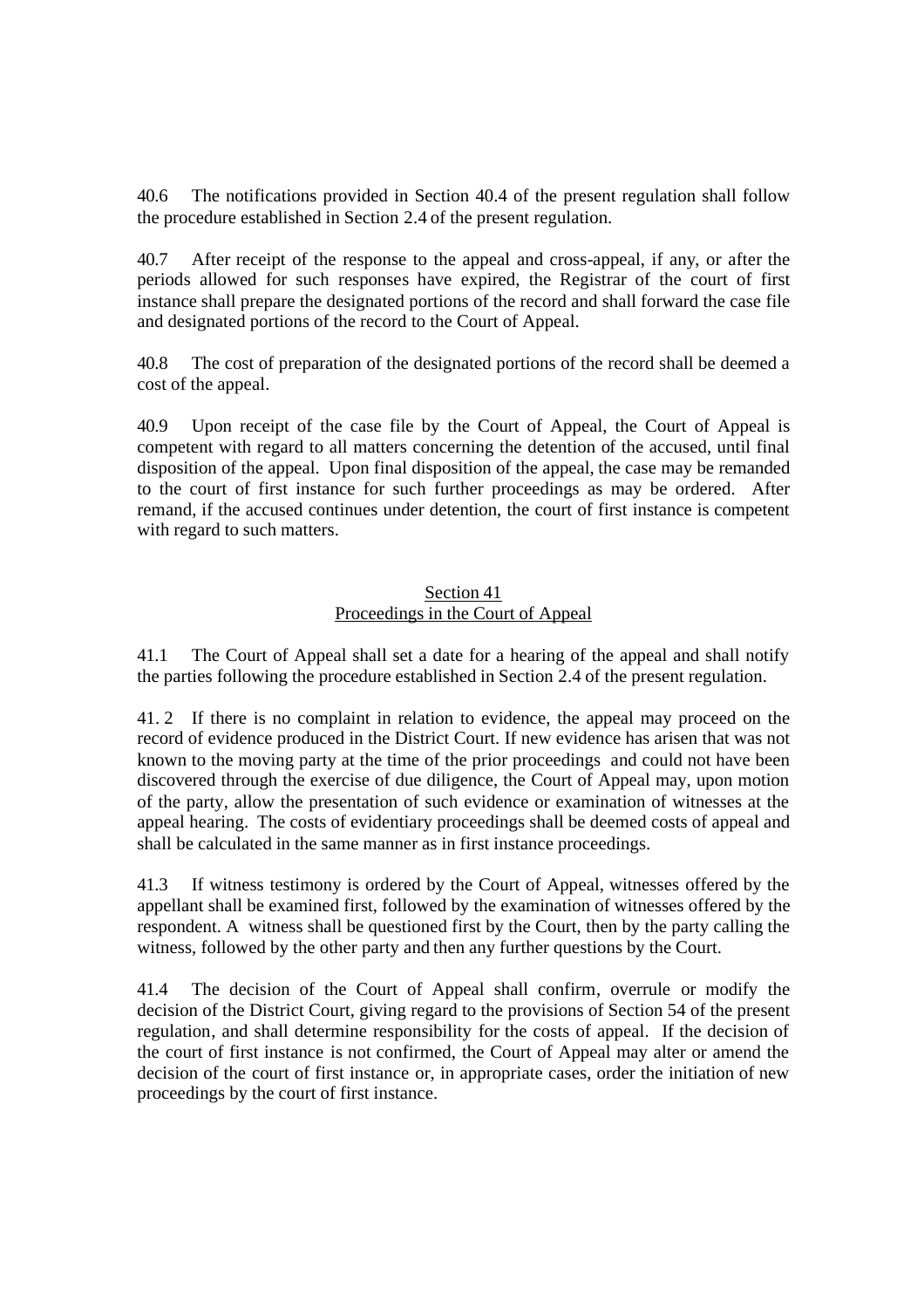41.5 A decision of the Court of Appeal shall contain the same elements as defined in Section 39.3 of the present regulation and shall address each issue raised by the appellant; provided, however, that the Court of Appeal may summarily dismiss any appeal, issue or claim for relief it finds to be patently frivolous or without merit. The Court of Appeal shall also assign responsibility for the costs of appeal; provided, however, that no portion of the costs may be assessed against an accused unless the Court finds that the assessed portion relates only to issues raised by the accused which are patently frivolous.

41.6 Where the appeal of the accused is dismissed, the Court of Appeal shall not modify the decision of the court of first instance such as to impose a greater penalty upon the accused.

41.7 The public prosecutor may withdraw an appeal by presenting a written statement to the Court of Appeal. The legal representative of the accused shall not withdraw an appeal without the written consent of the accused. In cases of joint accused, the withdrawal of one appellant does not affect other appellants.

## **VIII Execution of Orders and Decisions**

#### Section 42 Court Orders and Sentences

42.1 Any order or decision of a court shall be executed by the competent authorities immediately upon the release of the written decision of the court. It is the responsibility of the public prosecutor to notify other competent authorities of their duties pursuant to this Section.

42.2 A decision declaring the acquittal of an accused shall result in his or her immediate release or in the cancellation of any restrictive measure.

42.3 Upon final disposition of the case, including any appeal, the competent court shall determine whether any objects seized during the proceeding will be returned to the person who owns or possessed the objects, or whether they will be confiscated. If confiscation is ordered, the Court shall determine whether the objects will be destroyed or auctioned. Revenues from auction shall accrue to the consolidated budget of East Timor.

42.4 Where an accused is convicted and the penalty established is a term of imprisonment, the Court shall inform the convict the content of the penalty, its duration and the place where the convict will be imprisoned. The convict shall also be informed of the rights and legal benefits to which he or she is entitled according to law.

42.5 The Court shall discount from the term in prison the time the convict spent under pretrial detention in respect of the crime for which the convict has been convicted. Prison sentences shall be supervised and executed by a District Court in accordance with Section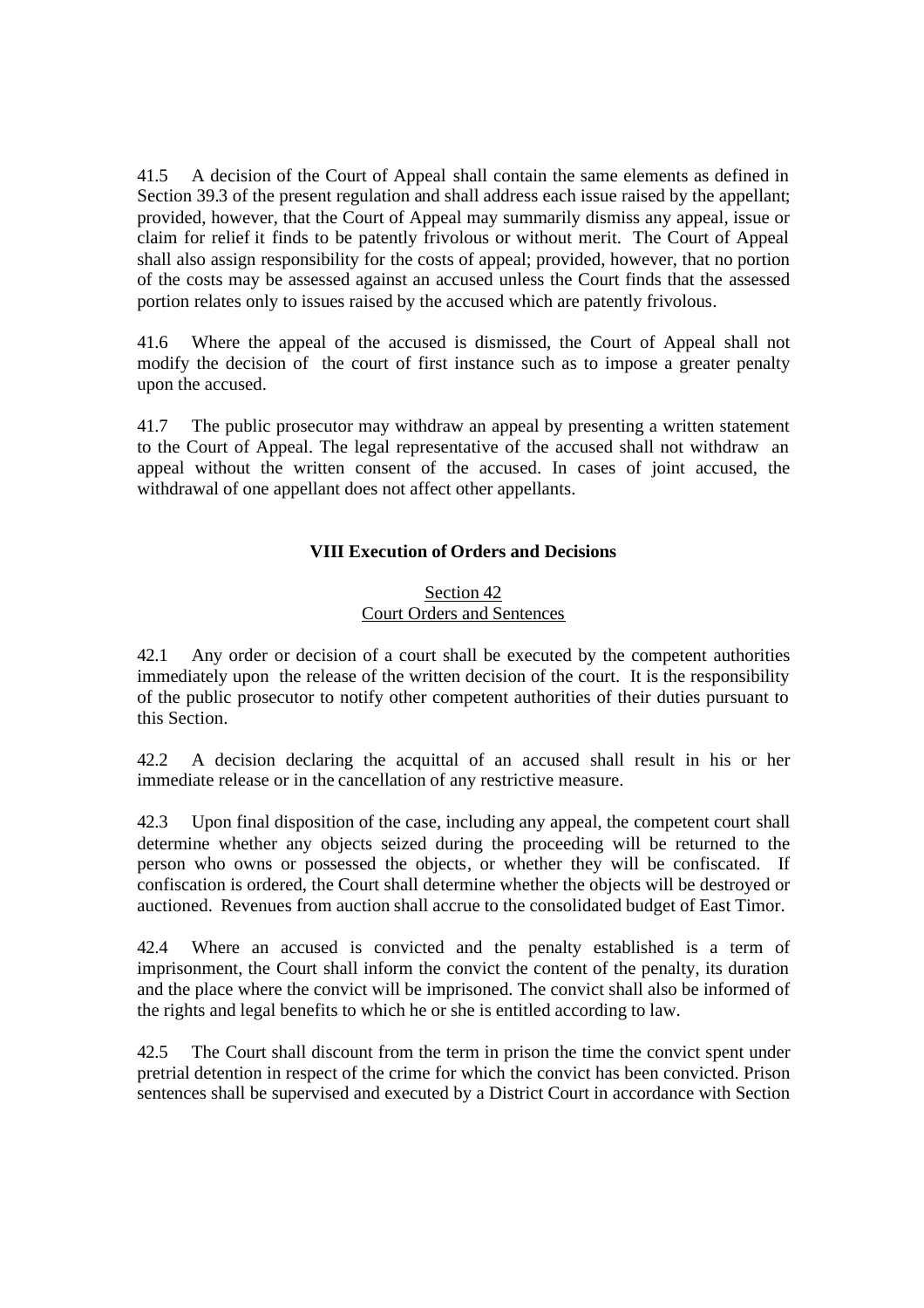13 of Regulation No 2000/11. The convict may present any claim to the Court in relation to the violation of his or her rights.

42.6 Where the penalty established is a term of imprisonment, the convict shall be imprisoned immediately, unless otherwise ordered. The court shall remand the convict to the custody of competent authorities for transfer to the place where the convict shall be imprisoned. A file including the sentence shall be forwarded to the correctional authorities.

42.7 Correctional authorities shall administer the rules and conditions of confinement in accordance with international human rights standards and UNTAET Regulations.

42.8 Where an accused is convicted and the penalty established is a fine, such fine shall be payable to the Court at a date to be pronounced by the Court. The court shall take into account the financial condition of the accused and shall establish an appropriate term and method for the payment of the fine. Revenues from the payment of fines or the forfeiture of property shall accrue to the consolidated budget of East Timor.

42.9 Penalties in the form of fines and imprisonment are mutually independent. A fine shall not be converted into a penalty of imprisonment, and a penalty of imprisonment shall not be converted into a fine. A penalty in the form of fine may be executed on any property of the convict wherever situated.

42.10 Any party may, within five (5) days of the date of release of the written decision, claim miscalculations or typographical errors in the period of imprisonment or in the amount of a fine, or in other provisions of the decision. Where the Court finds that there has been such an error, it shall order immediate corrections.

#### Section 43 Conditional Release After Trial

43.1 Upon request by the convict or his or her legal representative, and after a hearing, a court may order the conditional release of a convict who has been sentenced to a term of imprisonment where:

- (a) two thirds of the term of imprisonment has been completed;
- (b) a favorable report on the conduct of the convict has been presented to the court by correctional authorities; and
- (c) the convict poses no danger to public security or safety.

43.2 An order for conditional release under the present Section may include any measure that may promote the peaceful integration of the convict into society, including one or more of the following:

(a) a prohibition on the convict to appear in specified places;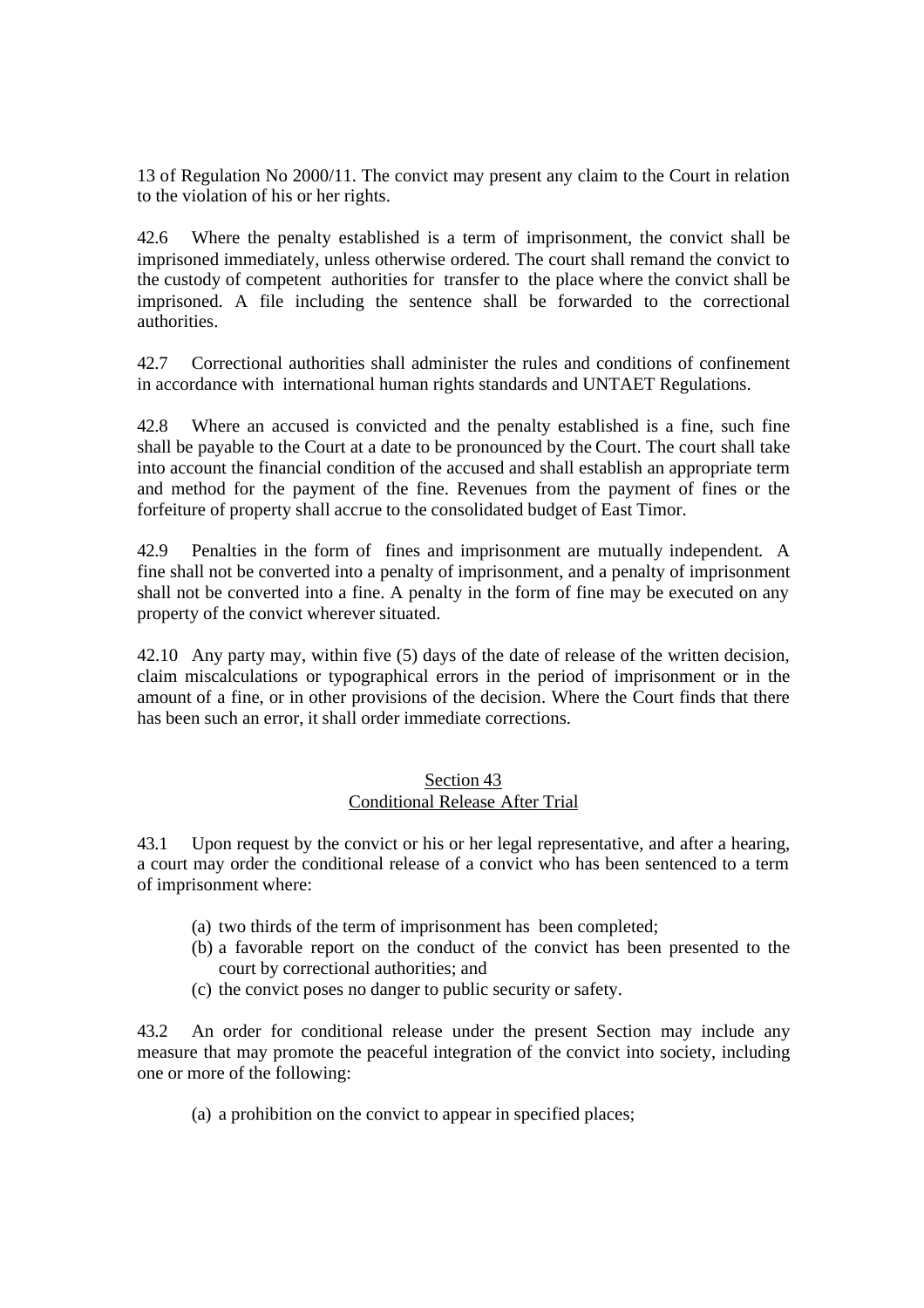- (b) a prohibition on the convict from associating with persons identified in the order;
- (c) a prohibition on the convict from leaving the jurisdiction of the court without previous authorization from the court; or
- (d) a requirement that the convict appear regularly before the court or other designated authorities for a certain period of time.

43.3 Conditional release shall terminate if the convict commits a crime or violates any of the conditions established in the order for conditional release. Upon termination of conditional release under the present subsection, the convict shall immediately continue his or her original term of imprisonment.

43.4 Where a court finds that a convict is determined by medical authorities to be in the terminal phase of an illness, the court may order that the convict be conditionally released on humanitarian grounds.

43.5 Conditional release under the present Section may not be continued beyond the date on which the convict would have been eligible for unconditional release had the entire term of imprisonment been completed.

# **IX Expedited Trial**

### Section 44 Procedure in Specified Cases

44.1 Where the crime is one for which the maximum penalty does not include a period of imprisonment in excess of five (5) years, the public prosecutor shall request an expedited trial to the competent District Court. In such cases, the public prosecutor shall indict the suspect and submit the case to the court within 21 days of the suspect's arrest. Where the suspect is under detention, the request for an expedited trial shall be made within forty eight (48) hours of the detention.

44.2 Where the crime is one for which the maximum penalty does not include a period of imprisonment in excess of one year the police may bring the case directly before a Judge. Where the suspect is under detention, the request for an expedited trial shall be made within forty eight (48) hours of the detention.

44.3 In cases defined in Section 44.2, the Presidency of the District Court shall assign the case to an Individual Judge as established in Section 11.1 of UNTAET Regulation No 2000/11.

44.4 The public prosecutor or the police shall submit to the Individual Judge, together with the request for an expedited trial, a report indicating the suspected crime and its legal qualification, a summary of the facts and the available evidence to be presented at the hearing.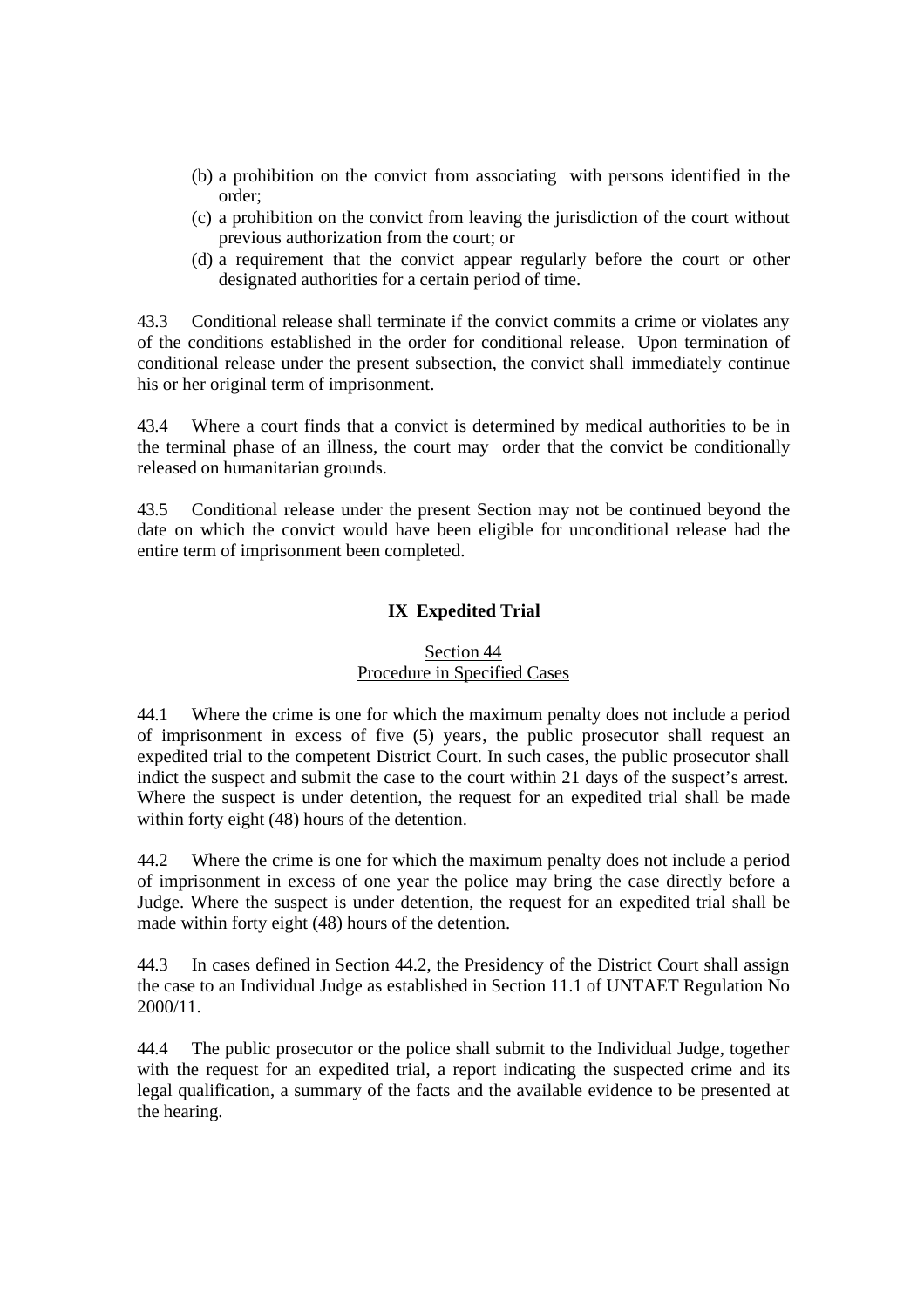44.5 Where the Individual Judge decides that the maximum penalty for the suspected crime at issue does not include a penalty exceeding five (5) years of imprisonment, the Individual Judge shall order an expedited trial according to the following rules:

- (a) The Individual Judge shall summon the suspect to a hearing within twenty-one (21) days of his or her notification by the public prosecutor or the police. The notification, as appropriate, shall follow the procedure established in Section 2.4 of the present regulation.
- (b) A copy of the report of the public prosecutor or the police shall be attached to the notification.
- (c) Immediately after the notification of the suspect, the Individual Judge shall notify the alleged victim of the day and time of the hearing, following the procedure described in Section 12.4 of the present regulation. The alleged victim has the right to request to be heard at the hearing.
- (d) The suspect or his or her legal representative may propose relevant evidence to the Individual Judge before the hearing.
- (e) At the hearing, the suspect shall be assisted by a legal representative of his or her own choosing or by a legal representative appointed by the court where the suspect does not have sufficient means to pay for a legal representative of his or her own choosing. The Investigating Judge shall comply with the requirements of Section 29.2 of the present regulation.
- (f) The public prosecutor or the police shall present orally the charges. The accused may exercise his or her right to remain silent. The accused or his or her legal representative may also present the arguments of the defence. Any admission of guilt made by the accused in the hearing shall be subject to the requirements of Section 29A of the present regulation.
- (g) Evidence shall be presented following the rules established in Sections 33 through 37 of the present regulation.
- (h) The Individual Judge may issue a final decision in the case at the end of the hearing or may schedule a separate session within two (2) days after the end of the hearing to announce a final decision. The final decision shall conform to the requirements of Section 39.3 of the present regulation. A copy shall be given to the accused and his or her legal representative.
- (i) Appeals from final decisions may be taken as provided in Part VII of the present regulation.
- (j) With respect to procedural matters not provided in the present Section, the ordinary procedure prescribed elsewhere in the present regulation shall be followed.

44.6 Under no circumstances shall an Individual Judge order an expedited trial for a crime carrying a penalty exceeding five (5) years of imprisonment.

44.7 Nothing in this Section shall be applied in a manner to prejudice the right of the accused to prepare and present a defence, or to obtain and present the testimony of witnesses and other evidence as provided for other cases in the present Regulation.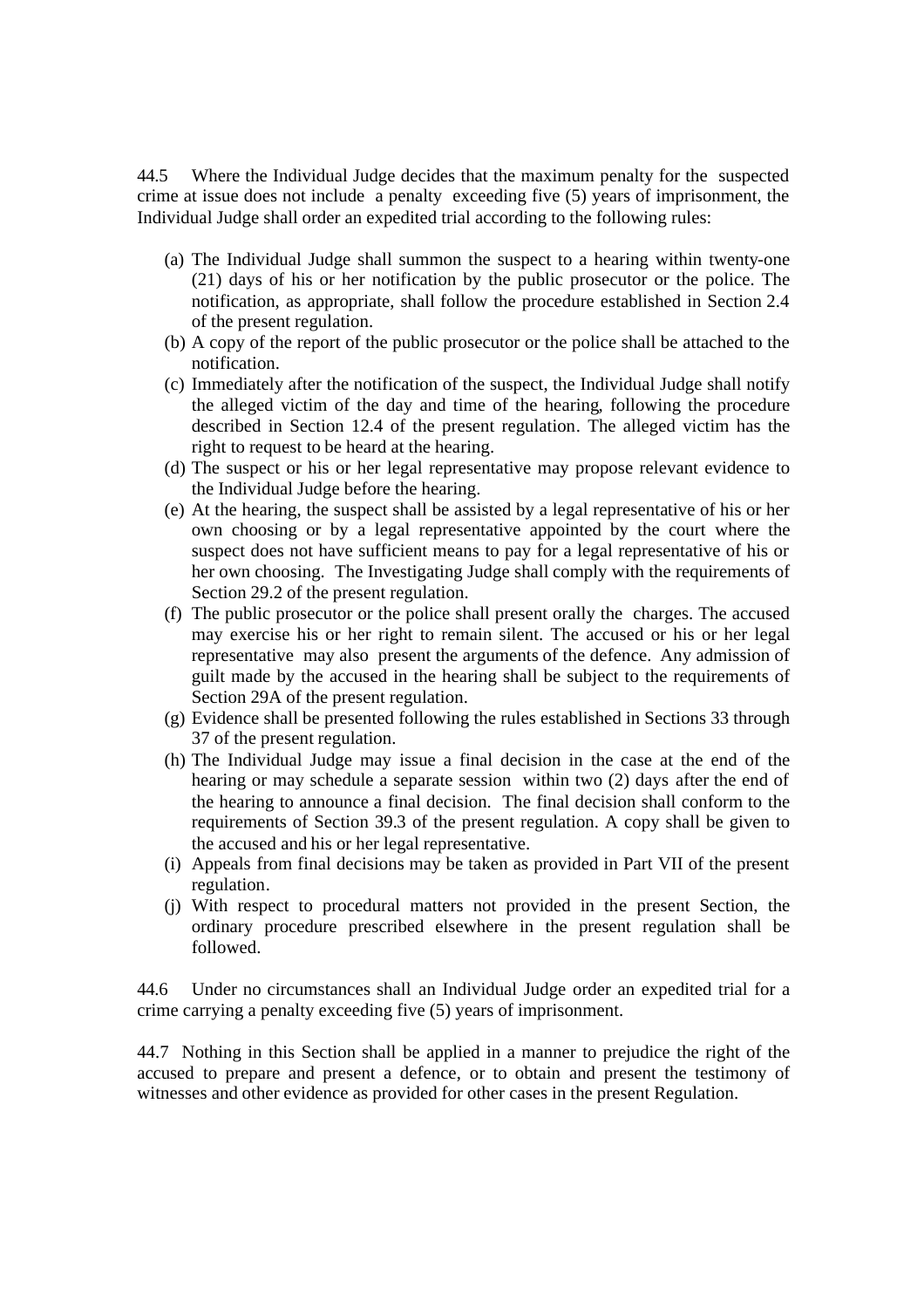### **X Juvenile Jurisdiction**

### Section 45 Minors

45.1 For the purposes of the present regulation, any person under 18 years of age shall be deemed a minor. A minor under 12 years of age shall be deemed incapable of committing a crime and shall not be subjected to criminal proceedings. A minor between 12 and 16 years of age may be prosecuted for criminal offences only in accordance with such rules as may be established in subsequent UNTAET regulations on juvenile justice; provided, however, that minors between 12 and 16 years of age may be prosecuted under the provisions of the present regulation for any offence which under applicable law constitutes murder, rape, or a crime of violence in which serious injury is inflicted upon a victim.

45.2 For the purposes of the present regulation, the relevant time for determining the age of a person is the time at which the suspected crime was committed.

45.3 A minor shall not be detained or imprisoned unless as a measure of last resort and for the shortest appropriate period of time.

45.4 A minor over 16 years of age may be prosecuted following ordinary rules of criminal procedure; provided, however, that the court in which any minor is tried shall safeguard the rights of the minor, in accord with the United Nations Convention on the Rights of the Child, and shall consider his or her juvenile condition in every decision made in the case.

45.5 A hearing in which the accused is a minor shall not be open to the public. No information that may lead to the identification of the minor shall be published.

45.6 Where a minor is detained, physical restraint may be used only in exceptional cases and only when it is manifestly apparent that physical restraint is necessary for the security of the minor or of another person. Physical restraint measures shall be in proportion to the circumstances. Such restraint measures should not cause humiliation or degradation, and shall be used restrictively and only for the shortest possible period of time.

45.7 A minor under 16 years of age shall not be detained by the police where the minor is arrested on suspicion of a crime involving public order and where the arrest was made as part of the ordinary law enforcement activities of the police. Where a minor is arrested the police shall take the minor to the home address of the minor and shall inform the parents, guardian or closest relative about the suspected crime.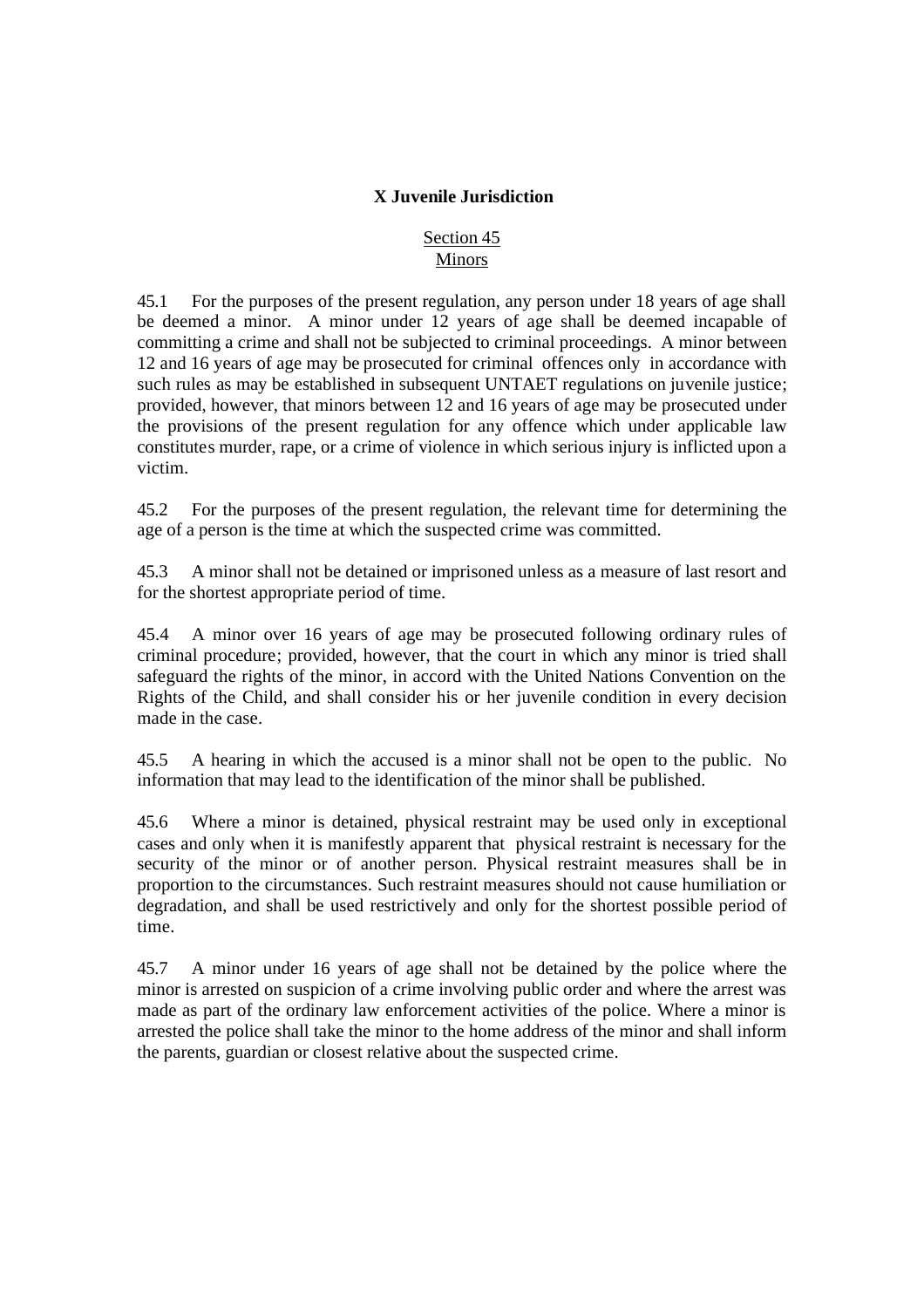45.8 The parents, guardian or closest relative of a minor who has been arrested are entitled to participate in any criminal proceedings and may, if necessary, be required by the court to attend any criminal proceedings in the interest of the minor.

45.9 The court may prohibit the participation of the parents, the guardian or the closest relative in any criminal proceedings if there are reasonable grounds to believe that such exclusion is necessary in the interest of the minor.

45.10 A restriction on the personal liberty of a minor shall be imposed by a court only after careful consideration of the age and special needs of the minor, the gravity of the offence, and the needs of the society. A restriction on the personal liberty of a minor shall not be imposed by a court if there is another appropriate measure.

45.11 Minors who are detained shall be accorded the following special considerations:

(a) A minor who is detained or imprisoned shall be kept separated from adults who are detained or imprisoned, and shall, if possible, be detained or imprisoned in different facilities.

(b) All minor offenders placed in detention shall be given special attention as to their personal needs, taking into account that the personal needs of young female offenders require special accommodation. Under no circumstances shall minor female offenders receive less care, protection, assistance, treatment and training than males.

45.12 A minor who is convicted of an offense for which a sentence to a term of imprisonment is allowed by law shall be considered for a variety of lesser sentencing dispositions, such as care, guidance and supervision orders; counselling; probation; foster care; education and vocational training programs and other alternatives to institutional care.

45.13 Where a crime was committed by a minor and an adult together, the minor may be tried separately from the adult, by the same court. The decision of the court shall be issued in a session which shall not be open to the public.

45.14 A warrant for an intrusive search of the body, as defined in Section 16.3 of the present regulation, may be issued in relation to a minor only where it is necessary, and shall require the presence of the parents, guardian or closest relative of the minor and shall be executed in a manner that fully respects the rights of the minor.

45.15 Until a separate minors panel is created by law, the Presidency of the Court and the head of the respective prosecutorial office, whenever possible, shall appoint the same group of judges and prosecutors to conduct proceedings in cases where minors are suspects.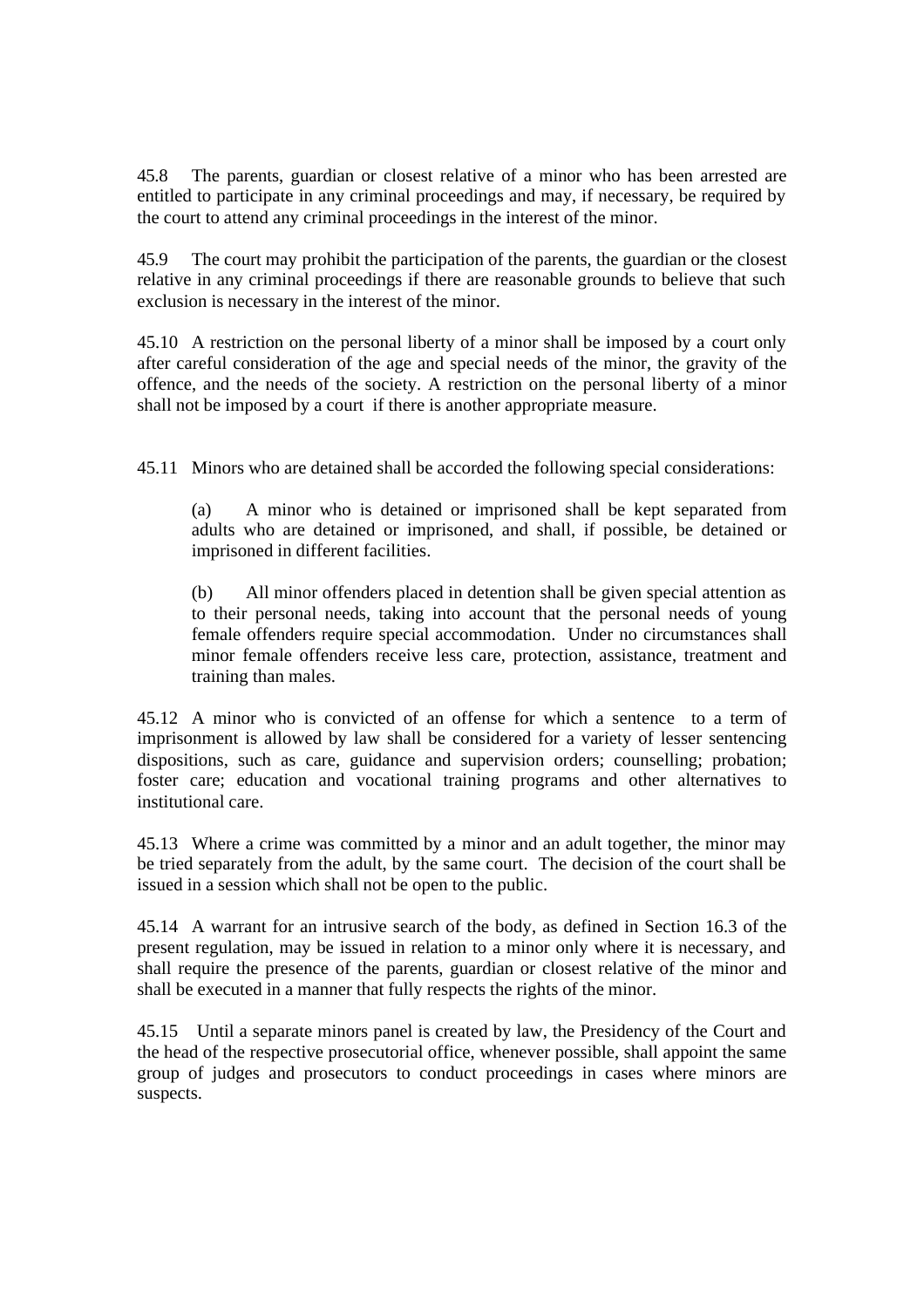#### Section 46 Investigative Procedure

46.1 Where, the police have information that the suspect of a crime that does not carry a sentence of imprisonment exceeding 5 years is a minor, they shall report the case immediately to the public prosecutor and, at the same time, to the parents, guardian or closest relatives of the minor. Where the alleged crime carries a sentence of imprisonment of more than 5 years the police shall inform only the public prosecutor. The police shall inform both the public prosecutor and the parents, guardian or closest relatives of any coercive measure taken in respect of the minor.

46.2 The public prosecutor shall question a minor only when the parents, guardian or relatives of a minor and the legal representative of the minor are present, unless otherwise ordered by the Court or Investigating Judge.

46.3 A minor is entitled to all of the rights of an accused as set forth in Section 5 of the present regulation.

46.4 At the review hearing the minor and the legal representative of the minor shall be accompanied by the parents, guardian or closest relatives of the minor. The Investigating Judge shall safeguard the rights of the minor.

# **XI Habeas Corpus**

## Section 47 Procedure

47.1 A person is entitled to be immediately released from any unlawful arrest or detention by means of the *habeas corpus* proceeding defined in the present Section. The proceeding defined in the present Section is available to a petitioner at any time, independent of any criminal proceeding.

47.2 In the present regulation, 'unlawful arrest or detention' means any arrest or detention made in violation of this or other UNTAET Regulations.

47.3 The Dili District Court has jurisdiction to decide any petition filed pursuant to the present Section. Any person acting on behalf of the arrested person or detainee and, if necessary, assisted by a legal representative, may file a petition for *habeas corpus* before any court in East Timor. If the petition is filed in any court other than the Dili District Court, the petition shall be immediately transferred to the Dili District Court from the court in which it was filed. The petition shall contain the following information; provided, however, that a petition submitted without the assistance of a legally trained representative shall not be rejected because of formal defects: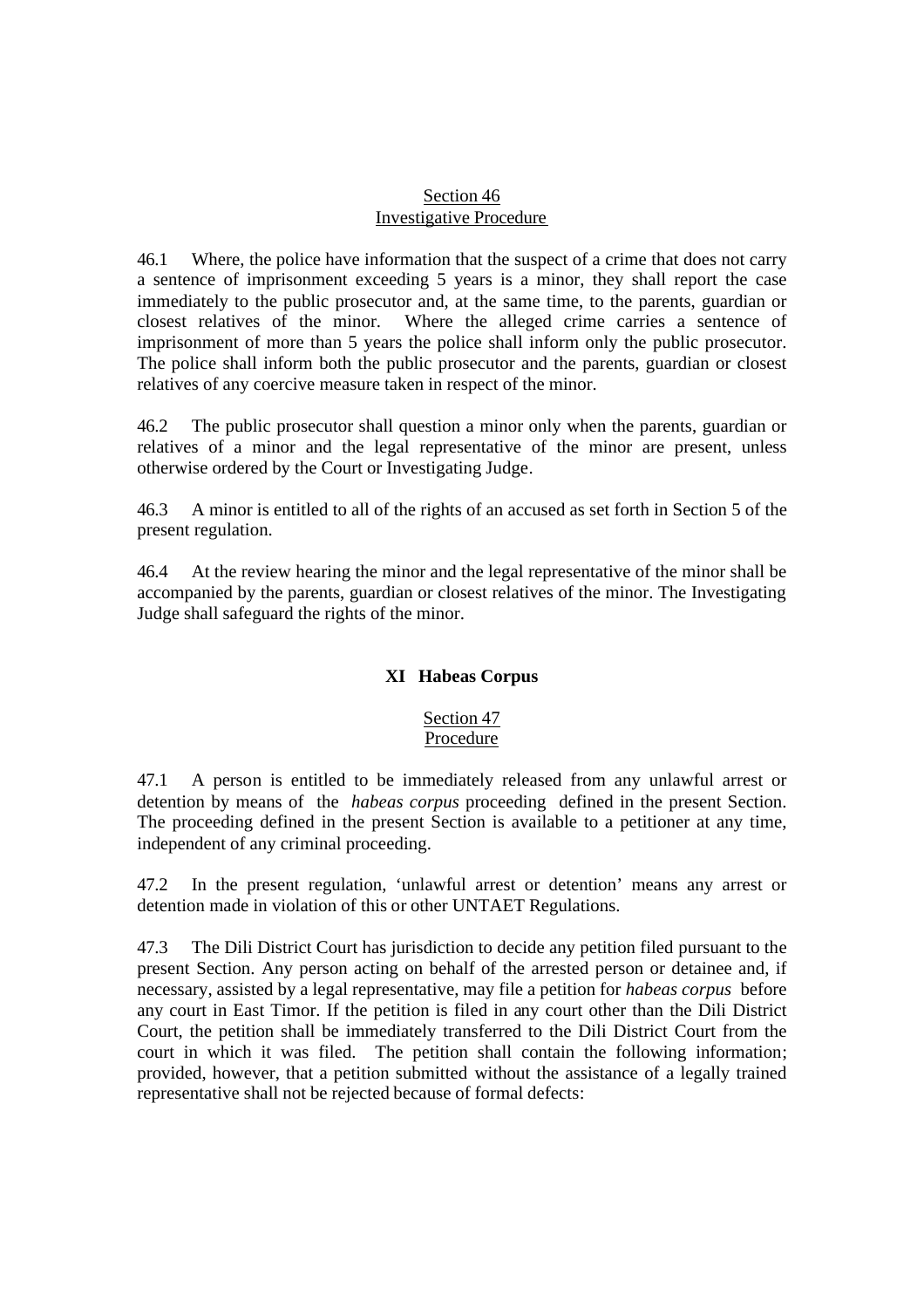- (a) an identification of the arrested person or detainee;
- (b) a summary of the case;
- (c) a statement of the grounds for the request;
- (d) a statement of the specific rules violated; and
- (e) a statement of the authority under which the arrest or detention was made.

47.4 Upon receipt of the petition, the Registry of the court shall forward the petition to the Registry of the court for assignment of the matter to an individual Judge as provided in the plan for distribution of incoming cases, and to the public prosecutor. The Judge shall conduct a hearing of the case within 24 hours of assignment of the case, after notice to the petitioner and to the person whose release is being sought. The case shall be assigned to a judge who has had no prior participation in regard to the matter.

47.5 After hearing the petitioner and the public prosecutor, the court shall decide the matter in the same session.

- 47.6 The decision of the court shall contain the following information:
	- (a) an identification of the arrested person or detainee;
	- (b) a summary of case;
	- (c) a statement of the legal grounds for the admission or rejection of the petition; and
	- (d) the appropriate orders.

47.7 If the court orders the release of the arrested person or detainee, the order shall be executed immediately, and the public prosecutor shall order an investigation of the matter.

### **XII Final Provisions**

#### Section 48 Control of Proceedings

48.1 Any court in East Timor may exclude any person from the courtroom in order to protect the right of the accused to a fair trial or to maintain the dignity and decorum of the proceedings.

48.2 A court may order the removal of an accused from the courtroom and continue the proceedings in the absence of the accused if the accused has persisted in disruptive conduct following a warning that such conduct may result in the removal of the accused from the courtroom.

48.3 Any person who:

(a) being a witness before the court, willfully refuses or fails to answer a question after being ordered by the court to do so;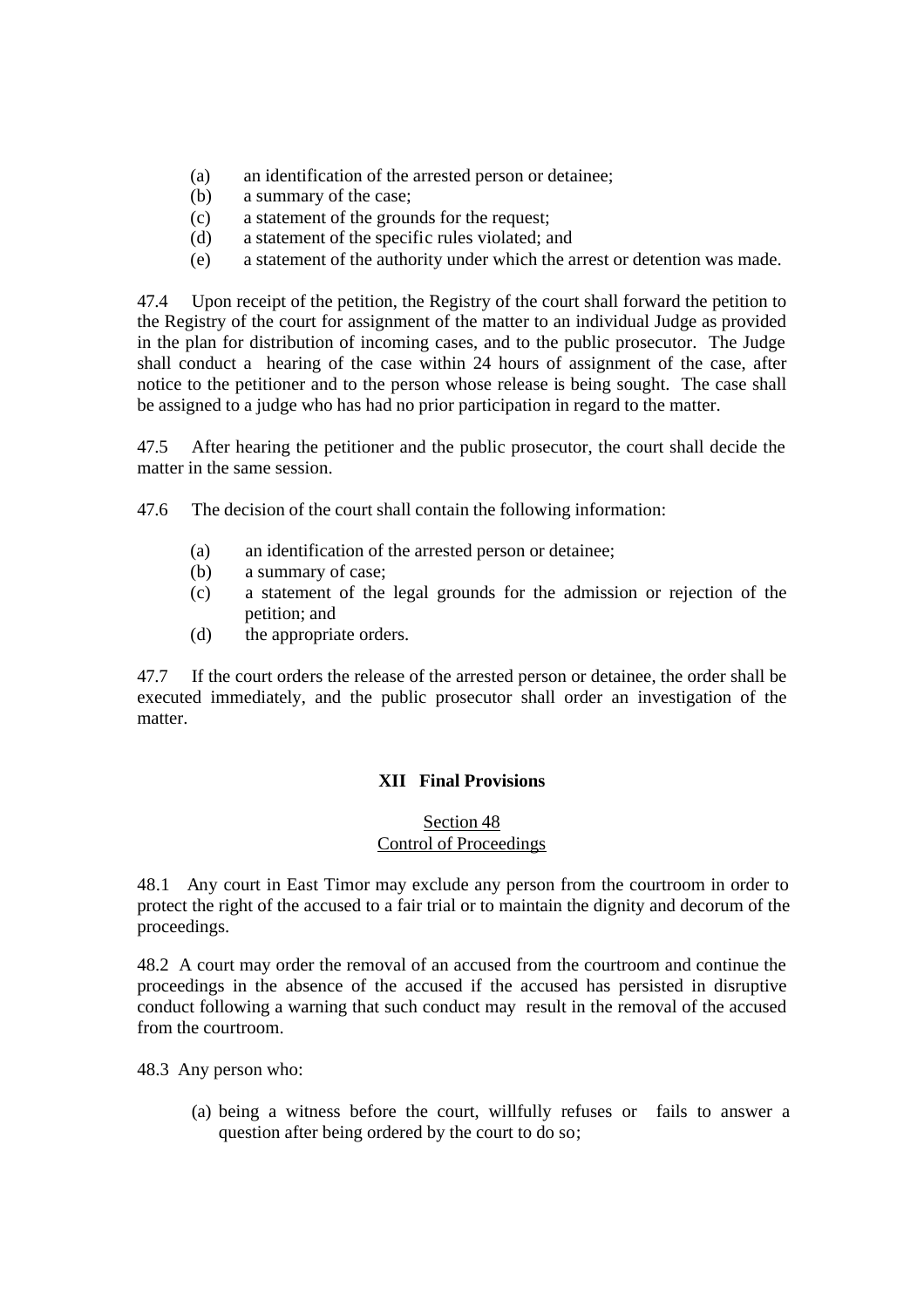- (b) discloses information relating to proceedings in knowing violation of an order of the court;
- (c) without excuse fails to comply with a summons or order to appear or produce documents or other evidence before the court;
- (d) threatens, intimidates, coerces, injures, offers a bribe to, or in any other way interferes with a witness in proceedings before a court, an official of the court, or any other person with the intention of preventing that other person from complying with an obligation under an order of the court; or,
- (e) in any manner knowingly and willfully interferes with the administration of justice by the court,

is guilty of contempt and shall be punished as hereinafter provided, according to the principles of due process.

48.4 The maximum penalty that may be imposed on a person found in contempt under the present Section is a term of imprisonment not to exceed 1 year and a fine not to exceed U.S.\$1,000.

48.5 If it appears to the Court that proceedings pursuant to the present Section are warranted, the Court shall notify the person against whom the proceedings may be taken of the nature and facts of the occurrence, and shall order such person to show cause why such proceedings should not be taken and a penalty imposed. The Court shall promptly receive any submission offered by the person before determining the disposition of the matter. If the court imposes a penalty, the person may take an appeal under the procedures of Part VII of the present Regulation. In such an appeal, the judge who imposed the penalty shall be deemed to be the respondent.

### Section 49 Claim for Compensation by the Alleged Victim

49.1 Independent from the commencement or completion of a criminal proceeding, an alleged victim may claim compensation for damages or losses suffered or inflicted by a suspected crime by filing a civil action before a competent court.

49.2 As a part of its disposition of a criminal case in which the accused is convicted of an offense as to which there are victims, and notwithstanding any separate civil action which goes forward pursuant to Section 49.1 of the present regulation, the Court may include in its disposition an order that requires the accused to pay compensation or reparations to the victim in an amount determined by the Court. Any payment made by an accused to a victim in compliance with such an order shall be credited toward satisfaction of any civil judgment also rendered in the matter.

49.3 The procedure to be followed and the evidence to be heard in making the Court's determination concerning compensation or reparations to victims pursuant to section 49.2 of the present regulation may be regulated in a separate UNTAET directive.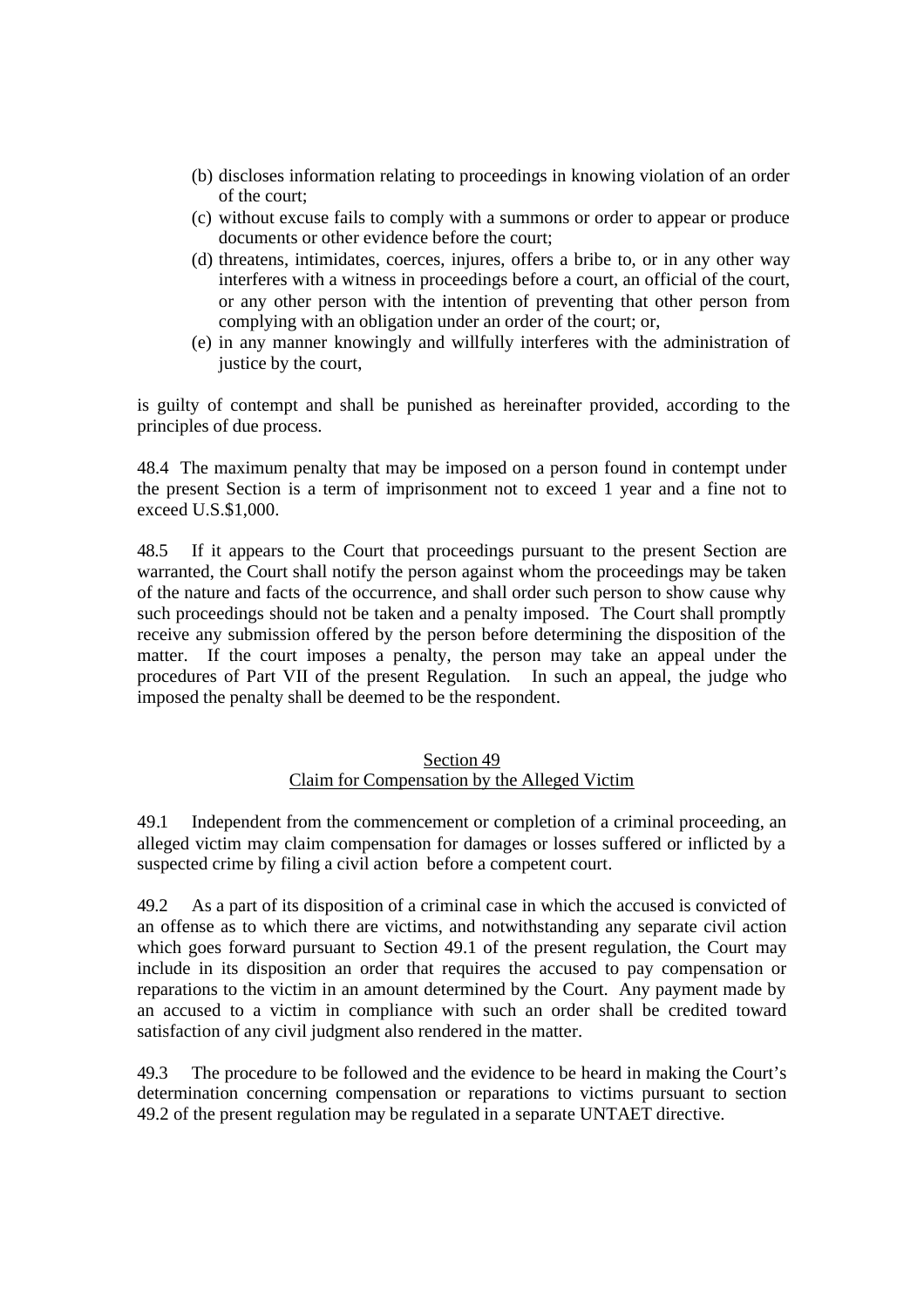#### Section 50 Variation of Time Limits

50.1 Any of the time limits referred to in this regulation, may, upon good cause being shown, be enlarged or reduced by the competent court.

50.2 For good cause shown, the competent court may recognize as validly done any act done after the expiration of a time prescribed by this regulation or prescribed by an order of the same or an inferior court, on such terms as are just.

#### Section 51 Compensation for Miscarriage of Justice

51.1 Where a conviction is reversed on the basis of newly discovered evidence which shows a miscarriage of justice, and where the evidence was not concealed by the convict, the convict may be compensated in accordance with a separate UNTAET directive.

51.2 Any person who is subjected to unlawful arrest or detention shall be entitled to compensation in an amount and from a source of public funds which are allocated to the administration of justice, to be determined by the competent court. An award of compensation pursuant to the present section may be made as a part of the final disposition of a criminal case involving the claimant, or by means of a separate civil action.

#### Section 52 Costs of Proceedings

52.1 The costs of a criminal proceeding shall be accounted and registered by the Court.

52.2 In a case in which the accused is found guilty, the Court shall consider the circumstances of the convict and the crime of which the convict was found guilty, and may order the convict to pay all or part of the costs of the criminal procedure. Revenues collected pursuant to this Section shall accrue to the consolidated budget of East Timor.

52.3 A witness whose attendance is ordered by the Court shall be compensated for his or her reasonable expenses. Expenses reimbursed pursuant to the present section shall be included in the costs of the criminal proceedings. The entitlement of a witness for reimbursement is independent of the court's decision under Section 52.2.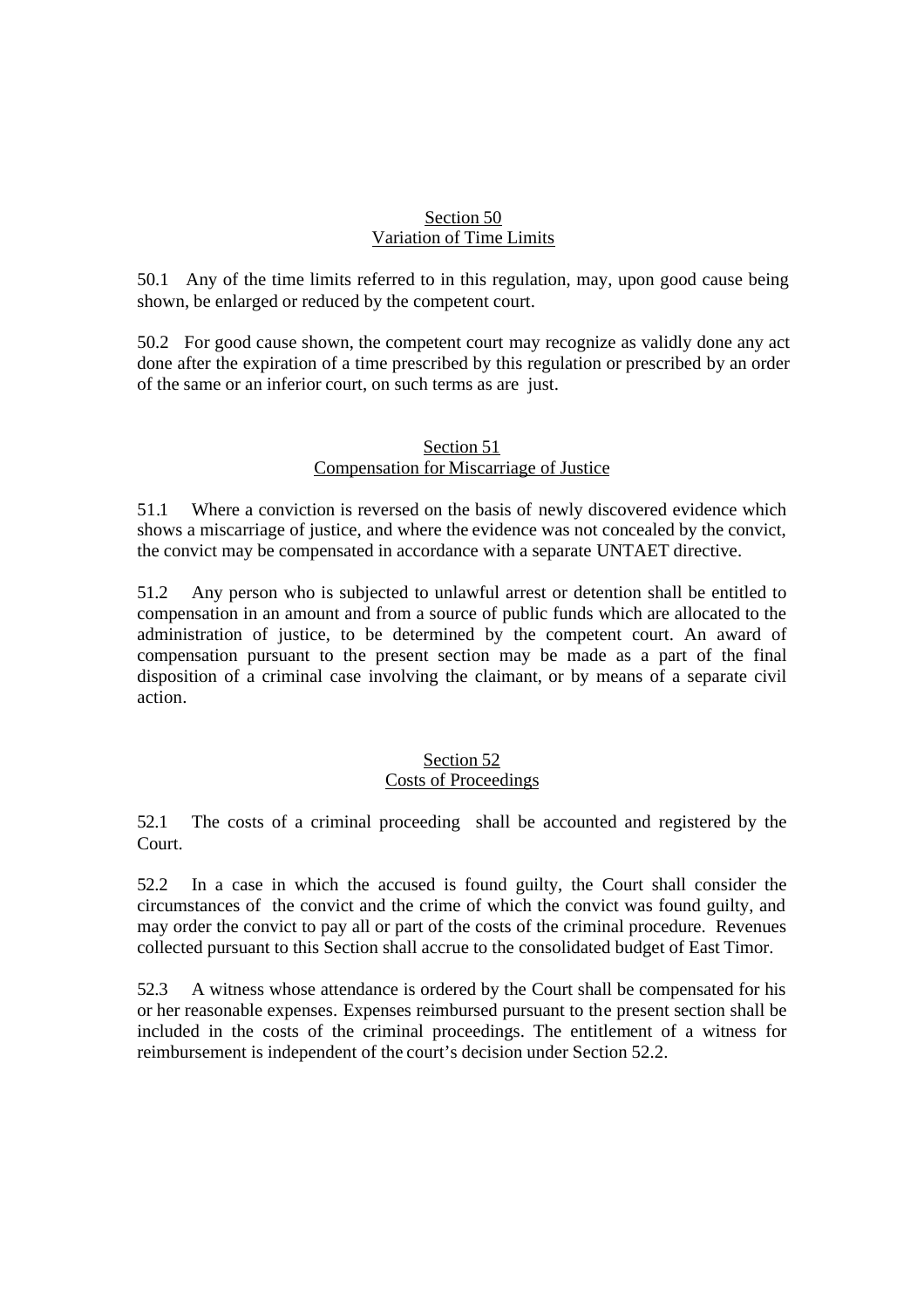#### Section 53 Construction with Other Authorities

53.1 The present regulation supersedes sections 3, 4 and 5 of UNTAET Regulation No. 2000/14 and Section 11 of UNTAET Regulation No. 2000/15.

53.2 The present regulation takes precedence over Indonesian laws on criminal procedure; provided, however, that any point of criminal procedure which is not specified in the present regulation shall be governed by applicable law as provided in Section 3 of UNTAET Regulation 1999/1.

53.3 In cases whose investigations commence on or after the entry into force of the present Regulation, this Regulation shall apply at all stages of the proceedings.

53.4 In cases whose investigations have already commenced prior to the entry into force of the present regulation, the provisions of the present regulation shall apply to all proceedings taken after entry into force of the present regulation. Acts incident to prior proceedings, so long as they complied with the law then in effect as defined in UNTAET Regulation 1999/1, shall be deemed valid, unless the Court finds that the prior proceedings were in violation of fundamental standards of fairness and due process with respect to the rights of the accused.

53.5 On points of criminal procedure not prescribed in the present regulation, internationally recognized principles shall apply. Any time limit for the accomplishment of an act which is not prescribed in the present regulation, including such other law as may be applicable pursuant to subsection 53.2 of the present regulation, shall be five days, unless the competent court shall have established a different period.

# Section 54

Nullity of Prior Acts

54.1 Upon any judicial consideration of the validity of an earlier act of any official or authority, an earlier act found to be in violation of a rule of criminal procedure shall be deemed a nullity if the law or UNTAET regulations so provide. If the law or UNTAET regulations do not provide that the violation results in the nullity of the act, the act shall be deemed irregular.

54.2 An act which meets any of the following criteria is a nullity which cannot be remedied without new proceedings, and may be found by a court at any stage:

- (a) Where a participating judge was not present at all sessions of the matter where the presence of all participating judges is required;
- (b) Where there was no investigation or indictment by the prosecutor, except as provided in Part IX of the present Regulation;